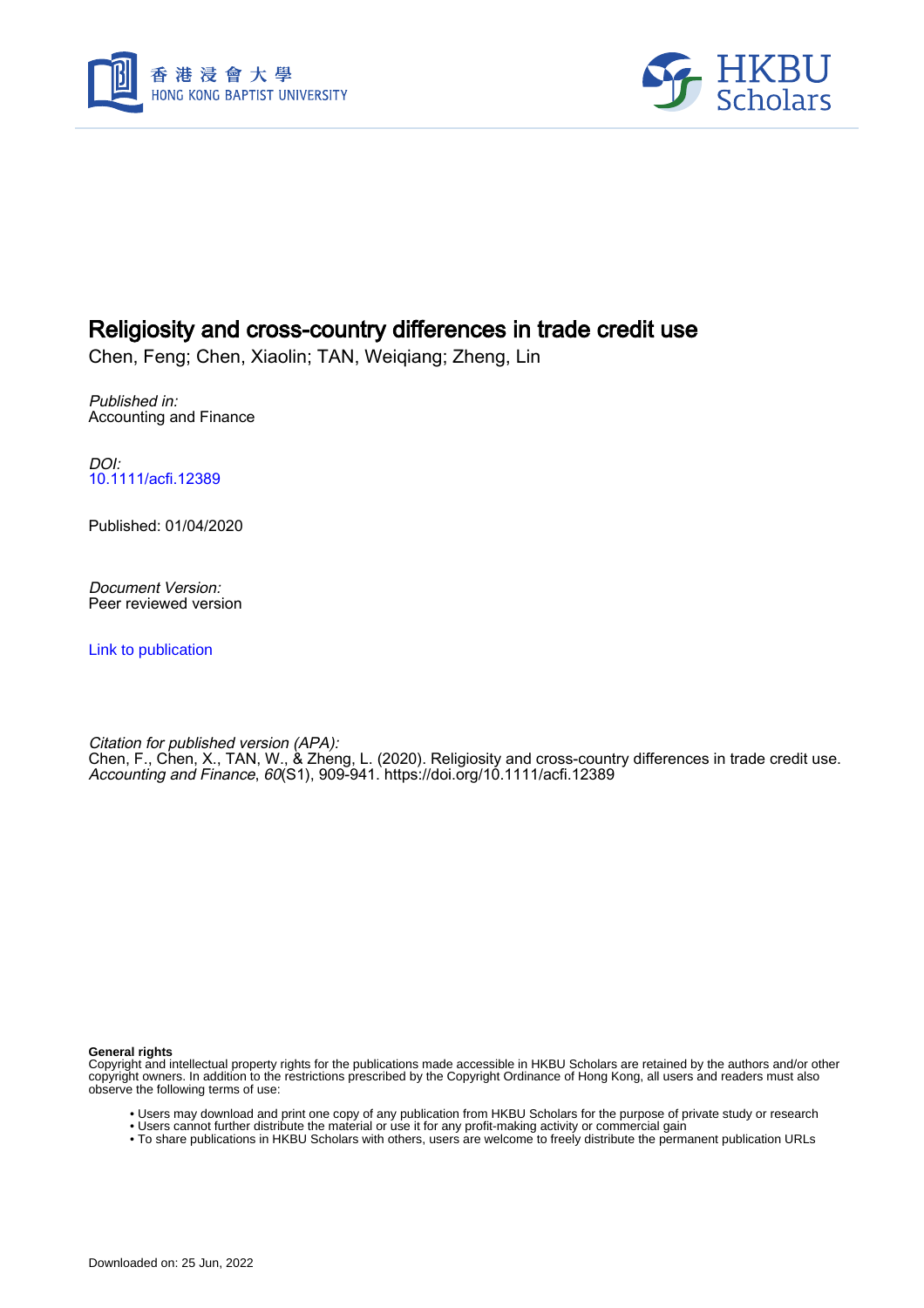### **Religiosity and Cross-Country Differences in Trade Credit Use\***

**Feng Chen** University of Toronto

**Xiaolin Chen** Jiujiang University

**Weiqiang Tan** Hong Kong Baptist University

> **Lin Zheng** Indiana University

> > July, 2018

**Abstract:** Using the firm-level data over 1989-2012 from 53 countries, we find religiosity in a country is positively associated with trade credit use by local firms. Specifically, after controlling for firm- and country-level factors as well as industry and year effects, we show that trade credit use is higher in more religious countries. Moreover, both creditor rights and social trust in a country enhance the positive association between religiosity and trade credit use, while the quality of national-level disclosure mitigates the aforementioned positive association. These results are robust to alternative measures of religiosity, alternative sampling requirements, and potential endogeneity concerns.

**JEL Classification:** G31; G32

**Keywords:** Religiosity; Trade Credit Use; Cross-Country Differences; Creditor Rights; Social Trust

\*We thank Fang Hu, Byron Y. Song, Aris Stouraitis, Wenming Wang, and Wenrui Zhang for helpful comments. We also thank Farwah Batool and Xiaomeng Wu for excellent research assistance. Feng Chen acknowledges the financial support from the Social Sciences and Humanities Research Council of Canada (SSHRC); Xiaolin Chen acknowledges the financial support from the National Natural Science Foundation of China (Project number: 71262013); Weiqiang Tan acknowledges the financial support from Faculty Research Grant (FRG) of Hong Kong Baptist University. All errors are our own.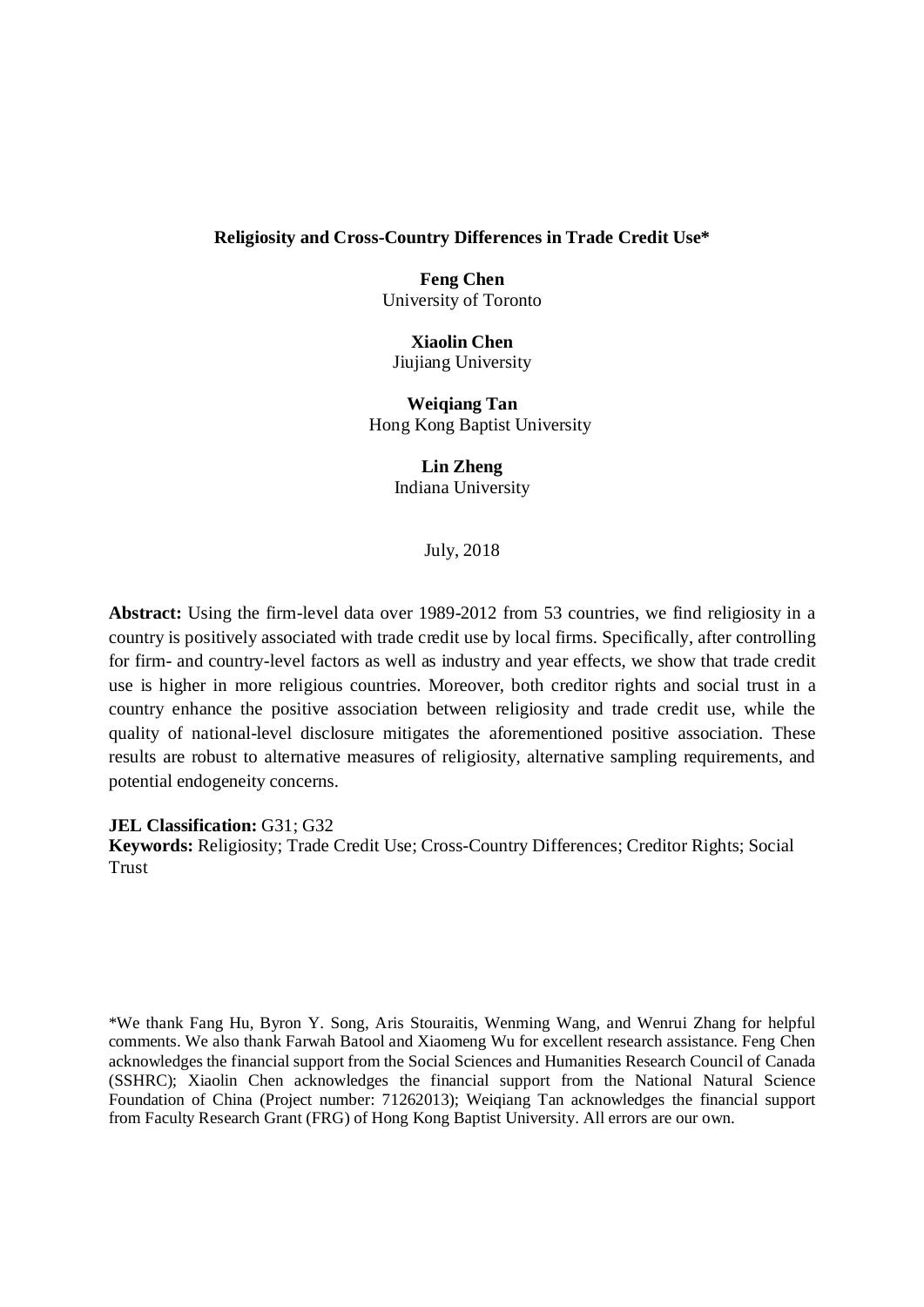### **Religiosity and Cross-Country Differences in Trade Credit Use**

### **1. Introduction**

Trade credit arises when suppliers deliver goods to customers who do not pay immediately but promise to pay later. It is an important type of informal financing offered by suppliers to their customers and is usually a part of the commercial condition of a sale (Petersen and Rajan, 1997; Demirgüc-Kunt and Maksimovic, 2001; Fisman and Love, 2003). Typically, there is no collateral standing behind the transaction and no guarantees from third parties or financial intermediaries. Trade credit is generally non-interest bearing, which is important for certain religions (e.g., Islam) that prohibit dealing with interest.<sup>1</sup> Like suppliers of institutional finance (e.g., banks), suppliers of trade credit face the future default risk of customers. As such, human belief is crucial in the decisions of granting and receiving trade credit.

In this study, we investigate whether religiosity explains cross-country variation in trade credit use. Religiosity refers to "customary beliefs and values" transmitted by religious groups from generation to generation (Guiso et al., 2006). Prior literature shows that religiosity influences economic outcomes through its impact on individuals' values and beliefs (Barro and McCleary, 2003; McCleary and Barro, 2006). Given that religiosity is a major source of morality and ethical behavior (e.g., Grullon et al., 2010; Callen and Fang, 2015), we argue that religiosity constrains the opportunistic and default-prone behaviors of customers, which provides suppliers with higher incentives to supply trade credit. Additionally, prior literature documents that religiosity is positively associated with risk aversion behaviors (e.g., Hilary and Hui, 2009). As such, due to the presence of information asymmetry regarding the product quality, risk-averse

<sup>&</sup>lt;sup>1</sup> We thank an anonymous referee for making this excellent point.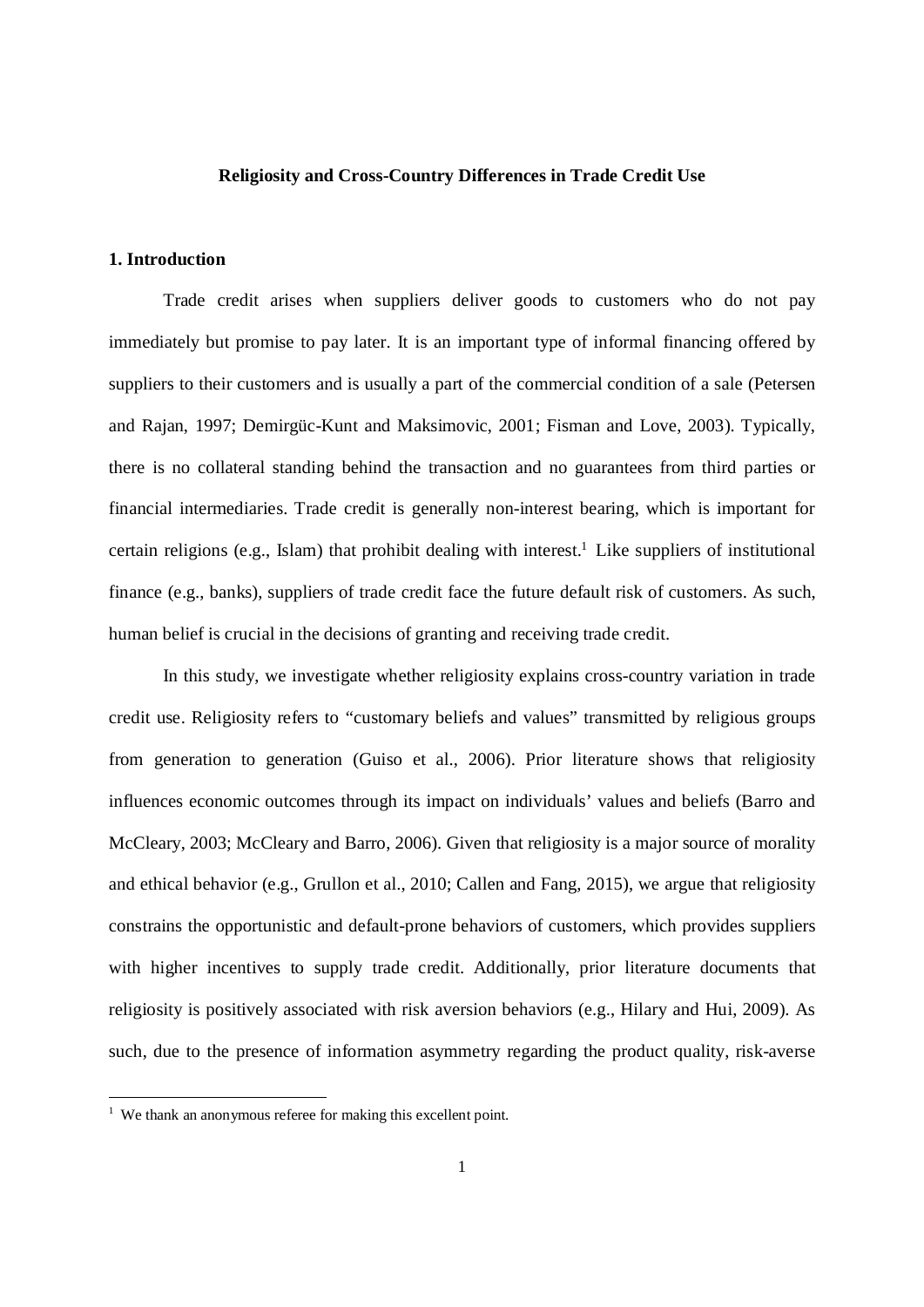customers tend to demand trade credit as an implicit assurance of product quality. Thus, we posit that religiosity in a country shapes the extent of trade credit use in that country.

We adopt the cross-country setting since such a setting provides more variation in religiosity across countries. Specifically, we use a sample of 248,824 firm-year observations over a maximum period of 1989-2012 from 53 countries and control for firm- and country-level factors as well as industry and year effects. We find that firms located in more religious countries tend to use more trade credit. Moreover, we find that stronger creditor rights in a country, as well as higher social trust in the country, enhance the positive association between religiosity and trade credit use, while better disclosure quality in a country mitigates the aforementioned positive association.

To mitigate the endogeneity concerns that our results may fail to control for institutional factors that determine both religiosity and trade credit use, we instrumentalize our religiosity measures with a country's shares of adherents to different religions in each country. The effect of religiosity on trade credit use continues to hold in the two-stage-least-squares (2SLS) regression. We further adopt an exogenous shock setting in a subsample analysis and obtain consistent results. Moreover, to distinguish firm-level from country-level effects, we conduct country-level regressions and find similar results. Finally, the results hold after we employ alternative measures of religiosity or after we make alternative sampling requirements.

Our paper contributes to several streams of research. First, our paper provides new evidence on the importance of religiosity in explaining economic decisions and outcomes, thus supporting the related work of Stulz and Williamson (2003) and McCleary and Barro (2006). Specifically, our paper documents a new factor determining firms' trade credit policies in a cross-country setting. Using the firm-level data, we contribute to this stream of literature by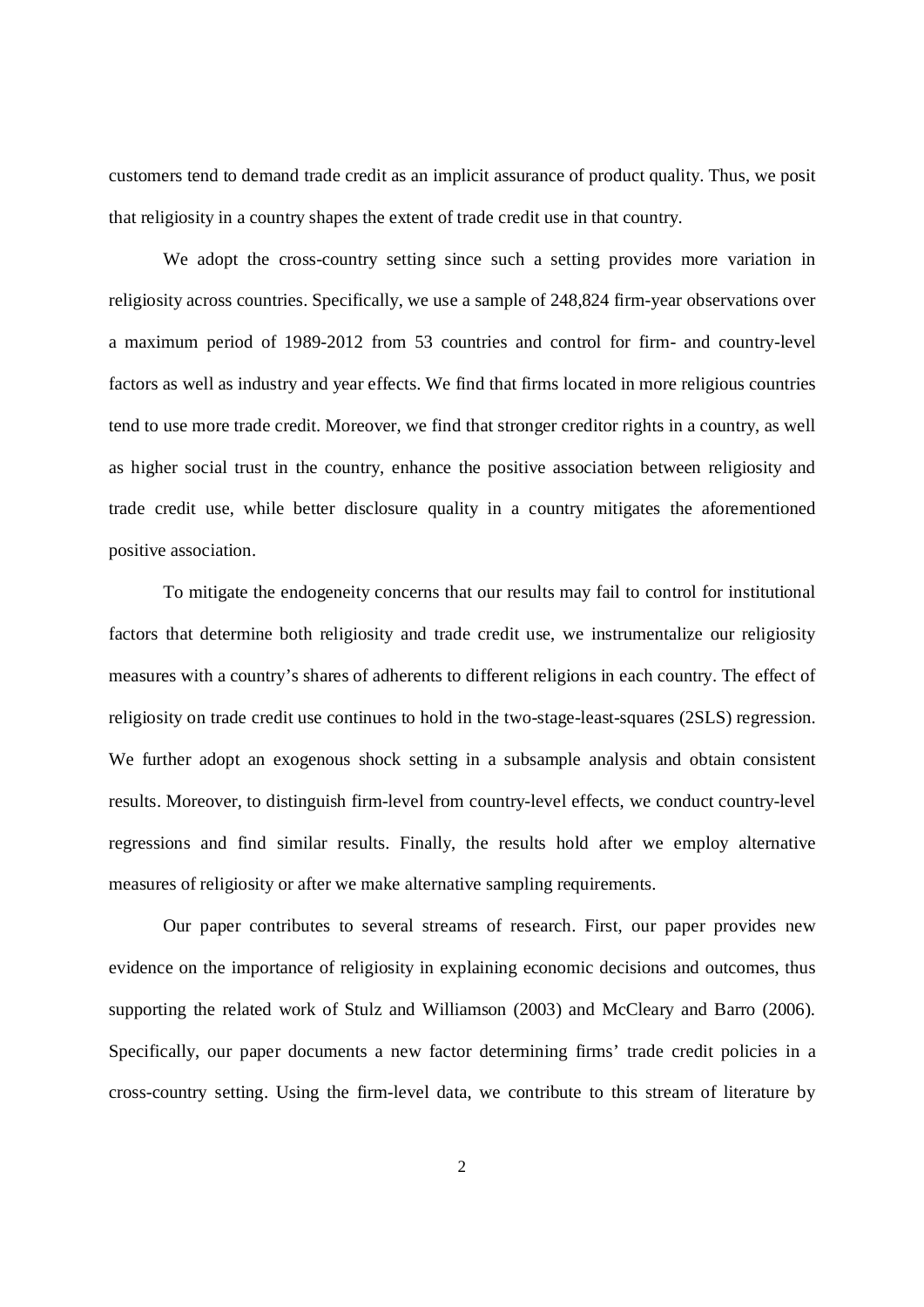showing that national religiosity, as an extra-legal country-level institution, is crucial in shaping trade credit use in our sample countries. The effect of religiosity on trade credit use is over and above that of the previously documented country- and firm-level determinants of trade credit use.

Second, our study complements the literature on the mechanisms that facilitate firms to access financing. Extra-legal institutions, such as social norms, culture, and governance mechanisms based on reputation and relationships, enable firms to overcome institutional barriers to various sources of funding, including informal financing such as trade credit (e.g., Fisman and Love, 2003; Cull et al., 2009; El Ghoul and Zheng, 2016). Our study shows that religiosity, as another extra-legal institution, fosters the prevalence of trade credit for firms that likely face restrictions in formal financing.

The remainder of the paper is organized as follows. Section 2 develops our main hypotheses. Section 3 discusses the data and variables. Section 4 presents the descriptive statistics and the main empirical analysis. Section 5 reports the results of the robustness tests. Section 6 concludes.

#### **2. Hypotheses Development**

2.1 Effect of national religiosity on firms' trade credit use

Trade credit is a short-term informal financing instrument used by suppliers and their customers. In this section, we argue that religiosity prompts suppliers to offer more trade credits to customers, and further, religiosity allows customers to pay off trade credits in a timely manner.

Recent literature links religious adherence to lower risk-taking (e.g., Hilary and Hui, 2009; McGuire et al., 2012; Noussair et al., 2013). For example, Bartke and Schwarze (2008)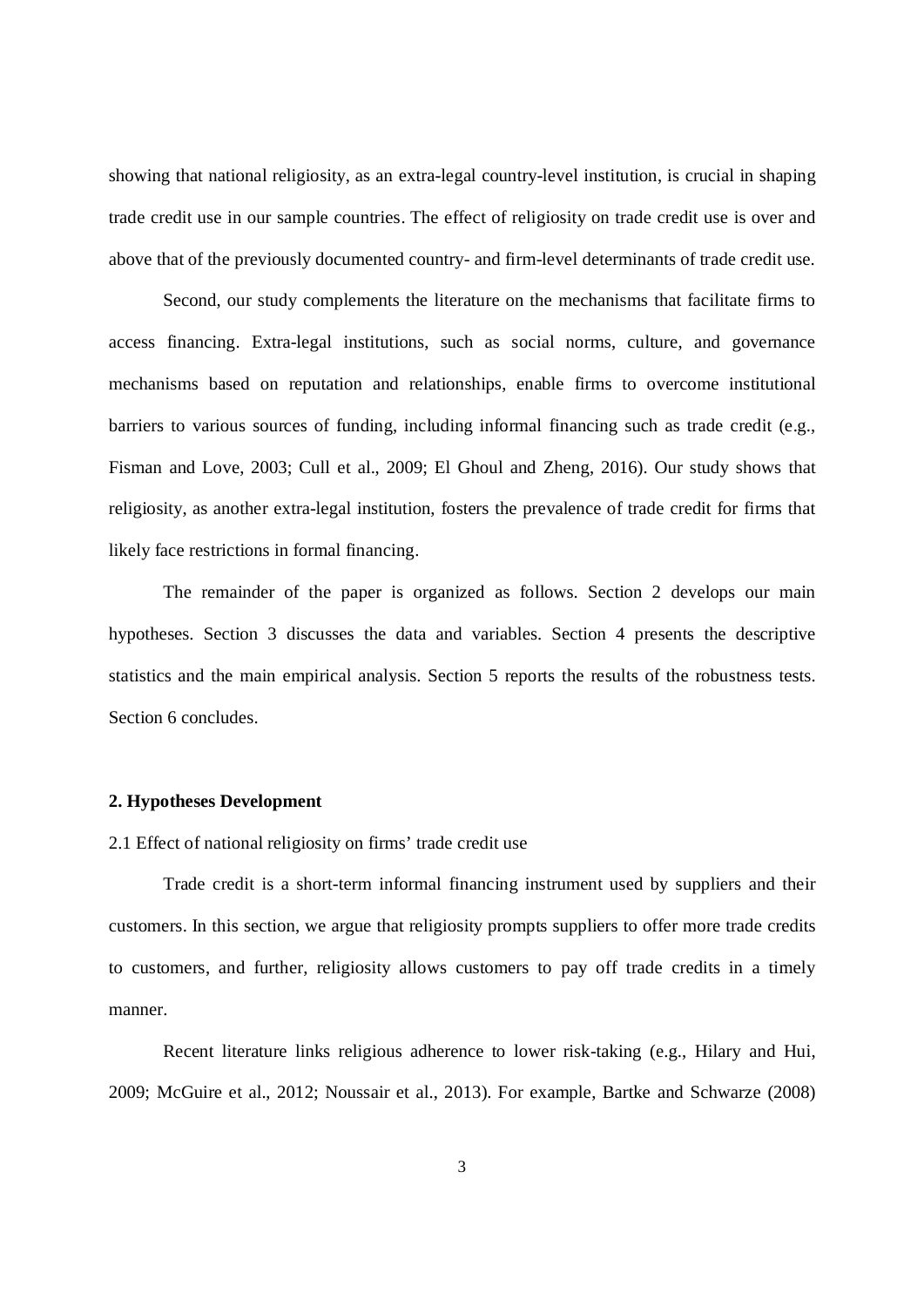show that religious people in Germany are less risk-tolerant than atheists. Using a sample of religious people from the Netherlands, Noussair et al. (2013) provide confirmatory evidence that religious people, as measured by church membership or attendance, are risk averse. Similarly, Hilary and Hui (2009) find that firms located in counties with higher levels of religiosity display lower degrees of risk exposure (as measured by variances in equity returns or in return on assets). The above studies suggest that customers from more religious countries demand more assurance of product quality when facing information asymmetry at the time of purchase. The risk-aversion tendency of customers motivates suppliers to offer more trade credits to provide implicit warranties on their products (Smith, 1987; Lee and Stowe, 1993; Long et al., 1993).

However, suppliers offering trade credits face the future default risk of customers. Unlike banks, suppliers typically have a relatively small number of customers and cannot easily diversify their risks. Furthermore, information asymmetry between suppliers and customers would potentially accentuate the default risk of customers (Aktas et al., 2012). When customers cannot pay their payables within the normal credit period, the payables become overdue. The subsequent default resulting from overdue payables indicates a violation of contract, in which ethical customers are less likely to engage. As a result, suppliers count on the ethics and honesty of their customers when offering trade credit (Petersen and Rajan, 1994; Guiso et al., 2004). In this regard, prior literature has confirmed that religiosity is a major source of morality and ethical behavior (see Vitell (2009) for a review of empirical literature). According to McGuire et al. (2012), when religion is central to a person's self-identity, ethically questionable behaviors generate higher levels of cognitive and emotional discomfort, which motivates religious adherents to align their behavior with role expectations. Hence, customers who receive trade credit in a more religious country are more likely to pay their payables in a timely manner.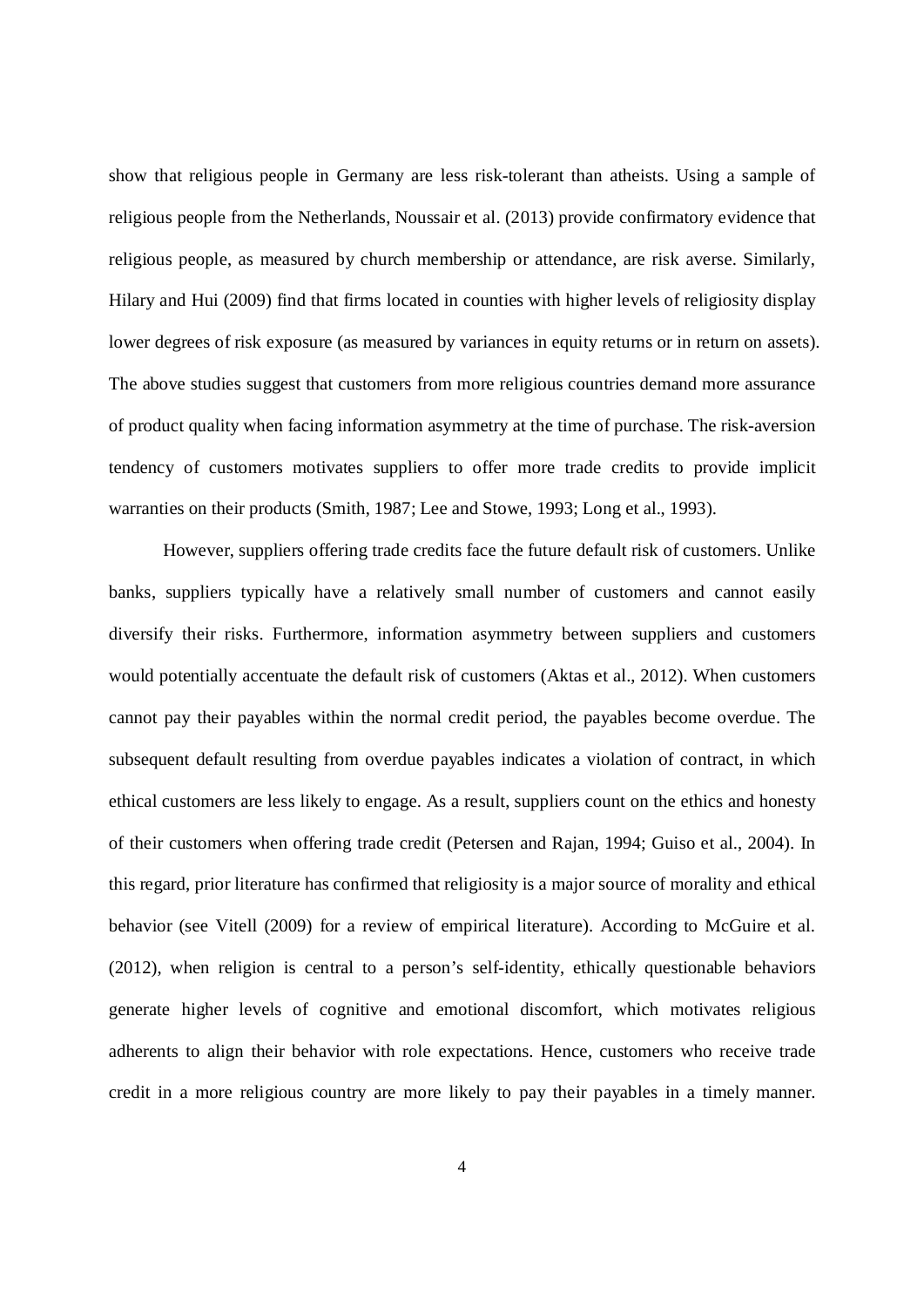Moreover, from the social norm perspective, religiosity, which serves as a form of social norm, constrains the opportunistic behaviors of customers who obtain trade credit. Stavrova and Siegers (2014) argue that people who behave in accordance with social norms may receive higher levels of social recognition and respect. Therefore, customers in a more religious country would be less likely to default on their trade credits because violating social norms would receive less social respect or additional social sanctions.

To summarize, customers in more religious countries have a stronger demand for trade credit given their risk aversion behaviors. Correspondingly, suppliers are more likely to supply trade credit to customers because religiosity constrains customers' defaulting tendency on accounts payables. Based on the above discussions, we hypothesize the following:

**H1:** Ceteris paribus, firms from more religious countries use more trade credit in transactions than firms from less religious countries.<sup>2</sup>

We acknowledge that the opposite prediction is also likely.<sup>3</sup> Since supplier firms too are risk averse, they are reluctant to offer trade credit to customers due to concerns about default risk. It is also possible that customers do not demand extensive trade credit as they are relatively confident that any product defaults can be dealt with swiftly by the suppliers in highly religious countries. Therefore, this prediction implies that trade credit is low in more religious countries due to trust about product quality. We retain the directional hypothesis above, and we explicitly test the role of trust in the subsequent section.

2.2 Moderating roles of institutional factors across countries

<sup>&</sup>lt;sup>2</sup> The word "use" relates to both demand for and supply of trade credits (i.e., offering credit to customers and demanding credit from suppliers).

<sup>&</sup>lt;sup>3</sup> We thank an anonymous referee for making this excellent point.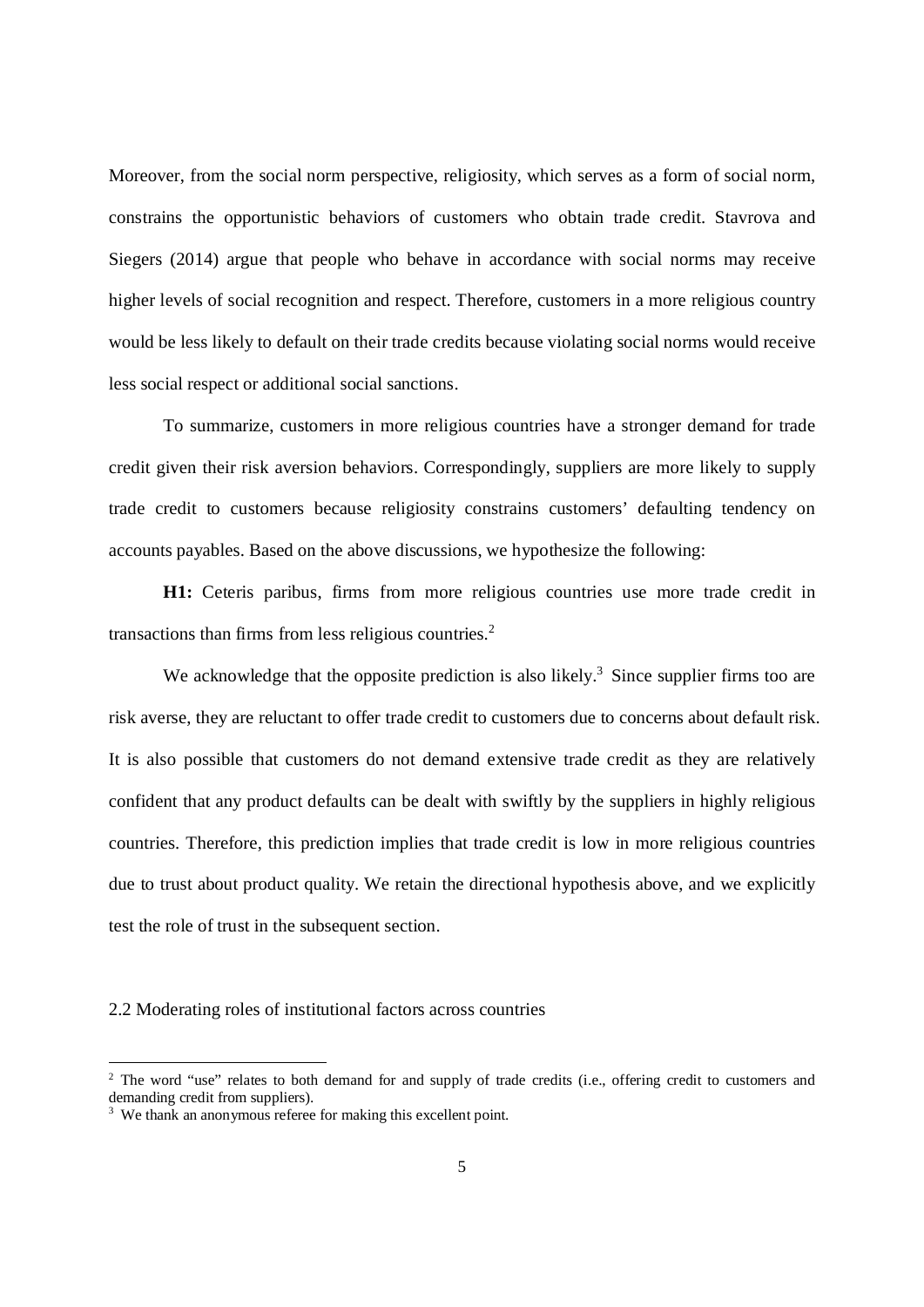The legal, political, social, and cultural environments of a country influence a firm's choice to demand cash payment upon delivery or to sell on credit (Demirgüç-Kunt and Maksimovic, 2001; Aggarwal and Goodell, 2009). We consider the following three country-level institutional factors. First, the quality of information disclosure affects trade credit use (Dai and Yang, 2015). Countries with stringent disclosure requirements provide an information level playing field for all parties. When there is less information asymmetry between suppliers and customers (Smith, 1987; Aktas et al., 2012), risk-averse customers do not demand as much trade credit as long as they can better assess the product quality. As such, religiosity will play a less significant role in explaining trade credit use.<sup>4</sup> Second, strong creditor rights in a country protect lenders from appropriations by borrowers. Furthermore, creditor rights are related to the power of secured lenders in the bankruptcy process granted by the laws and regulations of a country. Stiglitz (1999) points out that legal variables (e.g., creditor rights) and extra-legal variables (e.g., social trust) could be substitutes or complements. While stronger creditor rights drive the use of trade credit, it is unclear how creditor rights moderates the relation between religiosity and trade credit use. Similarly, while social trust may foster the prevalence of trade credit (Guiso et al., 2004; Wu et al., 2013), social trust may enhance or mitigate the influence of religiosity on trade credit. To summarize, we expect the disclosure requirement to mitigate that the relationship between trade credit use and religiosity. However, we do not have a directional prediction on how creditor rights (or social trust) affect the relationship between trade credit use and religiosity, so we leave the latter two hypotheses below in null forms. We hypothesize the following:

**H2a:** A high level of disclosure quality in a country mitigates the association between trade credit use and religiosity.

<sup>&</sup>lt;sup>4</sup> We thank an anonymous reviewer for making this point.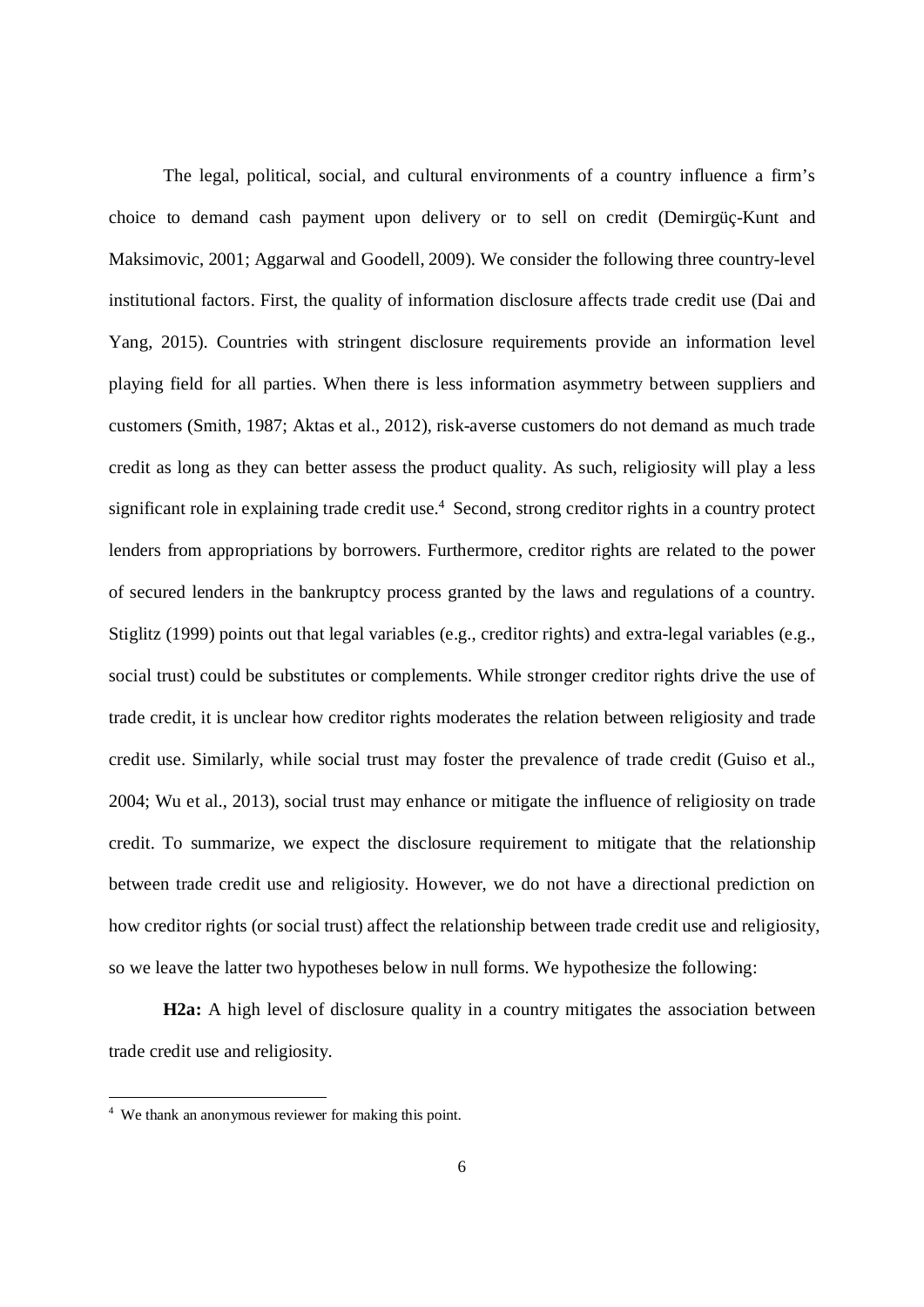**H2b:** A high level of protection of creditor rights in a country does not affect the association between trade credit use and religiosity.

**H2c:** A high level of social trust in a country does not affect the association between trade credit use and religiosity.

### **3. Data and Research Design**

#### 3.1 Data and sample selection

We start with the international data on participation in formal religious services and personal prayer and on religious beliefs from the World Values Survey (WVS). There were five cross-country surveys carried out between 1981 and 2008, including 1981–84, 1990–93, 1995– 97, 1999–2004, and 2005–2008 (Díez-Medrano, 2009). Next, we merge the above-mentioned religiosity data with firm-level financial data from Compustat Global and Compustat North America from 1989 to  $2012<sup>5</sup>$  Following Pevzner et al. (2015), we match the most recent religiosity values with our firm-level financial data. We further exclude firms with missing accounting and financial data, firms with missing Standard Industrial Classification (SIC) codes, and firms in financial service, mining, and utilities industries (i.e., SIC codes between 1000 and 1400, between 4900 and 4999, and between 6000 and 6999). We also remove all observations with foreign sales, as well as firms that are cross-listed in multiple countries. Finally, since the religiosity survey data are not available for all countries across all years, we restrict our sample to countries that have no less than 50 observations. These filters yield a sample of 248,824 firm-year observations across 53 countries over the period from 1989 to 2012.

<sup>&</sup>lt;sup>5</sup> Our analyses start at 1989 due to limited country coverage prior to 1989; as such, we do not utilize the 1981-82 WVS data. The time series in the panel data typically span twelve years, with a minimum of four years of data (for countries such as Bahrain, Kuwait, Qatar, and Tunisia), and a maximum of twenty four years of data (for countries including Chile and Mexico).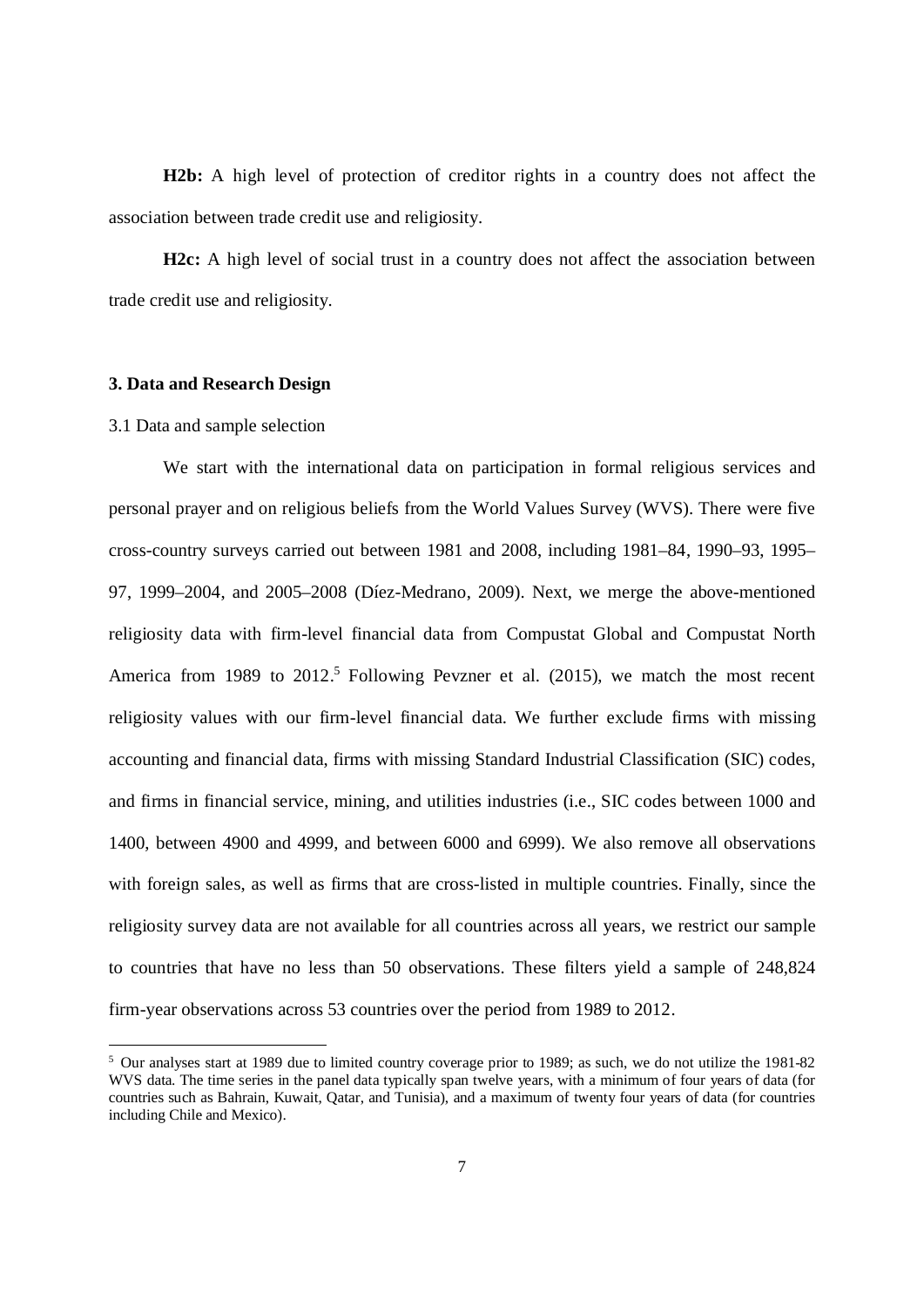Definitions and sources for all the variables used in the main analyses and the robustness tests are summarized in the Appendix. We winsorize all continuous variables at the  $1<sup>st</sup>$  and  $99<sup>th</sup>$ percentiles to mitigate the influence of outliers.<sup>6</sup>

### 3.2 International data on religiosity

Following prior literature (Cornwall et al., 1986; Parboteeah et al., 2008; McGuire et al., 2012), we define religiosity by (1) its cognitive (knowing) element, which is related to religious beliefs or religious knowledge; (2) its affective (feeling) element, which motivates people to have emotional feelings about religion; and (3) its behavioral (doing) element, which emphasizes church attendance, personal prayer or regular religious donations. Accordingly, we use three different questions in the WVS: (1) Would you say you are a religious person? (2) How important is religion in your life? And (3) How often do you attend religious services? Using the data from the WVS, we construct country-level variables corresponding to the above three dimensions of religiosity. The variable *Belief* is the proportion of respondents who indicate their affiliations with religions. The variable *Important* is the proportion of respondents who indicate that the religion is important to them. And the variable *Attend* is the proportion of respondents who indicate that they attend religious services more than once a month. Our primary religiosity measure, *Religiosity*, is constructed following a factor analysis that combines the three dimensions of religiosity into one measure of the overall religiosity (McGuire et al., 2012). In Section 5, we present results using a number of alternative religiosity measures as the robustness check.

<sup>&</sup>lt;sup>6</sup> In untabulated robustness tests, we conduct all the tests again using the quantile regressions and obtain similar results.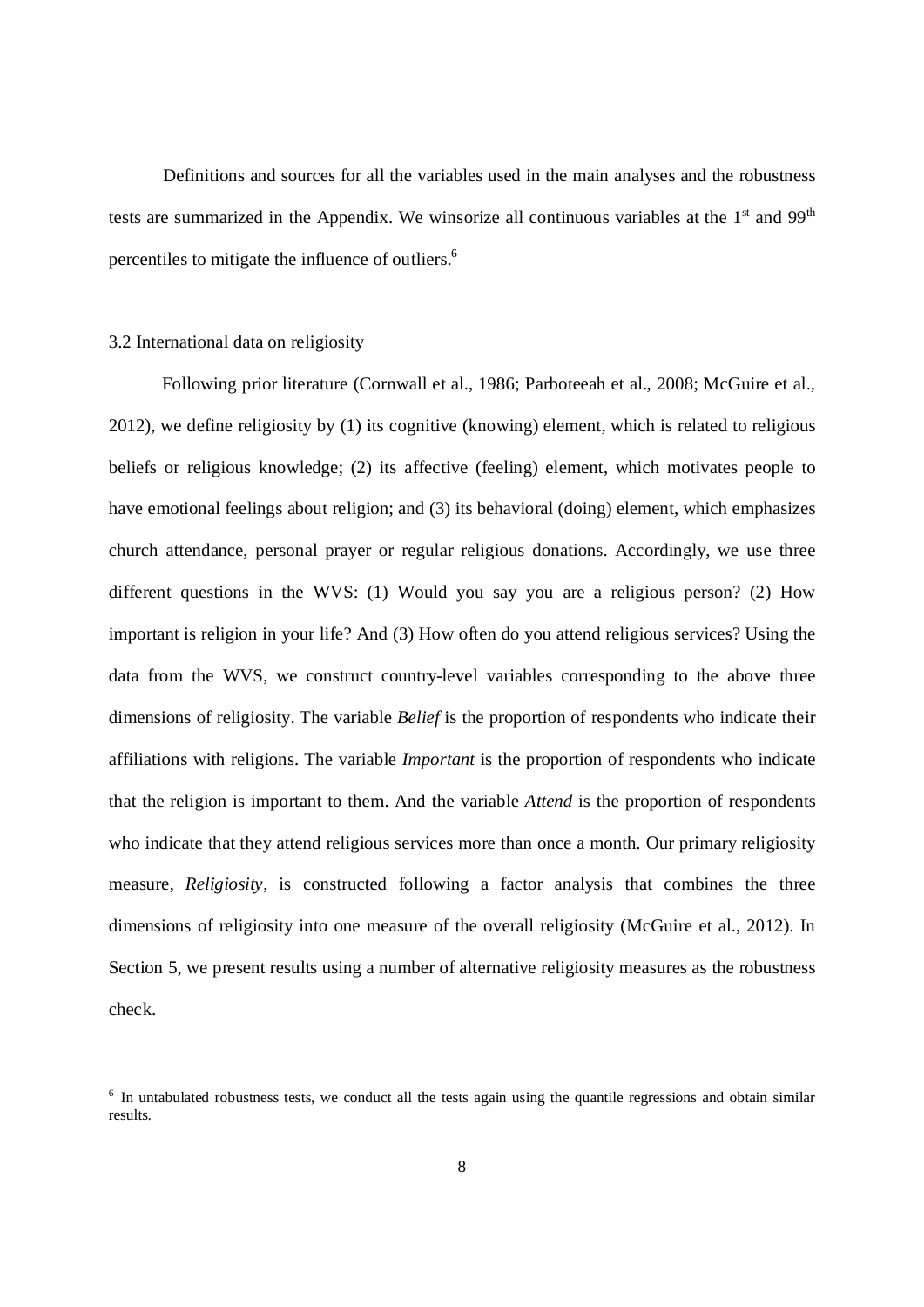### 3.3 Measures of trade credit use

To measure the extent of firm-level trade credit use, we adopt two proxies in the paper. First, following prior literature (e.g., Petersen and Rajan, 1997; Cunat, 2007), we use the variable, accounts receivable (*AR*), which is defined as trade receivable divided by total assets. Following Demirgüc-Kunt and Maksimovic (2001), we use the other variable, *ARTurnover*, which is defined as the ratio of total sales over accounts receivable.

### 3.4 Empirical models

Our multivariate OLS regression model testing the effect of religiosity on trade credit use is specified as follows:

$$
Trade Credit_{i,k,t} = \alpha_0 + \alpha_1 Religiosity_{k,t} + Firm\, controls_{i,k,t} + Country\, Controls_{k,t} + Year + Industry + \varepsilon_{i,k,t}
$$

(1)

where the dependent variable, *Trade Credit*, is measured by accounts receivable (*AR*) or accounts receivable turnover (*ARTurnover*). To test H1, we analyze the coefficient on *Religiosity*. To the extent that managers of firms from countries with strong religion and social norms are more likely to extend/obtain trade credit, we expect a positive (negative) and significant coefficient on *Religiosity* when the dependent variable is *AR* (*ARTurnover*).

In addition to our variable of interest, we also control for factors that prior research (e.g., Petersen and Rajan, 1997; Aktas et al., 2012) suggests are associated with trade credit use. Specifically, we control for firm size (*Size*), which is defined as the natural logarithm of total assets. Larger firms have better management of their cash conversion cycle when compared with smaller firms and they also have better access to financial markets. Therefore, larger firms are able to demand less but extend more trade credit to customers (Petersen and Rajan, 1997;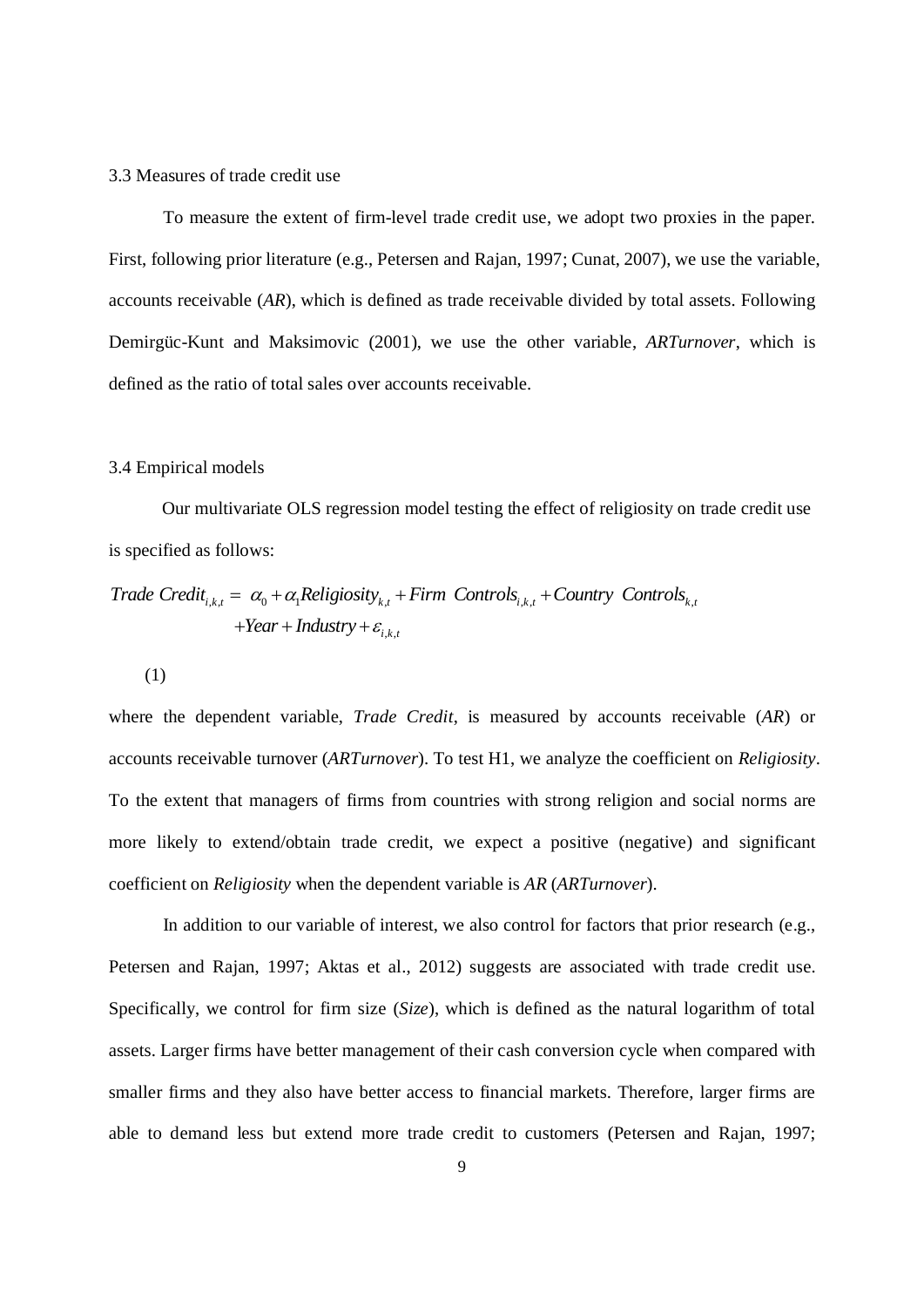Atanasova, 2007). We also control for several operating performance measures, including return on assets (*ROA*), the ratio of net sales over net fixed assets (*NSNFA*), sales growth rate (*SalesGrowth*). Inventory management is an important factor to influence trade credit. To reach an optimal inventory level and avoid the buildup of inventory, firms with cost advantages in financing receivables may find it optimal to extend additional credit to customers (Emery, 1987). Thus, we control for inventory turnover (*InvTurnover*). The decision to offer trade credit can also be motivated by product market competition; we control for industry-specific Herfindahl index based on firm sales (*HHI*). Moreover, over-levered or distressed firms tend to be financially constrained, thereby causing these firms to reduce investment in net trade credit by collecting accounts receivables, tightening credit terms, or stretching credit terms granted by suppliers (Molina and Preve, 2009). We therefore control for financial leverage (*Lev*), defined as the ratio of the sum of long-term debt and debt in current liabilities over total assets, and the cash ratio (*Cash*), defined as the ratio of cash and short-term investments over total assets. Finally, we include the variable *AP*, measured as the ratio of accounts payable to total liabilities.

In addition to firm-level control variables, we include country-level characteristics, including macroeconomic conditions and financial market environment, which prior research suggests are determinants of trade credit (Demirgüc-Kunt and Maksimovic, 2001). Following Beck et al. (2008), we include the development of private credit (*PrivCredit*), defined as the ratio of private credit to gross domestic product, where both values are at the country level. We also include the natural logarithm of real gross domestic product (GDP) per capita (*LnGDP*), as well as the growth rate of the real GDP per capita (*GDPGrowth*). Moreover, we control for an inflation rate of the GDP deflator (*Inflation*), and country-level openness (*Openness*), which is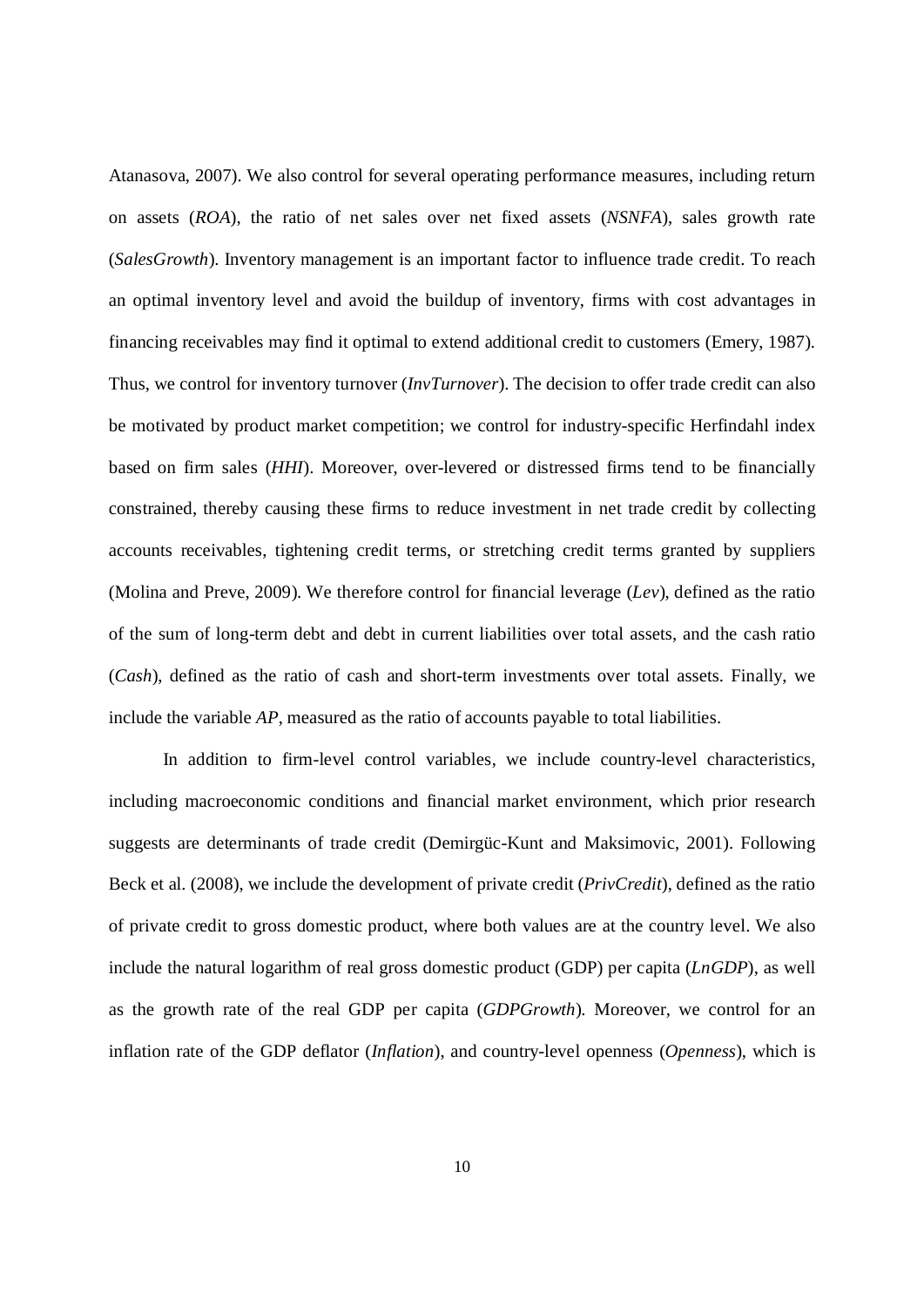defined as the ratio of the sum of exports and imports over GDP. All these annual data are obtained from the World Development Indicators.

The pooled OLS model includes industry and country fixed effects to account for heterogeneity in trade credit across industries and countries. We also include year fixed effects to control for macroeconomic effects. In addition, standard errors are adjusted for heteroskedasticity and clustered at the country and year levels (Petersen, 2009).

To examine the moderating effect of institutional factors across countries, we use the following three variables: *Disclosure*, *CreditorRights,* and *Trust*. To examine the impact of country-level disclosure quality on the relation between religiosity and trade credit use (H2a), We use the variable *Disclosure*, which is the index of accounting disclosure quality based on aggregate annual financial statement disclosure scores from the Center for International Financial Analysis and Research (CIFAR, 1995). We expect a negative and significant coefficient on the interaction term *Disclosure × Religiosity* as predicted by H2a*.*

To test H2b, we introduce the variable *CreditorRights*, which measures the aggregate creditor rights for each country (Djankov et al., 2007).<sup>7</sup> We expect no significant loading on the interaction term *CreditorRights × Religiosity.*

To test H2c, we add the variable *Trust*, which measures the extent of social trust in a country (Pevzner et al., 2015). According to H2c, we expect no significant loading on the interaction term *Trust × Religiosity.*

### **4. Empirical Results**

4.1 Descriptive statistics of the variables

 $<sup>7</sup>$  Note that creditor rights data refer to the rights of secured creditors and the data are time-invariant.</sup>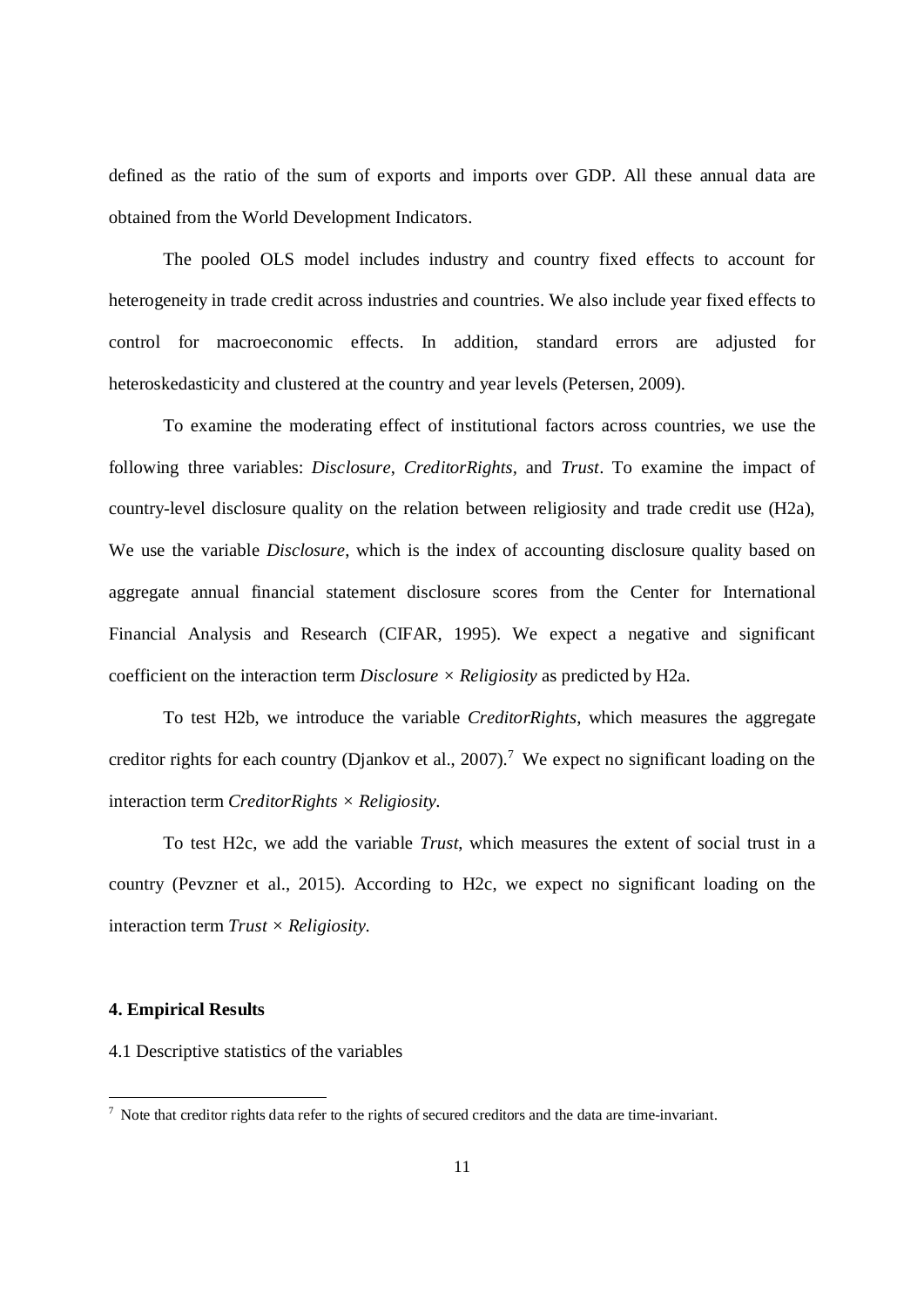Table I reports descriptive statistics of country and firm-level variables across the sample countries. The United States, with 65,831 observations, is the most widely represented country in the sample. Other countries have significantly fewer observations and combined they account for approximately 74% of the sample observations. Table I shows that on average approximately 52% of the population in each sample country are affiliated with religion; 81% report that religion is important in their daily life; and 10% attend religious services on a monthly basis. Based on the composite measure of religiosity (*Religiosity*), Nigeria, Morocco, Malaysia, Pakistan and Egypt are the most religious countries, while China, Japan, Estonia, Sweden and Germany are the least religious countries in our sample. For the full sample, the average fraction of accounts receivable on total assets is 20%. Mean values of accounts receivables as a percentage of total assets vary widely across countries, from 6% in Saudi Arabia to 37% in Morocco. Pakistan (Morocco) also holds the highest (the lowest) accounts receivable turnover ratios.

The country-level statistics in Table I further indicate unequal economic development across the sample. While Qatar has the highest GDP per capita (*LnGDP* = 11.26) as well as the fastest GDP growth, India is the poorest country in terms of GDP per capita  $(LnGDP = 6.72)$ . Hong Kong's ratio of total import and export to its GDP (*Openness* = 4.06) is nearly 17 times of Japan and United States (*Openness* = 0.24). We also notice that the group of five most religious countries and the other group of five least religious countries exhibit certain distinct institutional factors. For example, the most religious countries have lower ratios of private credit to their economies (average *PrivCredit* = 0.508 vs. 1.046 for the least religious countries). Those most religious countries have stronger creditor rights protection (average *CreditorRights* = 2.2) compared to an average of 1.6 for the five least religious countries. However, we do not see a significant difference between the most religious countries and the least religious ones in terms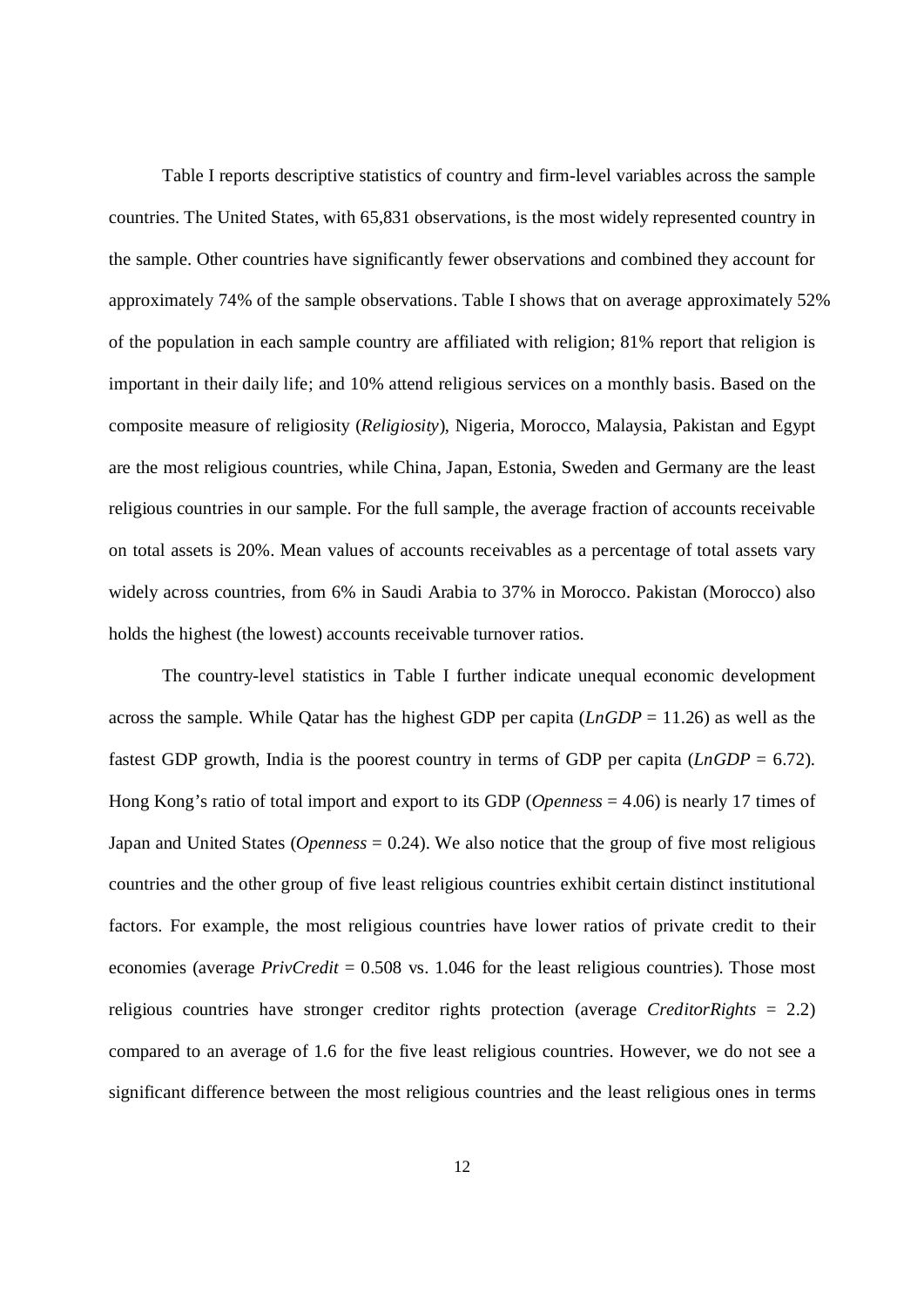of disclosure quality and social trust.

Table II presents the descriptive statistics of the variables used in the main regression model. Standard deviations from Table II confirm the statistics from Table I that there are considerable variations for trade credit use and religiosity across countries. Moreover, the statistics show that accounts receivables on average account for 20% of total assets.

Table III reports Pearson pairwise correlation coefficients for all the variables used in the main regressions. Not surprisingly, *Belief*, *Important*, and *Attend* are highly correlated to one another. Panel A further shows that each component of religiosity is significantly correlated with the composite measure, *Religiosity*. Panel B shows that the two proxies for trade credit use (*AR* and *ARTurnover*) are negatively correlated with each other at the 1% level. We find that *AR* (*ARTurnover*) is positively (negatively) correlated with *Religiosity* at the 1% level. Moreover, *Religiosity* is negatively correlated with a country's protection of creditor rights but positively correlated with a country's disclosure quality.

### 4.2 Multivariate regressions results

Table IV reports the coefficient estimates of regressing the trade credit proxies (*AR* and *ARTurnover*) on the composite religiosity measure, after controlling for various firm- and country-level characteristics. Models (1) and (2) present the multivariate results when accounts receivable turnover (*ARTurnover*) is the dependent variable while Models (3) and (4) use *AR* as the dependent variable. In Model (1), we find a significantly negative association between *Religiosity* and *ARTurnover* at the 10% level. The result supports that firms in more religious countries extend more trade credit to customers. In Model (2), we also find a significantly negative relation between *Religiosity* and *ARTurnover* at the 1% level, after controlling for the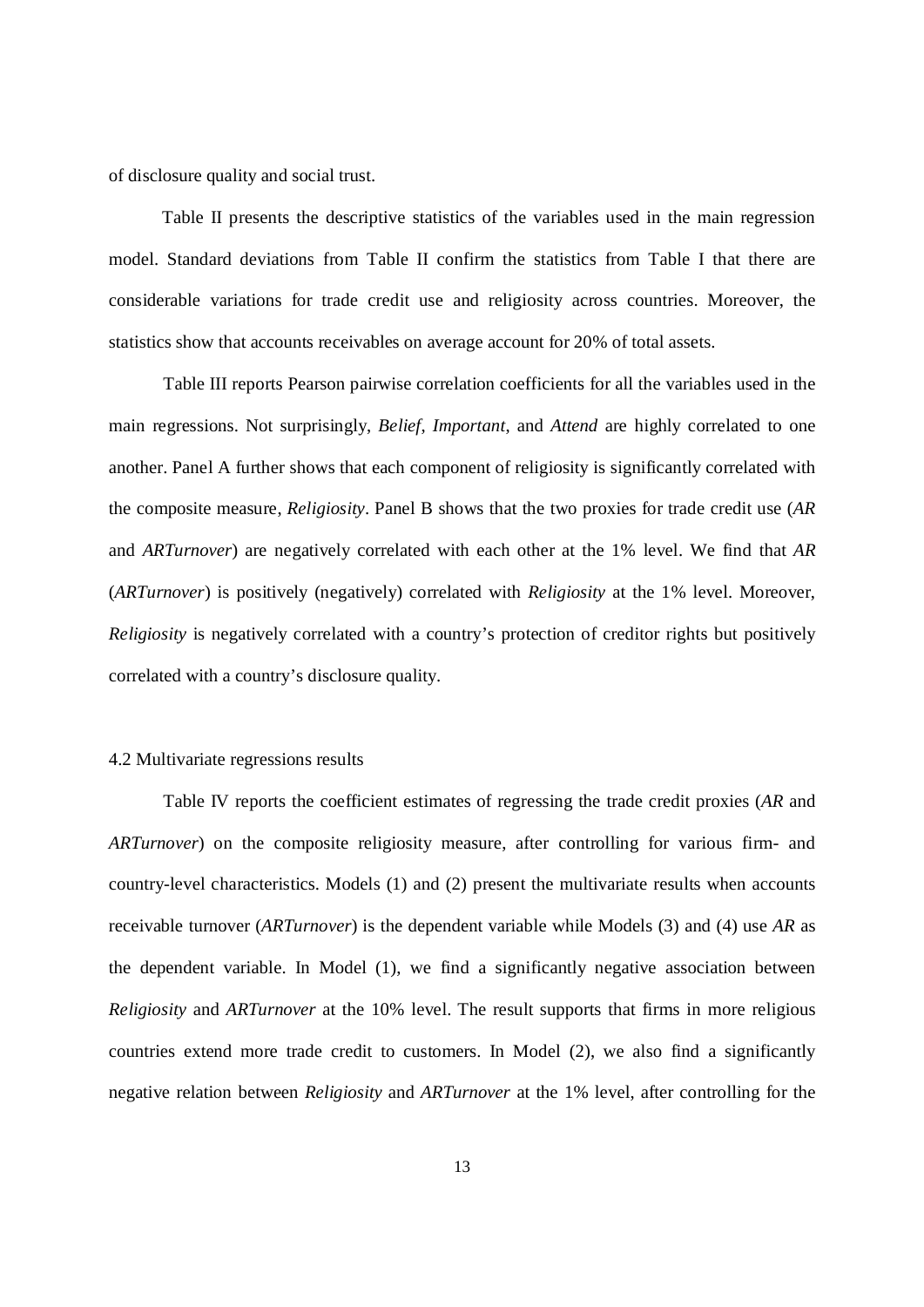additional country-level and firm-level variables. Models (3) and (4) yield significantly positive associations when *AR* is used as the dependent variable. These results support our first hypothesis that firms in countries with stronger religion and social norms use more trade credit. The effect of *Religiosity* is also economically sizable. According to Model (3), holding the other explanatory variables constant at their means, a one standard deviation increase in *Religiosity* would increase accounts receivables by about 1.7%. Thus the results from all models confirm our main hypothesis H1.

Across the four models, the firm-level control variables generally exhibit expected coefficient signs. The coefficient on *Cash* loads positively for *ARTurnover* while loading negatively for *AR* at the 1% significance level. The result is consistent with the notion that firms that extend more trade credit tend to be cash constrained. It also supports the notion that customers are reluctant to repay financially troubled suppliers (Giannetti et al., 2011). As expected, we find the coefficient on *InvTurnover* positive and significant across four models, consistent with the notion that suppliers push out inventory to customers and record higher level of accounts receivables. Moreover, firms' profitability (*ROA*) is positively associated with accounts receivables and accounts receivable turnover. Finally, higher leveraged firms have less use of credit uses.

Consistent with the results in Demirgüç-Kunt and Maksimovic (2001), we find that GDP per capita is significantly negatively associated with accounts receivable at the 1% levels, indicating that firms in less developed economies tend to sell more on credit. The coefficient on *PrivCredit* is negative at the 10% significance level for *AR*, suggesting that firms in countries with more developed financial markets provide less trade credit. This result supports the finding from prior literature that trade credit is complementary to bank credit (Biais and Gollier, 1997;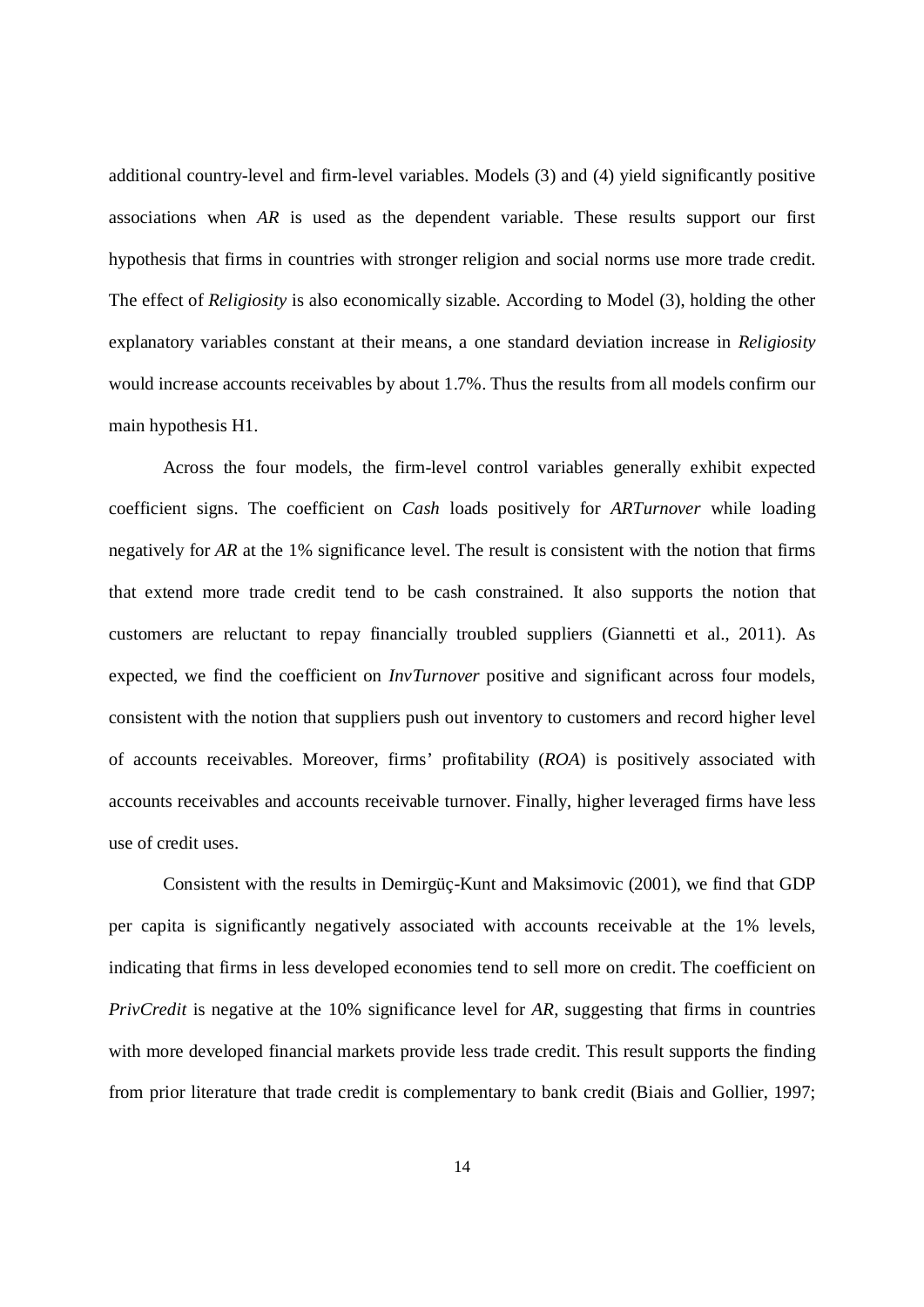Demirgüç-Kunt and Maksimovic, 2001). The adjusted  $R^2$ s of all models are about 40%, suggesting good model fits. $8<sup>8</sup>$ 

### 4.3 The moderating effect of institutional factors

In Table V, we report the moderating effects of country-level characteristics on the relation between religiosity and trade credit use (including *AR* and *ARTurnover)*. Panel B, Model (1) presents results when the country-level disclosure quality interacts with religiosity. Consistent with our prediction, the coefficient on *Disclosure*  $\times$  *Religiosity* is negative at the 1% level, suggesting that better disclosure quality mitigates the significance of religiosity in driving trade credit use.

Panel B, Model (2) examines the impact of the creditor protection on the relation between religiosity and trade credit, we include *CreditorRights* and its interaction term with Religiosity in Eq. (1). The interaction term *CreditorRights*  $\times$  *Religiosity* is positive and significant, indicating that creditor protection enhances the positive association between religiosity and trade credit use. Our H2c is tested in Panel B, Model (3). Specifically, we test the association between religiosity and trade credit proxies in the presence of social trust in each country. Results show that the higher level of trust enhances the positive association between religiosity and trade credit use.

Table V, Panel A presents the results when *ARTurnover* is the dependent variable. Across both panels, our previous findings on the relationship between religiosity and trade credit use remain unchanged, reducing concerns that our results are driven by the omission of country-level institutional factors.

<sup>&</sup>lt;sup>8</sup> We rerun all the regressions after excluding the U.S. firms from our sample and obtain the similar results.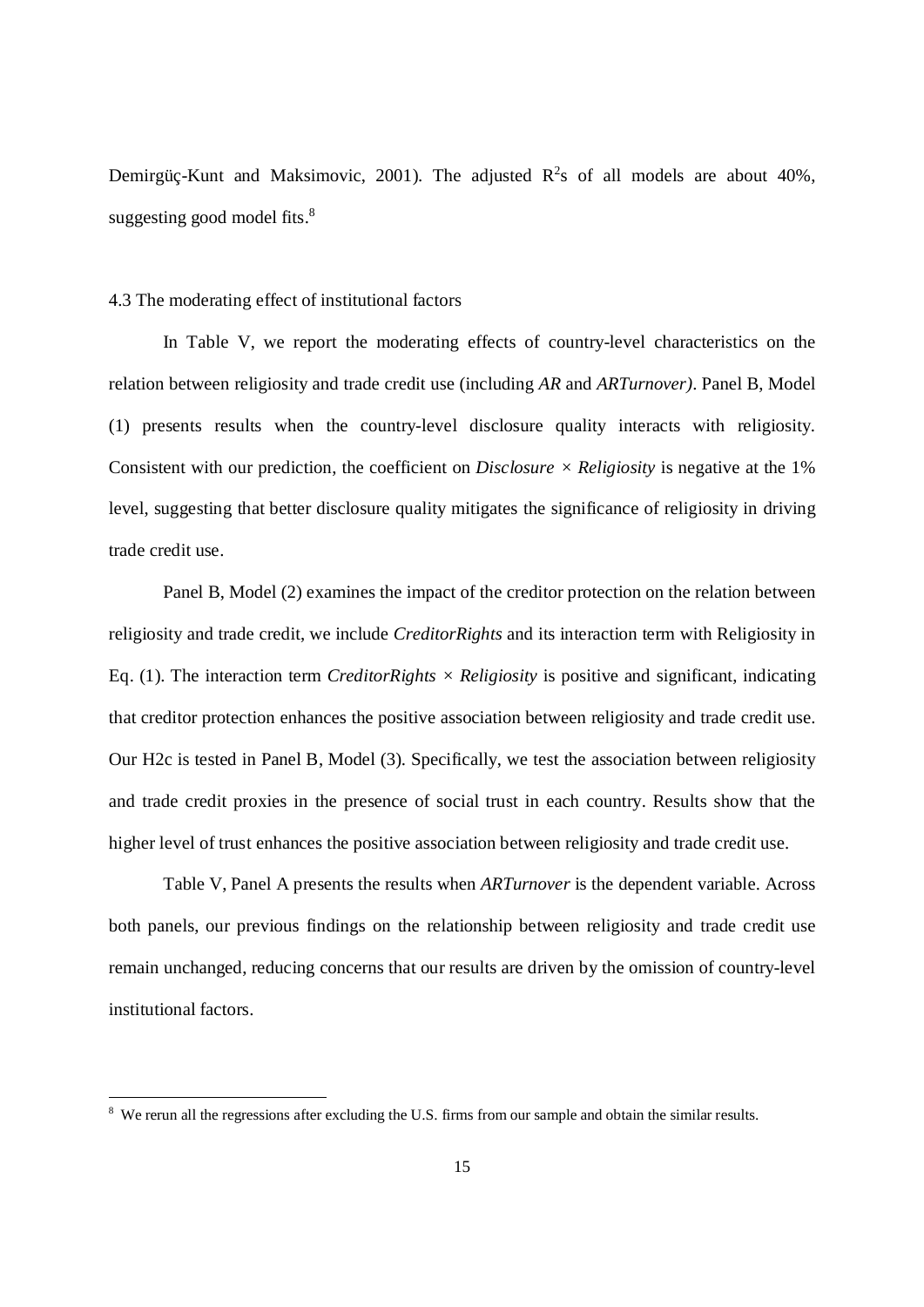#### **5. Sensitivity Tests and Results**

5.1 Tests addressing the omitted correlated variable issue

Our models and empirical results are likely to suffer from endogeneity issues. Roberts and Whited (2013) list three sources of endogeneity: simultaneity bias, measurement errors, and omitted explanatory variables. First, the simultaneity bias could occur if trade credit use and religiosity are determined in equilibrium, with trade credit policies influencing a country's religiosity. However, religiosity for a country should be relatively stable over time, with changes taking place on an order of centuries (North, 1991; Williamson, 2000). Hence, it is unlikely that trade credit decisions at the firm level drive national-level religiosity. Second, we will show in Sections 5.3 and 5.4 that our main findings are not sensitive to making alternative sampling requirements or using alternative measures religiosity. The remaining issue is about omitted explanatory variables, which we focus on in this section. We investigate whether the associations found in the previous sections are causally linked. In other words, does the religious make-up of the population cause firms to behave in a certain way, or do any omitted correlated variables explain the association between religiosity and trade credit use?

To answer this question, we conduct two different tests. First, we implement a two-stage-least-squares (2SLS) regression by including instrumental variables at the first-stage regression. This approach removes the estimation bias caused by an unspecified omitted correlated variable if the instruments are uncorrelated with this omitted variable and are sufficiently correlated with the endogenous elements of the variable of interest (e.g., Wooldridge, 2002). During the first stage, we follow Barro and McCleary (2003) and Durlauf et al. (2012) in choosing the first-stage instrument variables. These variables represent shares of adherence to different religions in each of our sample countries. The WVS includes data from censuses and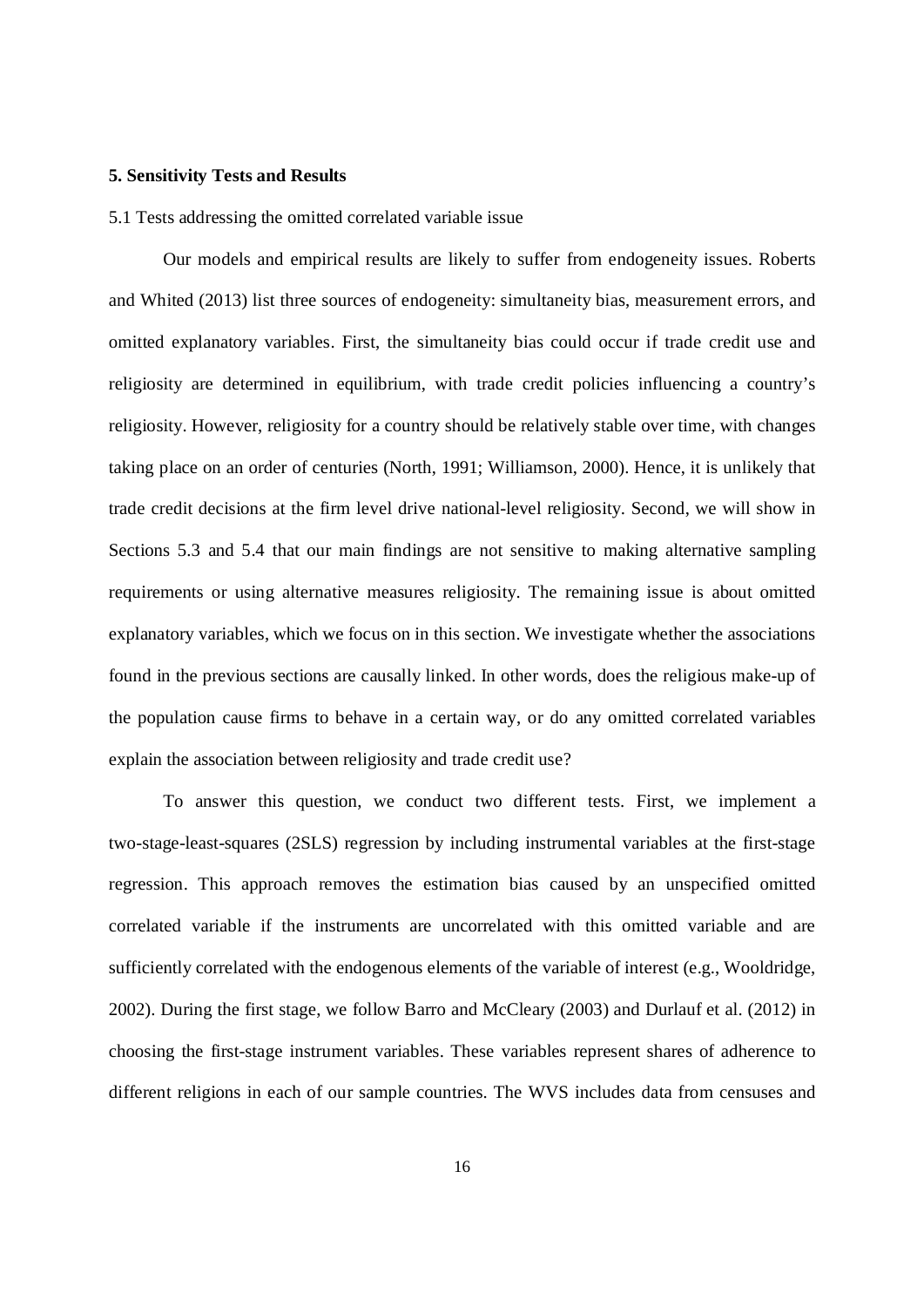surveys in which people are asked to state the religion, if any, to which they adhere. The eight religious adherences are Catholic, Orthodox, Protestant (including Anglican), Jewish, Muslim, Hindu (including Jains and Sikhs), Buddhist; and other Christians.<sup>9</sup> For each religion, we extract the proportion of the population within each country who expressed adherence to the religion. In addition, following Durlauf et al. (2012), *StateReligion* equals to 1 if a state religion was present in a sample country in 1970; *RegulationReligion* captures the presence of state regulations on religions in 1970. *Pluralism* measures the religious pluralism and is calculated as one minus a Herfindahl index showing population fractions of adherents to nine different religions.

Table VI, Panel A reports the 2SLS regression results. Column (1) shows the first-stage regression results at the country levels. The coefficients for religious adherences are significant, confirming that the instrument variables are correlated with religiosity.<sup>10</sup> Overall, the significant coefficients on the variables suggest that our instruments satisfy the relevance requirement. The partial adjusted  $\mathbb{R}^2$  attributed to our instruments is 93%, statistically significant at the 1% level. Untabulated tests further indicate that these instrument variables are not significantly correlated with the accounts receivable variables. The second stage regresses the proxies of trade credit use (*ARTurnover* and *AR*) on the predicted values of religiosity obtained from the first stage and other control variables. The results from the second stage regression are similar to those reported in Table IV. Specifically, the coefficients on the fitted religiosity measure bear significant and expected signs in both specifications. Overall, the results confirm that our model linking trade credit proxies and religiosity is robust to the issue of omitted explanatory variables.

<sup>&</sup>lt;sup>9</sup> Other Christians encompass independent Christian churches, unaffiliated Christians, and "marginal Christians", such as Mormons and Jehovah's Witnesses.

<sup>10</sup> We exclude the following four variables, including *Orthodox*, *Protestant*, *Muslim*, and *OtherChristians*, as instrument variables as the coefficients of these variables are insignificant in the first-stage regression.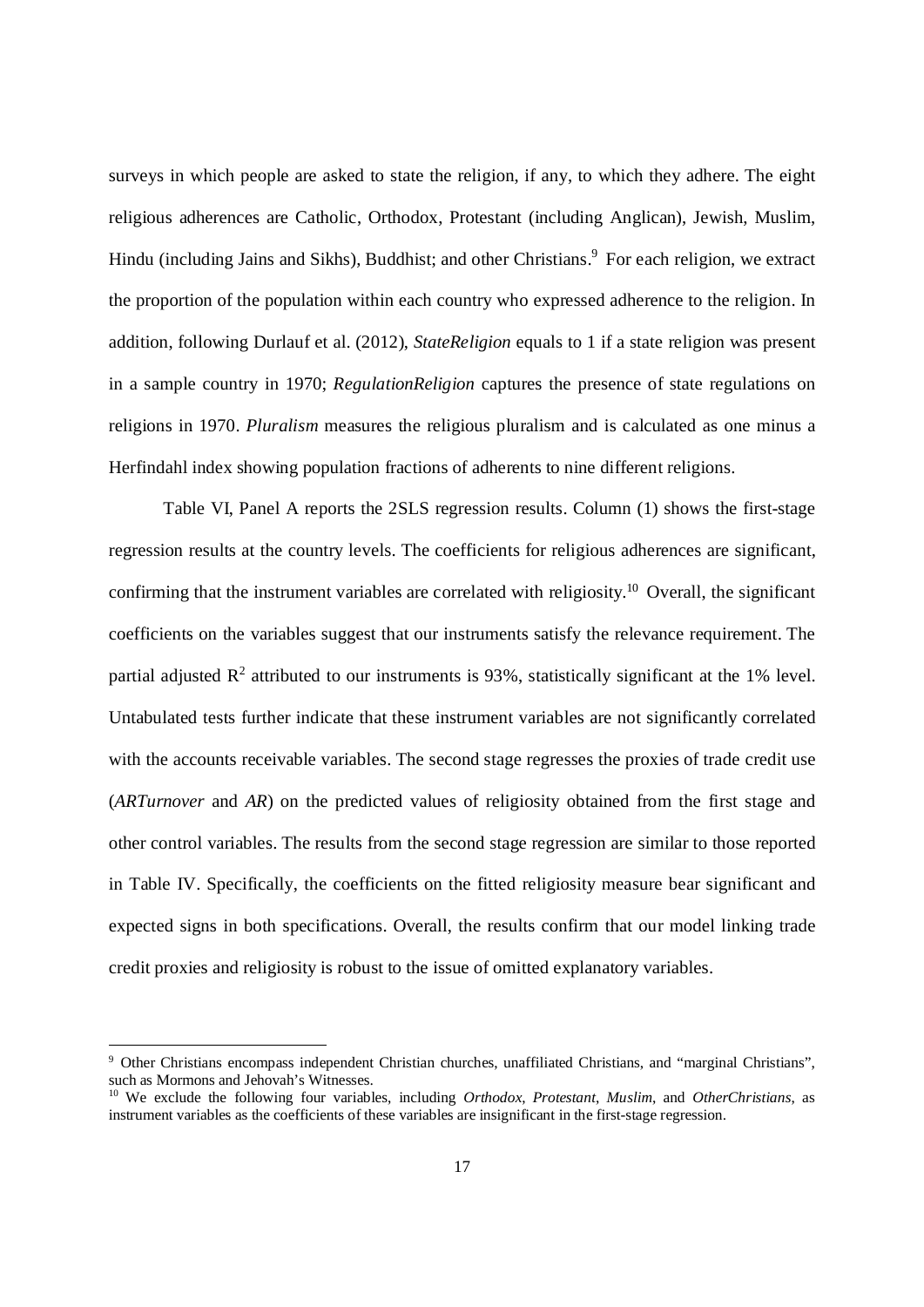Separately, we consider an exogeneous shock setting related to the fall of the Iron Curtain and subsequent collapse of the Soviet Union in early 1990s, after which many of the Central and Eastern European nations experienced upsurges in religious affiliations among their populations (Pew Research Center, 2017). We expect that exogenous shocks to religiosity will lead to significant increases in trade credit use. Due to the constraint of religiosity data availability, we focus on two specific countries, Bulgaria and Romania. According to the World Value Survey (WVS), religious believers in Bulgaria and Romania rose by 9% and 13%, respectively, from 1994 to 2004. We focus on the subsample of Bulgaria and Romania between 1994 and 2004. Table VI, Panel B shows that *Religiosity* is negatively associated with *ARTurnover* and positively associated with *AR*. Both coefficients are significant at the 10% levels, likely due to the much smaller subsample size. Thus, the subsample results based on the exogeneous shock setting are consistent with our main results as reported in Table IV.

### 5.2 Results from country-level regressions

In Table VII, we report the country-level regression results that test the relation between religiosity and trade credit use. The country-level regression utilizes aggregate values of firm-specific data in each country. Moreover, to proxy for the amount of domestic trade in a country, we multiply the aggregate accounts receivable by a local-trade weight, expressed as (1 exports to GDP ratio). Similarly, we multiple the aggregate total sales by the local-trade weight.<sup>11</sup> The results in Table VII remain substantially the same as the main results in Table IV.

### 5.3 Results of subsample analyses

<sup>&</sup>lt;sup>11</sup> We thank one reviewer for making this excellent point.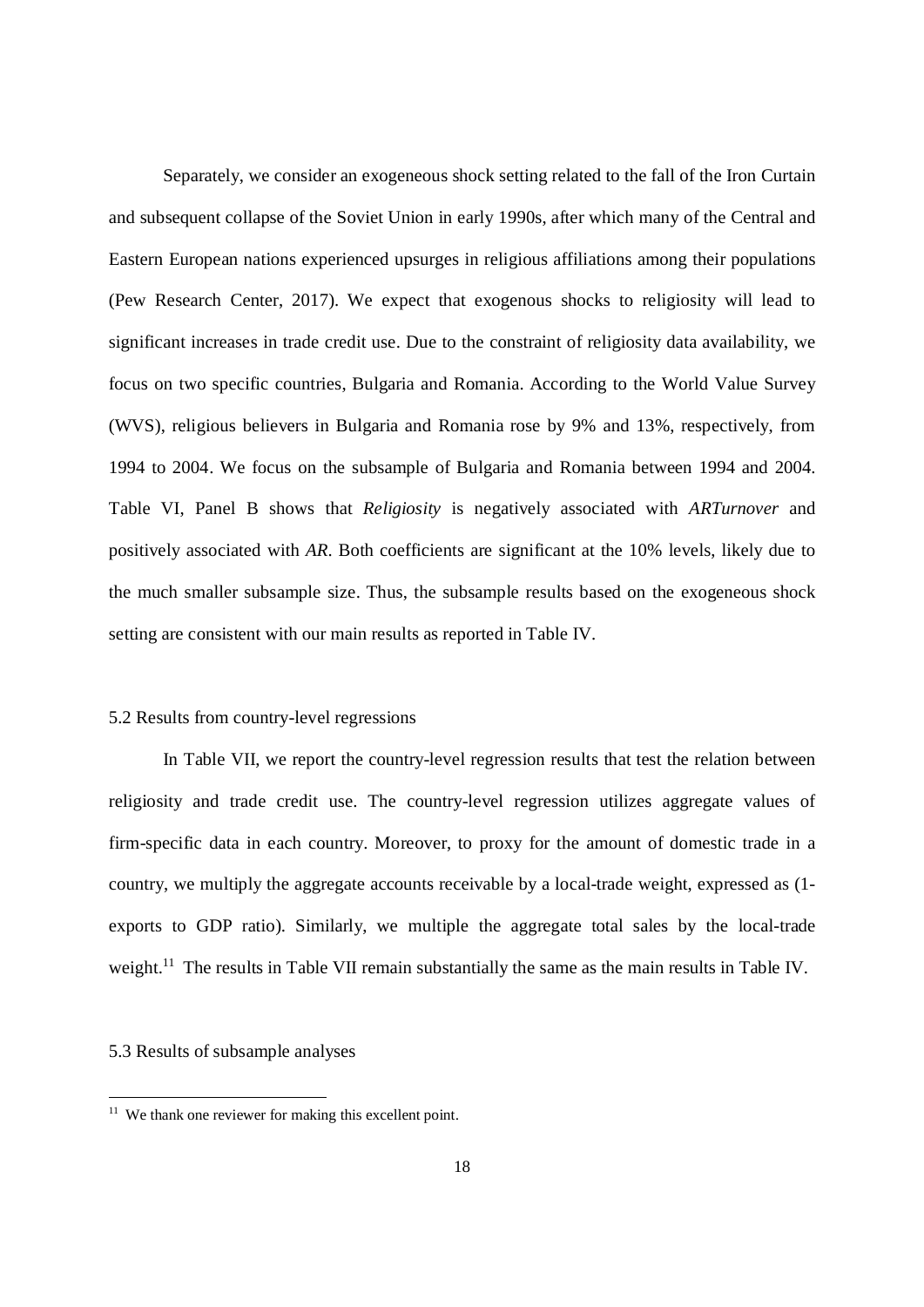To test the sensitivity of our results, we repeat the main regressions on various subsamples. Table VIII, Panel A shows the regression results when observations from the United States or from countries with fewer than 1000 observations are excluded. Results remain substantially the same as the results in Table IV since the coefficients on *Religiosity* remain significant and consistent with predicted signs. In Table VIII, Panel B, we divide the sample based on whether the country has one or more than one survey data. As shown in Panel B, the religiosity data for most countries are time-variant. Again, we obtain consistent results from these subsample analyses.

### 5.4 Results using alternative religiosity measures

We test the robustness of our results to alternative measures of religiosity. In Table IX, we report the results using a simple average of the three variables, including *Belief*, *Important* and *Attend* (McGuire et al., 2012), as well as each of the three components of religiosity. Most of the alternative measures of religiosity remain significantly associated with the proxies of trade credit use with the only exception by the variable *Attend*, which is negatively yet insignificantly associated with both measures of trade credit use.

Moreover, we test the role of different religious beliefs on trade credit use. We use the same religious adherence variables as in the 2SLS regressions. Results in Table X reveal that different religious adherences exhibit varying influence on trade credit use. Specifically, we find that the coefficients on both *Catholic* and *Orthodox* are negative and significant at the 1% levels when *ARTurnover* is the dependent variable, which is consistent with the notion that these regilious customers are risk averse and Catholic and Orthodox suppliers are willing to offer trade credit (Stulz and Williamson, 2003; Kumar, 2009). In contrast, Jewish and Buddhist adherents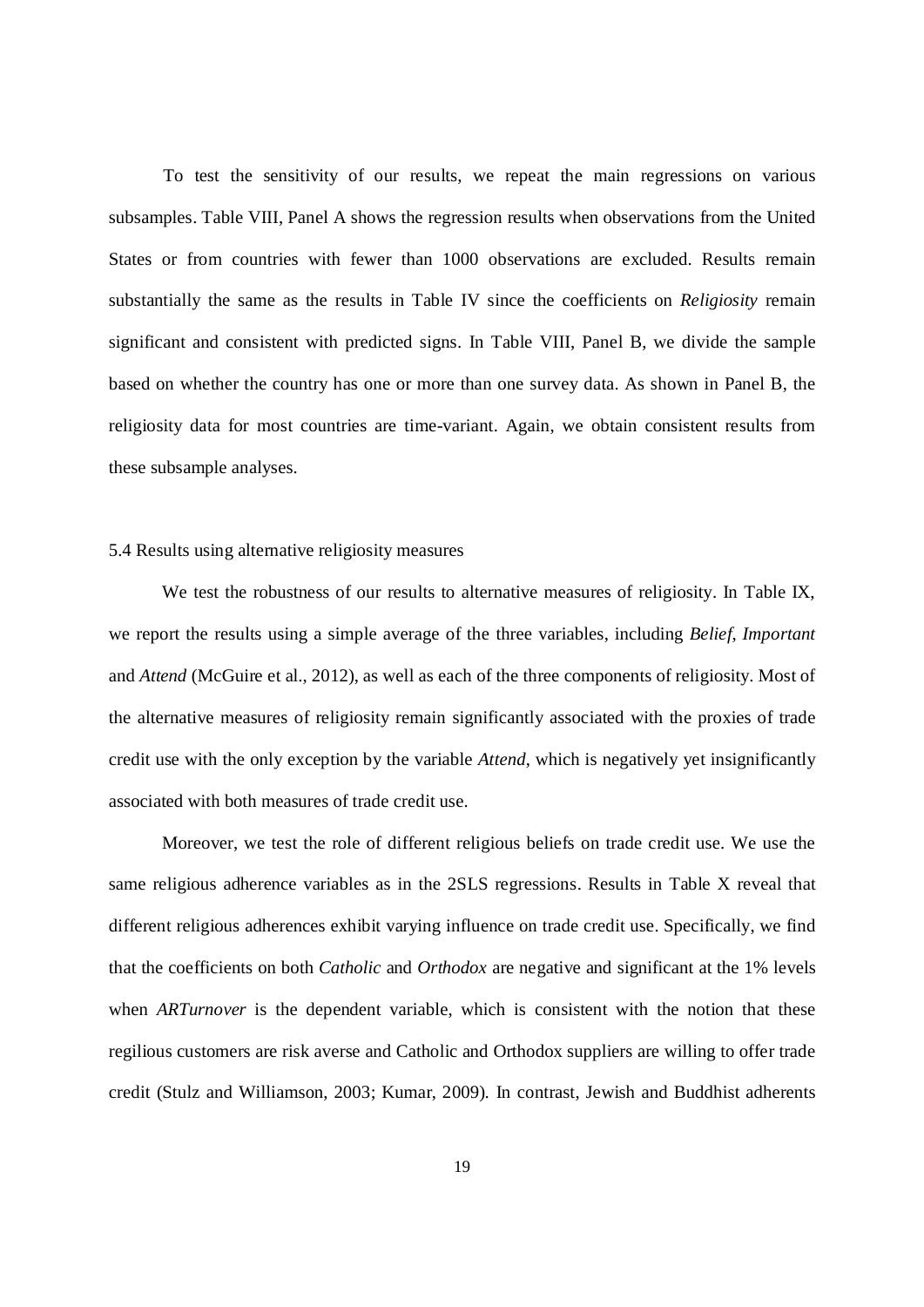are less dependent on debt and thus are less willing to extend/obtain trade credit (Audretsch et al., 2013). Finally, consistent with Warner et al. (2011), and Baele et al. (2014), customers adhering to Muslim and Hindu religions are willing to use trade credit.<sup>12</sup> Overall, these results again confirm the effect of religiosity on trade credit use, although there appear to be significant differences across religions.

## **6. Conclusion**

Adopting country- and firm-level data from 53 countries, we find that national religiosity is an important driver for the cross-country variations of trade credit use. Specifically, after controlling for firm- and country-level factors as well as industry and year effects, we show that trade credit use is higher in more religious countries. Moreover, both creditor rights and social trust in a country enhance the positive association between religiosity and trade credit use, while national-level disclosure quality mitigates the aforementioned positive association. These results are robust to alternative measures of religiosity and trade credit use, and potential endogeneity concerns. Overall, our study shows that religiosity, as another extra-legal institution, fosters the prevalence of trade credit for firms that likely face restrictions in formal financing. It is important to note that the effect of religiosity on trade credit use is over and above that of the previously documented country- and firm-level determinants of trade credit use.

 $12$  The non-interest-bearing feature makes it acceptable for Muslims to engage in trade credit.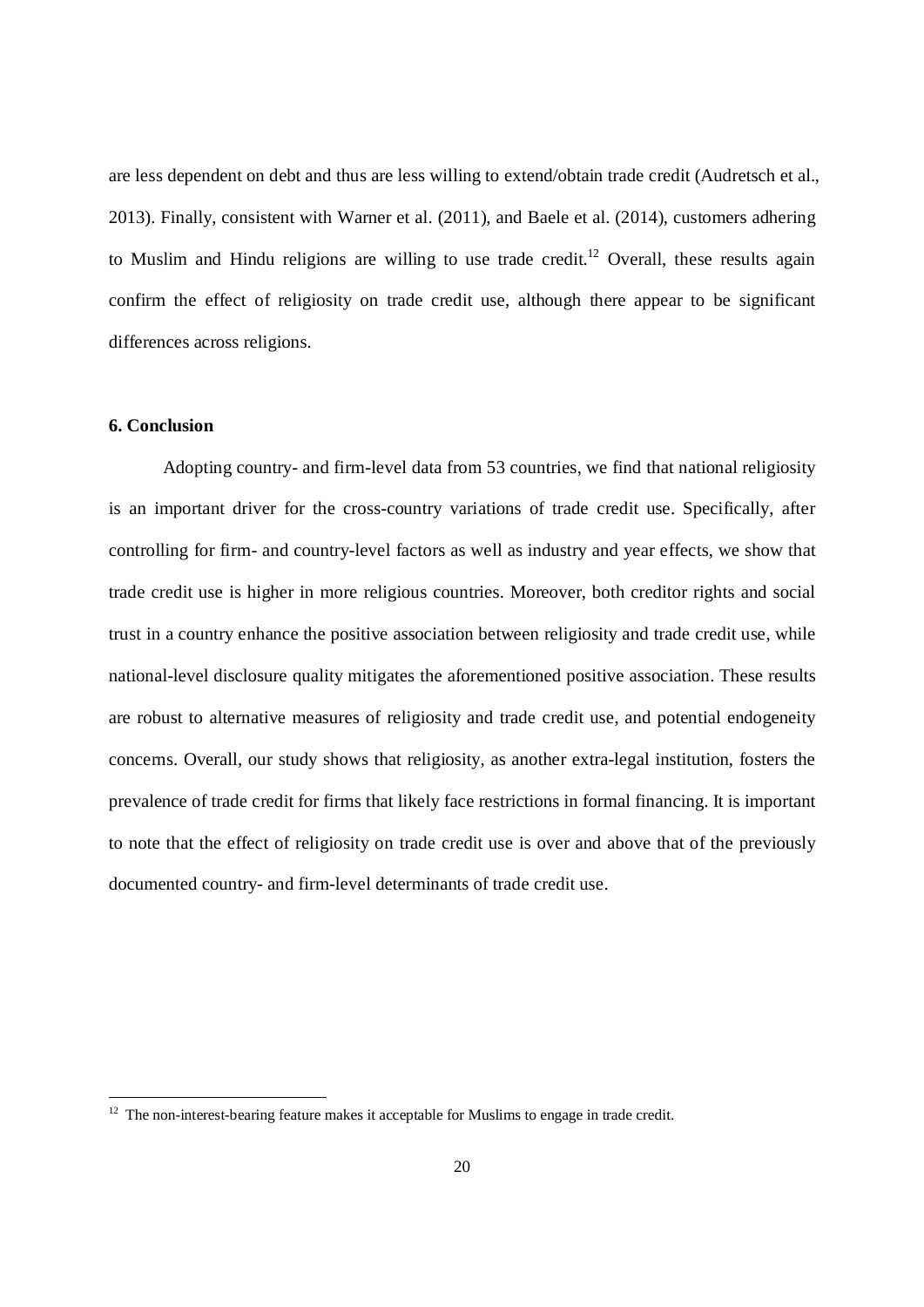#### **References**

- Aggarwal, R., and Goodell, J. W. (2009) Markets and institutions in financial intermediation: National characteristics as determinants. *Journal of Banking and Finance* **33**, 1770-1780.
- Aktas, N., de Bodt, E., Lobez, F., and Statnik, J. C. (2012) The information content of trade credit. *Journal of Banking and Finance* **36**, 1402-1413.
- Atanasova, C. (2007) Access to institutional finance and the use of trade credit. *Financial Management* **36**, 49-67.
- Audretsch, D. B., Bönte, W., and Tamvada, J. P. (2013) Religion, social class, and entrepreneurial choice. *Journal of Business Venturing* **28**, 774-789.
- Baele, L., Farooq, M., and Ongena, S. (2014) Of religion and redemption: Evidence from default on Islamic loans. *Journal of Banking and Finance* **44**, 141-159.
- Barro, R., and McCleary, R. M. (2003) Religion and economic growth across countries. *American Sociological Review* **68**, 760-781.
- Bartke, S., and Schwarze, R. (2008) Risk-averse by nation or by religion? Some insights on the determinants of individual risk attitudes. Working paper, Helmholtz-Centre for Environmental Research – UFZ.
- Beck, T., Demirgüç-Kunt, A., and Maksimovic, V. (2008) Financing patterns around the world: Are small firms different? *Journal of Financial Economics* **89**, 467-487.
- Biais, B., and Gollier, C. (1997) Trade credit rationing and credit rationing. *Review of Financial Studies* **10**, 903-937.
- Callen, J. L., and Fang, X. (2015) Religion and stock price crash risk. *Journal of Financial and Quantitative Analysis* **50**, 169-195.
- Center for International Financial Analysis and Research (CIFAR). (1995) *International Accounting and Auditing Trends*. Princeton, NJ: CIFAR Publications Inc.
- Cornwall, M., Albrecht, S. L., Cunningham, P. H., and Pitcher, B. L. (1986) The dimensions of religiosity: A conceptual model with an empirical test. *Review of Religious Research* **27**, 226–244.
- Cull, R., L. Xu, C., and Zhu, T. (2009) Formal finance and trade credit during China's transition. *Journal of Financial Intermediation* **18**, 173-192.
- Cunat, V. (2007) Trade credit: Suppliers as debt collectors and insurance providers. *Review of Financial Studies* **20**, 491-527.
- Dai, B., and Yang, F. (2015) Monetary policy, accounting conservatism and trade credit. *China Journal of Accounting Research* **8**, 295-313.
- Demirgüç-Kunt, A., and Maksimovic, V. (2001) Firms as financial intermediaries: Evidence from trade credit data. World Bank Policy Research Working Paper No. 2696.
- Djankov, S., McLiesh, C., and Shleifer, A. (2007) Private credit in 129 countries. *Journal of Financial Economics* **84**, 299-329.
- Díez-Medrano, J. (2009) Building a five wave WVS-EVS aggregate file from existing official files. Available from www.worldvaluessurvey.org.
- Durlauf, S. N., Kourtellos, A., and Tan, C. M. (2012) Is god in the details? A reexamination of the role of religion in economic growth. *Journal of Applied Econometrics* **27**, 1059-1075.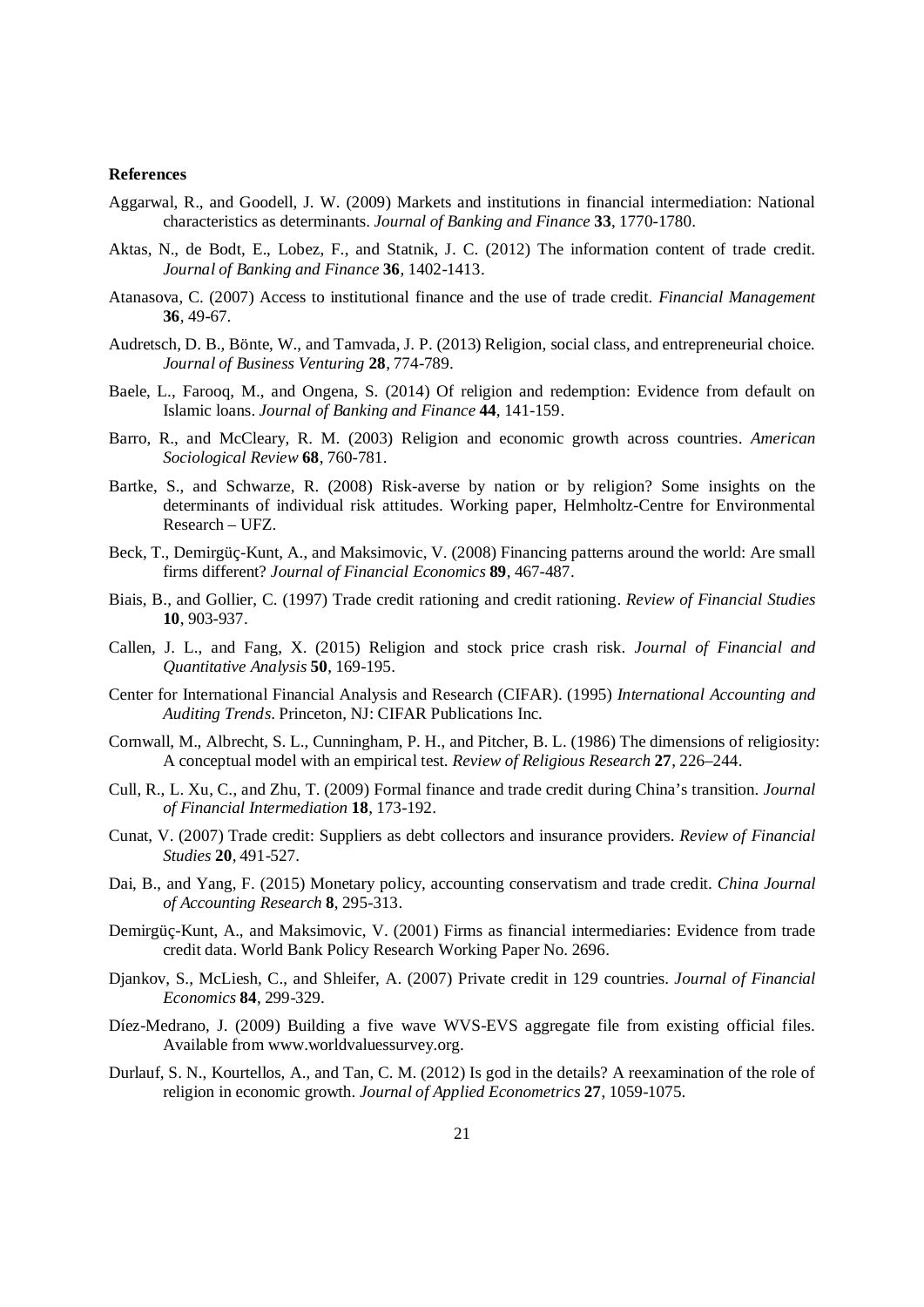- El Ghoul, S., and Zheng, X. (2016) Trade credit provision and national culture. *Journal of Corporate Finance* **41**, 475-501.
- Emery, G. W. (1987) An optimal financial response to variable demand. *Journal of Financial and Quantitative Analysis* **22**, 209-225.
- Fisman, R., and Love, L. (2003) Trade credit, financial intermediary development, and industry growth. *Journal of Finance* **58**, 353-374.
- Giannetti, M., Burkart, M., and Ellingsen, T. (2011) What you sell is what you lend? Explaining trade credit contracts. *Review of Financial Studies* **24**, 1261-1298.
- Grullon, G., Kanatas, G., and Weston, J. (2010) Religion and corporate (mis)behavior. Working paper, Rice University.
- Guiso, L., Sapienza, P., and Zingales, L. (2004) The role of social capital in financial development. *American Economic Review* **94**, 526–556.
- Guiso, L., Sapienza, P., and Zingales, L. (2006) Does culture affect economic outcomes? *Journal of Economic Perspectives* **20**, 23-48.
- Hilary, G., and Hui, K. W. (2009) Does religion matter in corporate decision making in America? *Journal of Financial Economics* **93**, 455-473.
- Kumar, A. (2009) Who gambles in the stock market? *Journal of Finance* **64**, 1889-1933.
- Lee, Y. W., and Stowe, J. D. (1993) Product risk, asymmetric information, and trade credit. *Journal of Financial and Quantitative Analysis* **28**, 285-300.
- Long, M. S., Malitz, I. B., and Ravid, S. A. (1993) Trade credit, quality guarantees, and product marketability. *Financial Management* **22**, 117-127.
- McCleary, R. M., and Barro, R. J. (2006) Religion and economy. *Journal of Economic Perspectives* **20**, 49-72.
- McGuire, S., Omer, T., and Sharp, N. (2012) The impact of religion on financial reporting irregularities. *The Accounting Review* **87**, 645-673.
- Molina, C. A., and Preve, L. A. (2009) Trade receivables policy of distressed firms and its effect on the costs of financial distress. *Financial Management* **38**, 663-686.
- North, D. C. (1991) Institutions. *Journal of Economic Perspectives* **5**, 97-112.
- Noussair, C. N., Trautmann, S. T., van de Kuillen, G., and Vellekoop, N. (2013) Risk aversion and religion. *Journal of Risk Uncertainty* **47**, 165-183.
- Parboteeah, K. P., Hoegl, M., and Cullen, J. B. (2008) Ethics and religion: An empirical test of a multidimensional model. *Journal of Business Ethics* **80**, 387–398.
- Petersen, M. A. (2009) Estimating standard errors in finance panel data sets: Comparing approaches. *Review of Financial Studies* **22**, 435–480.
- Petersen, M. A., and Rajan, R. G. (1994) The benefits of lending relationships: Evidence from small business data. *Journal of Finance* **49**, 3-37.
- Petersen, M. A., and Rajan, R. G. (1997) Trade credit: Theories and evidence. *Review of Financial Studies* **10**, 661-691.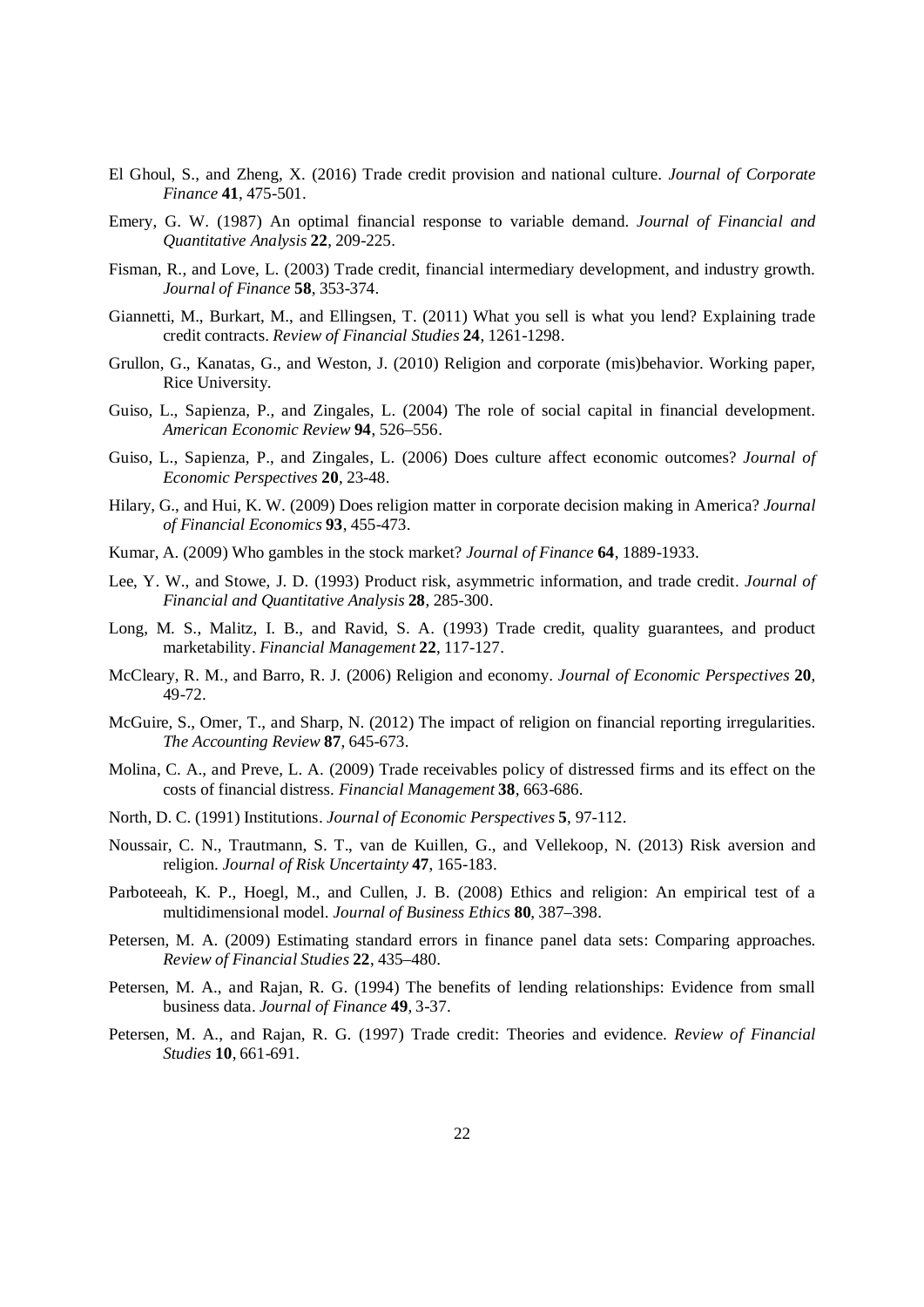- Pevzner, M., Xie, F., and Xin, X. (2015) When firms talk, do investors listen? The role of trust in stock market reactions to corporate earnings announcements. *Journal of Financial Economics* **117**, 190-223.
- Pew Research Center. (2017) *Religious Belief and National Belonging in Central and Eastern Europe*. Research Report, available from http://www.pewforum.org/2017/05/10/religious-belief-and-national-belonging-in-central-and-east ern-europe/.
- Roberts, M. R., and Whited, T. M. (2013) Endogeneity in empirical corporate finance, in G. M. Constantinides, M. Harris, and R. M. Stulz (Eds.), *Handbook of the Economics of Finance*. Oxford, UK: Elsevier.
- Smith, J. K. (1987) Trade credit and informational asymmetry. *Journal of Finance* **42**, 863-872.
- Stavrova, S., and Siegers, P. (2014) Religious prosociality and morality across cultures: How social enforcement of religion shapes the effects of personal religiosity on prosocial and moral attitudes and behaviors. *Personality and Social Psychology Bulletin* **40**, 315-333.
- Stiglitz, J. E. (1999) Formal and informal institutions, in P. Dasgupta and I. Serageldin (Eds.), *Social Capital: A Multifaceted Perspective*. Washington, D.C.: The World Bank.
- Stulz, R. M., and Williamson, R. (2003) Culture, openness, and finance. *Journal of Financial Economics* **70**, 313-349.
- Vitell, S. (2009) The role of religiosity in business and consumer ethics: A review of the literature. *Journal of Business Ethics* **90**, 155-167.
- Warner, C. M., Kilinc, R., Hale, C., and Cohen, A. (2011) Religion and Public goods provision: Evidence from Catholicism and Islam. Working paper, Arizona State University.
- Williamson, O. E. (2000) The new institutional economics: Taking stock, looking ahead. *Journal of Economic Literature* **38**, 595-613.
- Wooldridge, J. M. (2002) *Econometric Analysis of Cross Section and Panel Data*. Cambridge, MA: MIT Press.
- World Bank. (2012) *World Development Indicators*. Washington, D.C.: The World Bank.
- Wu, W., Firth, M., and Rui, O. M. (2013) Trust and the provision of trade credit. *Journal of Banking and Finance* **39**, 146-159.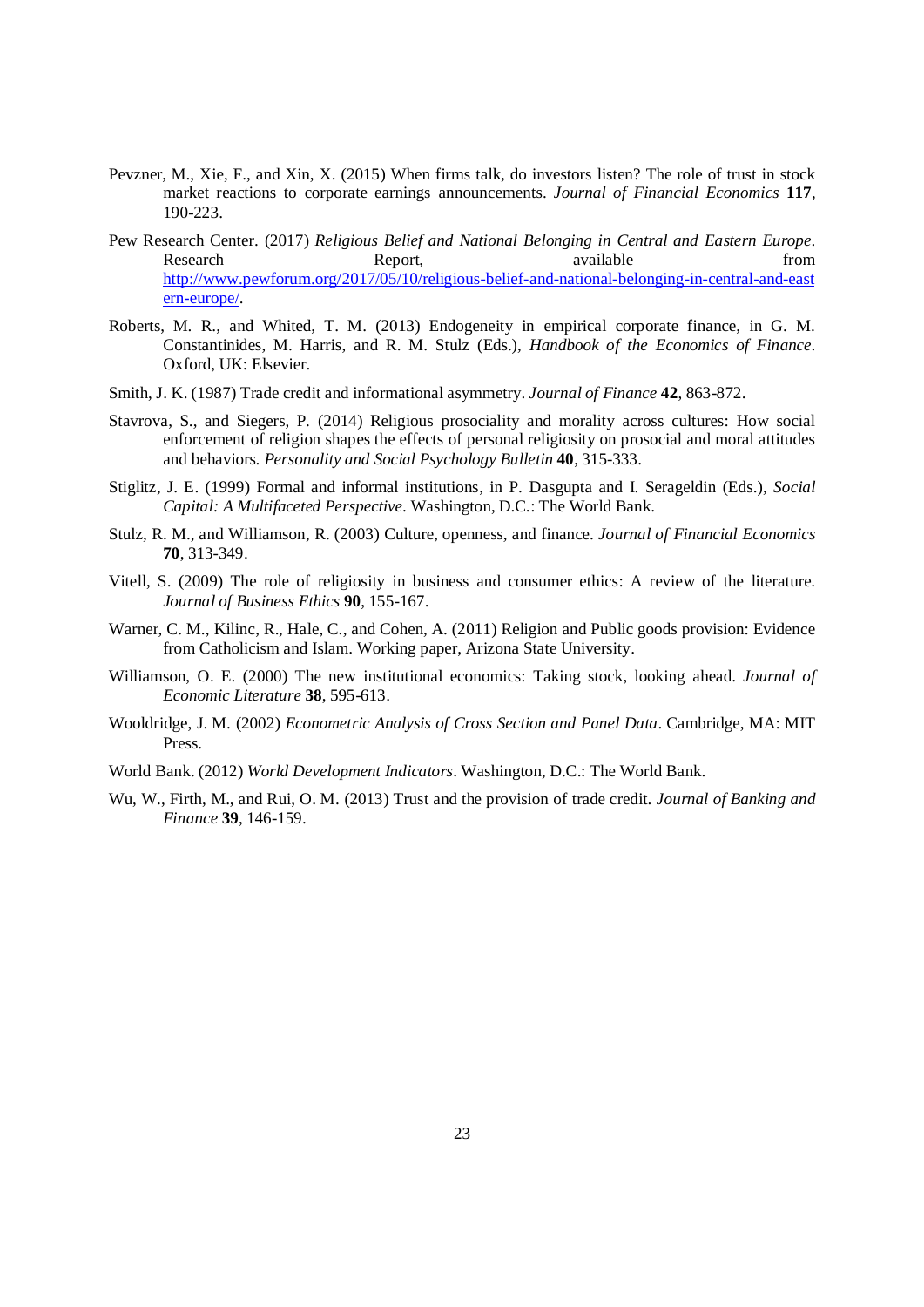# **Appendix: Variable Definitions**

| Variable                                | Description                                                                                                                                                                                                 | Data source        |
|-----------------------------------------|-------------------------------------------------------------------------------------------------------------------------------------------------------------------------------------------------------------|--------------------|
| <b>Measures of religion/religiosity</b> |                                                                                                                                                                                                             |                    |
| <b>Belief</b>                           | The proportion of respondents who indicate that they are affiliated with a religion based on the question in<br>the WVS, "Would you say you are a religious person?"                                        | World Value Survey |
| Important                               | The proportion of respondents who indicate that the religion is important to them based on the question in<br>the WVS, "How important is religion in your life?"                                            | World Value Survey |
| Attend                                  | The proportion of respondents who indicate that they attend religious services more than once a month based World Value Survey<br>on the question in the WVS, "How often do you attend religious services?" |                    |
| Religiosity                             | The principal component of the three religiosity variables <i>Belief</i> , <i>Important</i> , and <i>Attend</i> .                                                                                           |                    |
| ReligiosityAvg                          | The average value of the three religiosity variables Belief, Important, and Attend.                                                                                                                         |                    |
| Catholic                                | The proportion of respondents who indicate that they belong to Catholic based on the question in the WVS,<br>"Do you belong to a religious denomination? In case you do, answer which one."                 | World Value Survey |
| <b>Orthodox</b>                         | The proportion of respondents who indicate that they belong to Orthodox based on the question in the WVS,<br>"Do you belong to a religious denomination? In case you do, answer which one."                 | World Value Survey |
| Protestant                              | The proportion of respondents who indicate that they belong to Protestant based on the question in the WVS,<br>"Do you belong to a religious denomination? In case you do, answer which one."               | World Value Survey |
| <b>OtherChristians</b>                  | The proportion of respondents who indicate that they belong to Other Christians based on the question in the<br>".WVS, "Do you belong to a religious denomination? In case you do, answer which one."       | World Value Survey |
| <b>Jewish</b>                           | The proportion of respondents who indicate that they belong to Jewish based on the question in the WVS,<br>"Do you belong to a religious denomination? In case you do, answer which one."                   | World Value Survey |
| Muslim                                  | The proportion of respondents who indicate that they belong to Muslim based on the question in the WVS,<br>"Do you belong to a religious denomination? In case you do, answer which one."                   | World Value Survey |
| Hindu                                   | The proportion of respondents who indicate that they belong to Hindu based on the question in the WVS,<br>"Do you belong to a religious denomination? In case you do, answer which one."                    | World Value Survey |
| <b>Buddhist</b>                         | The proportion of respondents who indicate that they belong to Buddhist based on the question in the WVS,                                                                                                   | World Value Survey |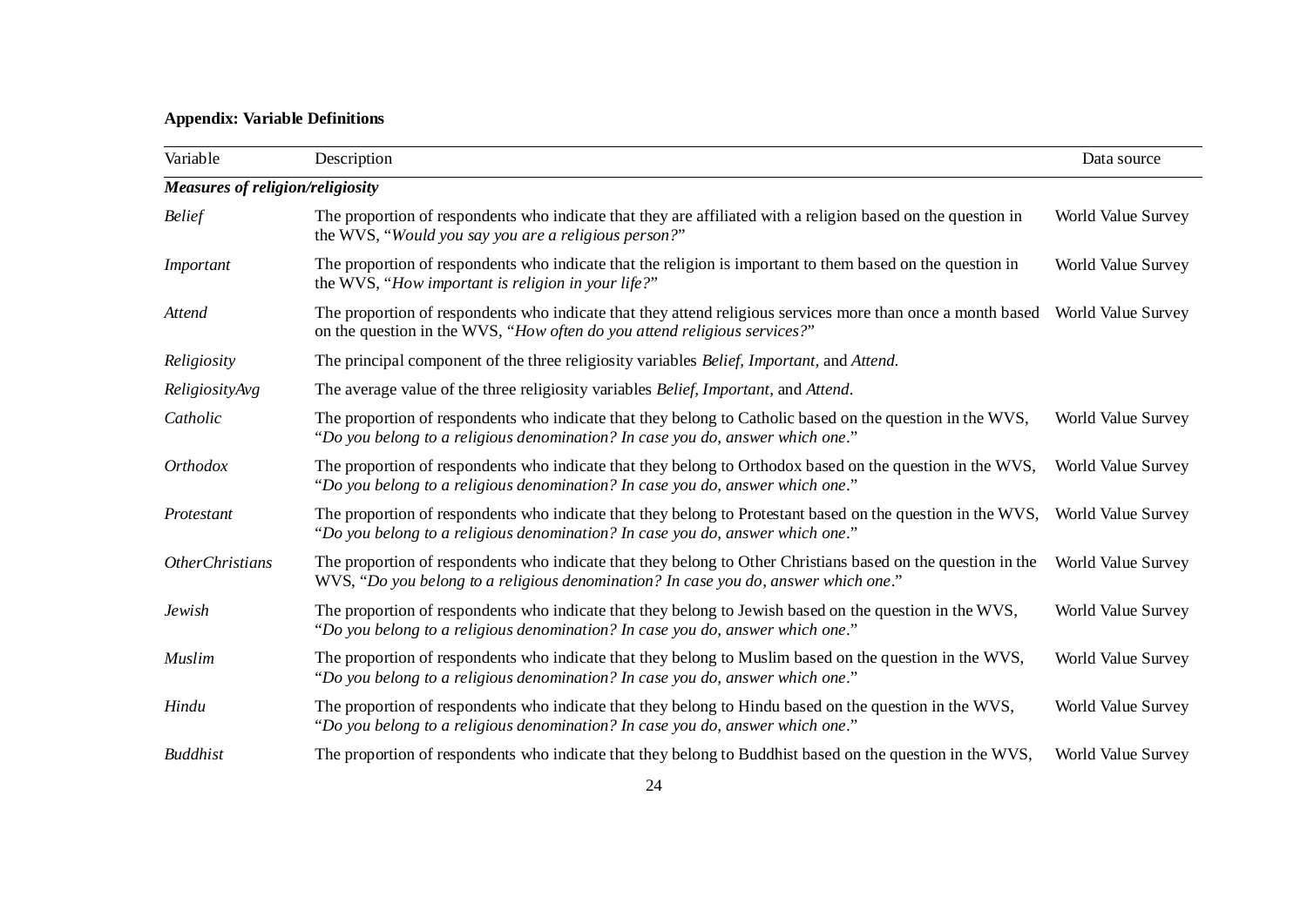"*Do you belong to a religious denomination? In case you do, answer which one*."

### *Firm-level variables*

| AR                      | Accounts receivable scaled by total assets.                                                                                                    | Compustat                              |
|-------------------------|------------------------------------------------------------------------------------------------------------------------------------------------|----------------------------------------|
| ARTurnover              | The ratio of total sales over accounts receivable.                                                                                             | Compustat                              |
| AP                      | Accounts payable scaled by total liabilities.                                                                                                  | Compustat                              |
| Size                    | Firm size, measured as the natural logarithm of total assets.                                                                                  | Compustat                              |
| <b>ROA</b>              | Return on assets, measured as the ratio of net income to total assets.                                                                         | Compustat                              |
| <b>NSNFA</b>            | The ratio of net sales over net fixed assets.                                                                                                  | Compustat                              |
| <b>InvTurnover</b>      | Inventory turnover, measured as the ratio of total sales over total inventory.                                                                 | Compustat                              |
| Lev                     | Financial leverage, measured as long-term debt plus debt in current liabilities, and then divided by total<br>assets.                          | Compustat                              |
| Cash                    | Cash ratio, measured as the sum of cash and short-term investments, and then divided by total assets.                                          | Compustat                              |
| SalesGrowth             | Sales growth rate, measured as sales revenue minus sales revenue in a previous year, and then divided by<br>sales revenue in a previous year.  | Compustat                              |
| HHI                     | Herfindahl index, calculated as the sum of the squared market shares based on firm sales for each industry<br>classified by 3-digit SIC codes. | Compustat                              |
| Country-level variables |                                                                                                                                                |                                        |
| <i><b>Openness</b></i>  | The sum of exports and imports, then scaled by GDP.                                                                                            | World Development<br>Indicators (2012) |
| LnGDP                   | Real GDP per capita, measured as the natural logarithm of GDP per capita in constant 2000 U.S. dollars.                                        | World Development<br>Indicators (2012) |
| Inflation               | The inflation rate of the GDP deflator.                                                                                                        | World Development<br>Indicators (2012) |
| PrivCredit              | The ratio of private credit by deposit money banks and other financial institutions to gross domestic product.                                 | World Development<br>Indicators (2012) |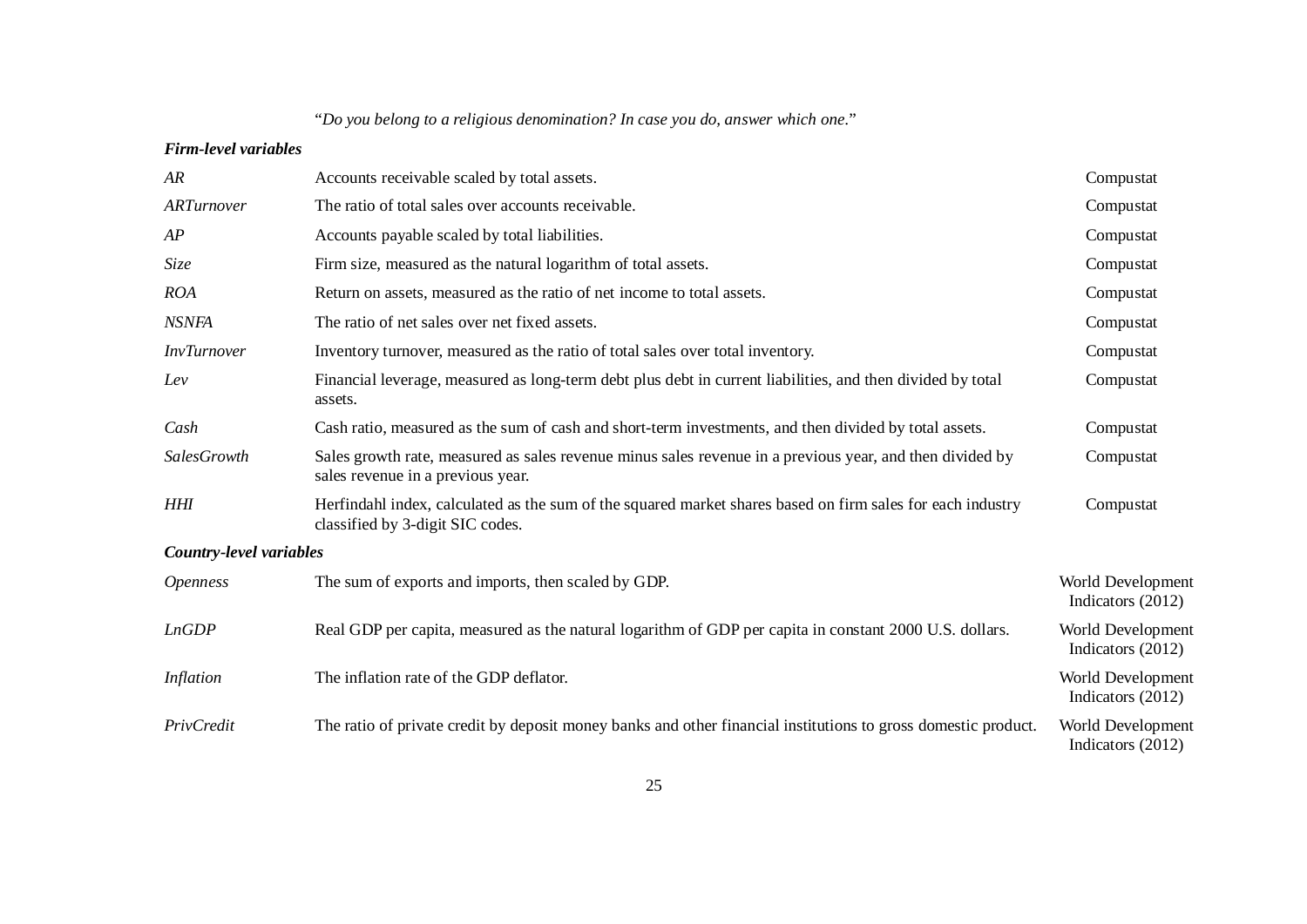| <b>GDPGrowth</b>     | The growth rate of the real GDP per capita.                                                                                                                                                                                                                                                                                                                                                                                                                                                                                                                                                                                                                                                                                                                                            | World Development<br>Indicators (2012) |
|----------------------|----------------------------------------------------------------------------------------------------------------------------------------------------------------------------------------------------------------------------------------------------------------------------------------------------------------------------------------------------------------------------------------------------------------------------------------------------------------------------------------------------------------------------------------------------------------------------------------------------------------------------------------------------------------------------------------------------------------------------------------------------------------------------------------|----------------------------------------|
| CreditorRights       | Creditor rights index, which ranges from $0$ to $4$ and aggregates creditor rights in the following way: (1) the<br>country imposes restrictions, such as creditors' consent or minimum dividends to file for reorganization; (2)<br>secured creditors can gain possession of their security once the reorganization petition has been approved<br>(no automatic stay); (3) secured creditors are ranked first in the distribution of the proceeds that result from<br>the disposition of assets of a bankrupt firm; and (4) the debtor does not retain the administration of its<br>property pending the resolution of the reorganization. The index ranges from $0$ (weak creditor rights) to $4$<br>(strong creditor rights). Missing values are supplemented with the sample mean. | Djankov et al. (2007)                  |
| <i>Disclosure</i>    | Index of accounting disclosure quality, which is based on aggregate annual financial statement disclosure<br>scores from the Center for International Financial Analysis and Research (CIFAR, 1995). Five aspects of<br>corporate reporting are considered: (1) financial disclosure intensity, (2) governance disclosure intensity, (3)<br>accounting principles used to measure financial disclosures, (4) timeliness of financial disclosures, and (5)<br>audit quality of financial disclosures. The index ranges between 0 (lowest disclosure) to 1 (highest<br>disclosure). Missing values are supplemented with the sample mean.                                                                                                                                                | CIFAR (1995)                           |
| <b>Trust</b>         | The proportion of respondents in each country year who agree on the question "Generally speaking, would<br>you say that most people can be trusted or that you need to be very careful in dealing with people?"                                                                                                                                                                                                                                                                                                                                                                                                                                                                                                                                                                        | World Value Survey                     |
|                      | Additional variables used in the $1st$ stage regression in the 2SLS regressions                                                                                                                                                                                                                                                                                                                                                                                                                                                                                                                                                                                                                                                                                                        |                                        |
| <b>StateReligion</b> | An indicator variable that equals 1 for the presence of state religion in 1970, and 0 otherwise.                                                                                                                                                                                                                                                                                                                                                                                                                                                                                                                                                                                                                                                                                       | Durlauf et al. (2012)                  |
| RegulationReligion   | An indicator variable that equals 1 for the presence of state regulation in religion in 1970, and 0 otherwise.                                                                                                                                                                                                                                                                                                                                                                                                                                                                                                                                                                                                                                                                         | Durlauf et al. (2012)                  |
| Pluralism            | Religious pluralism, measured as one minus the Herfindahl index, which is the sum of the squares of the<br>population fractions belonging to each of nine major categories: Buddhist, Catholic, Hindu, Jewish, Muslim,<br>Protestant, other Eastern religions, Orthodox, and other religions.                                                                                                                                                                                                                                                                                                                                                                                                                                                                                          | Barro and McCleary<br>(2003)           |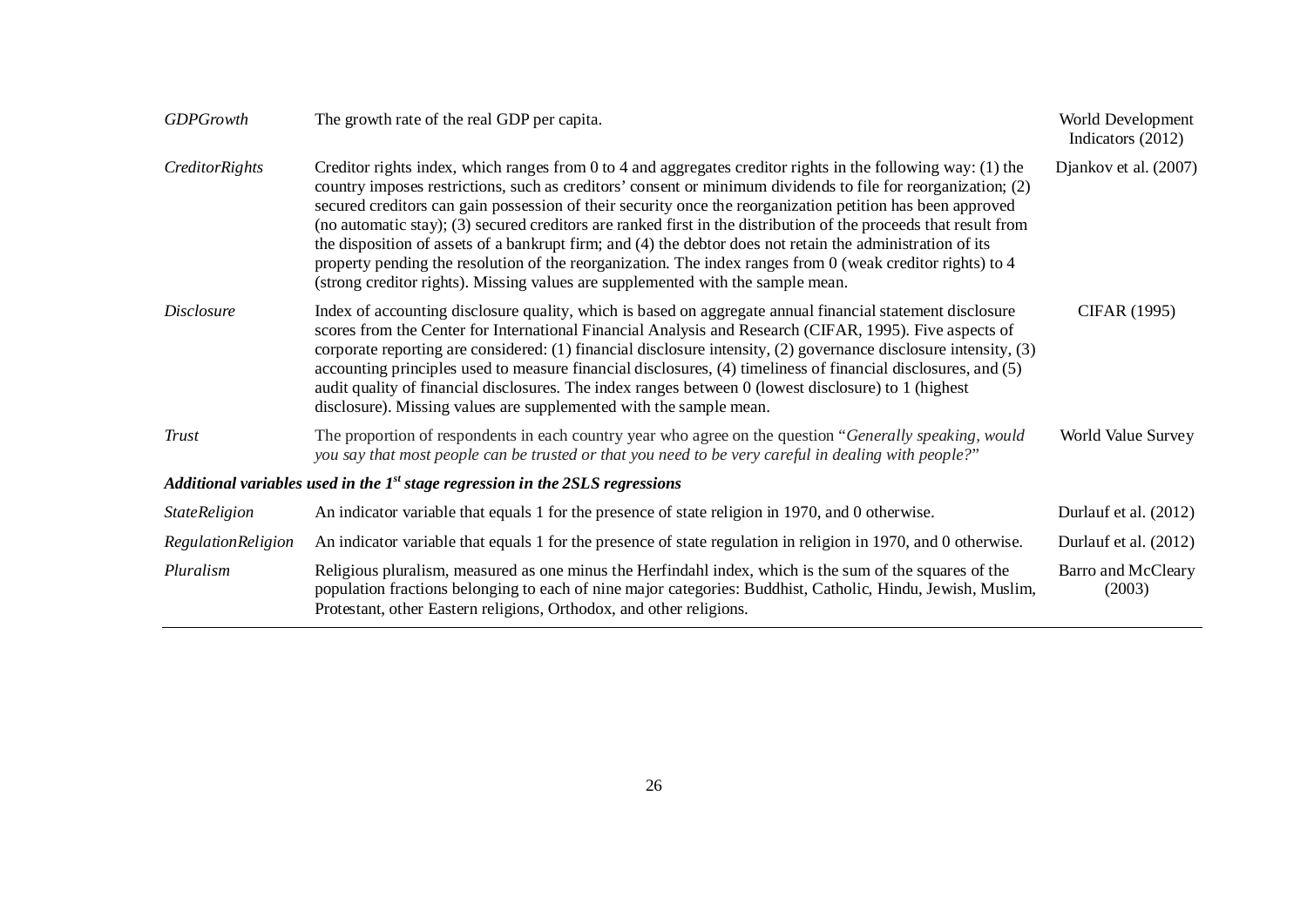| Country/Region | N            |          | % Religiosity |      | Belief Important |      | Attend AR-Turno<br>ver |      | AR Openness | LnGDP | <b>Inflation</b> | Priv-<br>Credit | $GDP-$<br>Growth | <b>Rights</b>    | Creditor-Disclo-sur<br>$\boldsymbol{e}$ | Trust    |
|----------------|--------------|----------|---------------|------|------------------|------|------------------------|------|-------------|-------|------------------|-----------------|------------------|------------------|-----------------------------------------|----------|
| Argentina      | 750          | 0.30     | 1.03          | 0.75 | 0.87             | 0.07 | 6.60                   | 0.19 | 0.32        | 8.88  | 0.16             | 0.15            | 0.03             | $\mathbf{1}$     | 0.68                                    | 0.73     |
| Australia      | 4,714        | 1.89     | 0.74          | 0.49 | 0.69             | 0.04 | 10.87                  | 0.18 | 0.41        | 10.66 | 0.04             | 1.16            | 0.03             | 3                | 0.80                                    | 0.90     |
| Bahrain        | 51           | 0.02     | 1.22          | 0.76 | 0.97             | 0.33 | 9.05                   | 0.12 | 1.22        | 9.96  | 0.02             | 0.69            | 0.03             | $\mathbf{0}$     | 0.72                                    | 0.93     |
| <b>Brazil</b>  | 1,981 0.80   |          | 1.23          | 0.85 | 0.97             | 0.22 | 6.35                   | 0.18 | 0.25        | 8.88  | 0.71             | 0.47            | 0.04             | -1               | 0.56                                    | 0.88     |
| Bulgaria       |              | 62 0.02  | 0.87          | 0.57 | 0.84             | 0.01 | 7.74                   | 0.18 | 1.12        | 8.51  | 0.08             | 0.50            | 0.07             | 2                | 0.72                                    | 0.80     |
| Canada         | 5,495 2.21   |          | 1.01          | 0.72 | 0.88             | 0.07 | 10.86                  | 0.16 | 0.73        | 10.35 | 0.03             | 1.47            | 0.03             | 1                | 0.75                                    | 0.90     |
| Chile          | 1,683        | 0.68     | 0.99          | 0.63 | 0.92             | 0.08 | 5.34                   | 0.18 | 0.66        | 8.92  | 0.06             | 0.80            | 0.04             | $\overline{c}$   | 0.78                                    | 0.83     |
| China          | 22,635       | 9.10     | 0.43          | 0.16 | 0.53             | 0.01 | 9.21                   | 0.17 | 0.50        | 7.85  | 0.04             | 1.18            | 0.10             | $\overline{c}$   | 0.72                                    | 0.97     |
| Colombia       | 123          | 0.05     | 1.07          | 0.67 | 0.97             | 0.13 | 12.24                  | 0.09 | 0.36        | 8.42  | 0.10             | 0.41            | 0.04             | $\boldsymbol{0}$ | 0.58                                    | 0.86     |
| Cyprus         | 243          | 0.10     | 0.99          | 0.66 | 0.92             | 0.05 | 7.88                   | 0.19 | 1.07        | 10.30 | 0.03             | 2.47            | 0.02             | $\boldsymbol{0}$ | 0.72                                    | $0.86\,$ |
| Egypt          | 179          | 0.07     | 1.31          | 0.94 | 1.00             | 0.24 | 14.08                  | 0.12 | 0.59        | 7.28  | 0.09             | 0.49            | 0.06             | 2                | 0.72                                    | 0.77     |
| Estonia        |              | 51 0.02  | 0.60          | 0.32 | 0.65             | 0.01 | 16.80                  | 0.13 | 1.50        | 9.51  | 0.03             | 0.09            | 0.01             | $\overline{0}$   | 0.72                                    | 0.94     |
| Finland        | 791          | 0.32     | 0.88          | 0.57 | 0.84             | 0.02 | 7.40                   | 0.22 | 0.75        | 10.48 | 0.02             | 0.67            | 0.04             | 1                | 0.83                                    | 0.92     |
| France         | 2,596 1.04   |          | 0.73          | 0.46 | 0.71             | 0.02 | 5.13                   | 0.29 | 0.54        | 10.55 | 0.02             | 0.84            | 0.02             | $\overline{0}$   | 0.78                                    | 0.82     |
| Germany        | 6,282        | 2.52     | 0.64          | 0.42 | 0.62             | 0.01 | 9.12                   | 0.21 | 0.70        | 10.52 | 0.01             | 0.98            | 0.01             | 3                | 0.67                                    | 0.80     |
| Hong Kong      | 7,109        | 2.86     | 0.69          | 0.24 | 0.84             | 0.05 | 9.13                   | 0.17 | 4.06        | 10.33 | 0.01             | 1.61            | 0.05             | 4                | 0.73                                    | 0.90     |
| Hungary        |              | 110 0.04 | 0.72          | 0.47 | 0.68             | 0.02 | 6.69                   | 0.21 | 1.31        | 9.16  | 0.07             | 0.42            | 0.03             | 1                | 0.72                                    | 0.77     |
| India          | 25,306 10.17 |          | 1.11          | 0.73 | 0.94             | 0.18 | 9.12                   | 0.21 | 0.41        | 6.72  | 0.06             | 0.41            | 0.07             | 2                | 0.61                                    | 0.88     |
| Indonesia      | 1,895 0.76   |          | 1.21          | 0.73 | 1.00             | 0.30 | 12.12                  | 0.16 | 0.61        | 7.06  | 0.13             | 0.24            | 0.05             | $\overline{c}$   | 0.72                                    | 0.94     |
| Italy          | 1,031 0.41   |          | 1.13          | 0.85 | 0.93             | 0.07 | 3.52                   | 0.28 | 0.52        | 10.46 | 0.02             | 0.76            | 0.01             | $\overline{2}$   | 0.66                                    | 0.88     |
| Japan          | 53,168 21.37 |          | 0.54          | 0.22 | 0.65             | 0.02 | 10.14                  | 0.24 | 0.24        | 10.49 | $-0.01$          | 1.93            | 0.01             | $\overline{c}$   | 0.71                                    | 0.91     |
| Jordan         |              | 701 0.28 | 1.22          | 0.87 | 1.00             | 0.16 | 8.22                   | 0.16 | 1.30        | 8.02  | 0.06             | 0.80            | 0.06             | 1                | 0.72                                    | 0.86     |
| Korea          | 7,026 2.82   |          | 0.81          | 0.33 | 0.83             | 0.19 | 6.92                   | 0.18 | 0.87        | 9.85  | 0.02             | 1.27            | 0.04             | 3                | 0.68                                    | 0.91     |
| Kuwait         |              | 156 0.06 | 1.02          | 0.66 | 1.00             | 0.00 | 8.80                   | 0.16 | 0.96        | 10.66 | 0.05             | 0.68            | 0.02             | 3                | 0.72                                    | 0.86     |
| Malaysia       | 6,643        | 2.67     | 1.32          | 0.73 | 1.00             | 0.51 | 6.12                   | 0.21 | 1.79        | 8.93  | 0.05             | 1.07            | 0.05             | 3                | 0.79                                    | 0.93     |
| Mexico         | 1,445        | 0.58     | 1.09          | 0.72 | 0.96             | 0.13 | 9.40                   | 0.14 | 0.53        | 8.85  | 0.10             | 0.20            | 0.03             | $\boldsymbol{0}$ | 0.71                                    | 0.81     |
| Morocco        | 378          | 0.15     | 1.36          | 0.86 | 1.00             | 0.45 | 3.42                   | 0.37 | 0.76        | 7.85  | 0.02             | 0.59            | 0.05             | $\mathbf{1}$     | 0.72                                    | 0.84     |
| Netherlands    | 922          | 0.37     | 0.68          | 0.48 | 0.60             | 0.03 | 8.84                   | 0.21 | 1.32        | 10.79 | 0.02             | 1.16            | 0.01             | 3                | 0.74                                    | 0.90     |
| New Zealand    | 533          | 0.21     | 0.72          | 0.44 | 0.68             | 0.05 | 14.81                  | 0.16 | 0.59        | 10.26 | 0.03             | 1.32            | 0.02             | 4                | 0.80                                    | 0.93     |
| Nigeria        | 223          | 0.09     | 1.52          | 0.96 | 0.99             | 0.64 | 15.83                  | 0.17 | 0.57        | 7.05  | 0.28             | 0.18            | 0.06             | 4                | 0.70                                    | 0.92     |
| Norway         | 589          | 0.24     | 0.74          | 0.43 | 0.76             | 0.01 | 7.47                   | 0.22 | 0.71        | 10.82 | 0.05             | 0.72            | 0.03             | 2                | 0.75                                    | 0.97     |
| Pakistan       | 1,323        | 0.53     | 1.31          | 0.94 | 0.99             | 0.25 | 19.79                  | 0.14 | 0.32        | 6.73  | 0.13             | 0.21            | 0.03             | $\mathbf{1}$     | 0.73                                    | 0.85     |

## *Table I***. Descriptive Statistics of Country- and Firm-Level Characteristics across Sample Countries**

This table presents the mean values of country- and firm-level characteristics across sample countries. The variables are defined in the Appendix.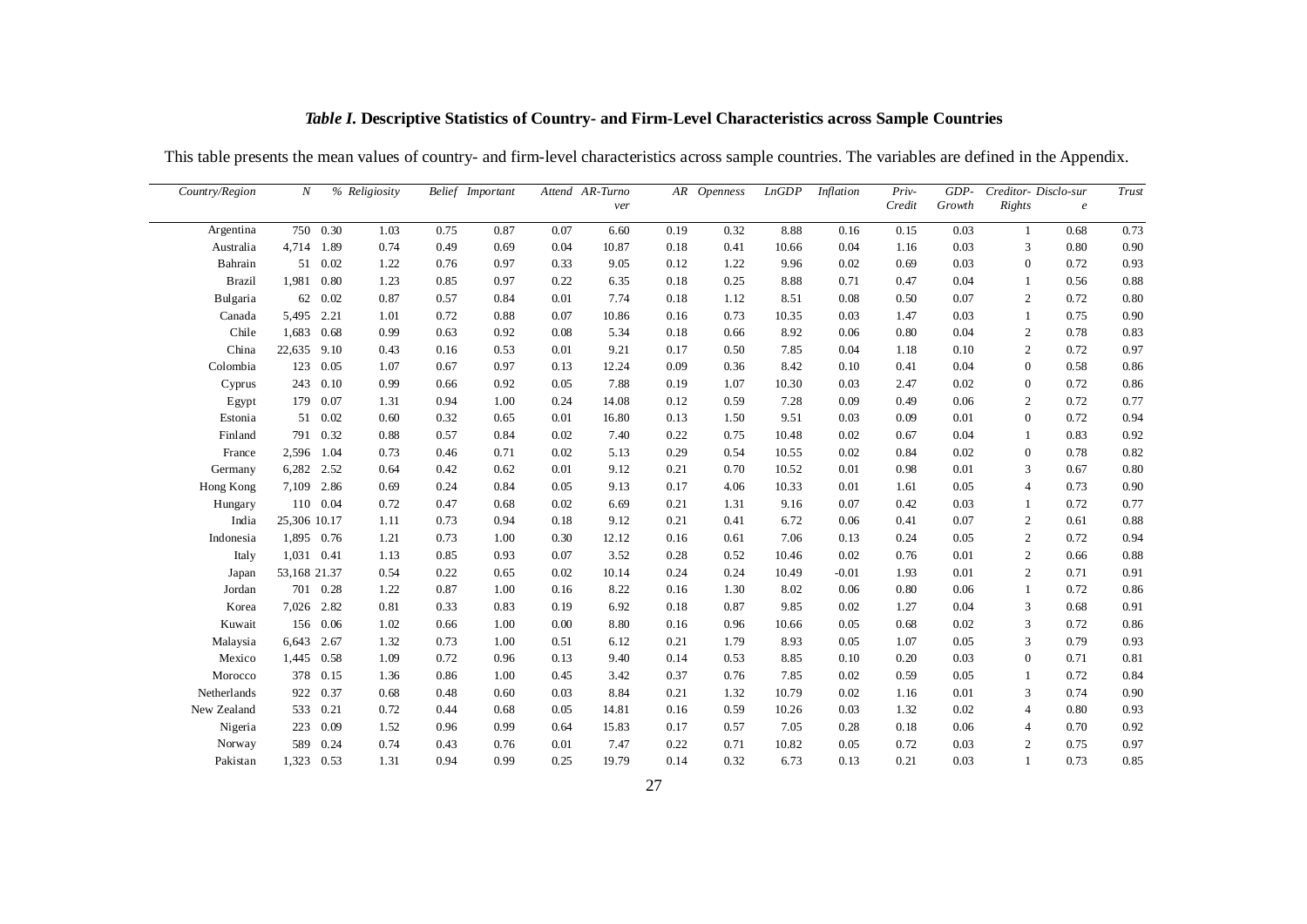| Peru                | 731           | 0.29     | 1.15 | 0.82 | 0.97 | 0.12 | 9.09  | 0.15 | 0.46 | 8.08  | 0.03 | 0.24 | 0.05    | $\overline{0}$ | 0.72 | 0.77 |
|---------------------|---------------|----------|------|------|------|------|-------|------|------|-------|------|------|---------|----------------|------|------|
| Philippines         | 639           | 0.26     | 1.19 | 0.80 | 1.00 | 0.17 | 9.24  | 0.15 | 0.83 | 7.34  | 0.05 | 0.34 | 0.04    |                | 0.64 | 0.94 |
| Poland              | 2,755         | 1.11     | 1.16 | 0.88 | 0.96 | 0.07 | 6.59  | 0.26 | 0.80 | 9.30  | 0.03 | 0.42 | 0.04    |                | 0.72 | 0.91 |
| Qatar               | 68            | 0.03     | 1.19 | 0.94 | 1.00 | 0.00 | 8.43  | 0.10 | 0.92 | 11.26 | 0.02 | 0.43 | 0.12    | $\overline{0}$ | 0.72 | 0.97 |
| Romania             | 215           | 0.09     | 1.15 | 0.87 | 0.97 | 0.05 | 7.19  | 0.17 | 0.71 | 8.89  | 0.11 | 0.33 | 0.02    | $\overline{0}$ | 0.72 | 0.85 |
| Russia              | 931           | 0.37     | 0.86 | 0.59 | 0.80 | 0.01 | 9.64  | 0.16 | 0.53 | 9.08  | 0.14 | 0.38 | 0.04    | $\overline{2}$ | 0.72 | 0.81 |
| Saudi Arabia        | 117           | 0.05     | 1.07 | 0.64 | 1.00 | 0.14 | 10.94 | 0.06 | 0.67 | 9.07  | 0.05 | 0.28 | 0.04    | 3              | 0.72 | 0.88 |
| Singapore           | 2,122         | 0.85     | 0.95 | 0.51 | 0.94 | 0.12 | 8.89  | 0.21 | 3.69 | 10.77 | 0.01 | 1.04 | 0.06    | 3              | 0.79 | 0.98 |
| Slovenia            |               | 186 0.07 | 0.86 | 0.64 | 0.75 | 0.02 | 5.11  | 0.17 | 1.25 | 9.96  | 0.03 | 0.67 | 0.02    | 3              | 0.72 | 0.86 |
| South Africa        | 2,418         | 0.97     | 1.18 | 0.81 | 0.97 | 0.18 | 8.81  | 0.24 | 0.57 | 8.53  | 0.07 | 1.38 | 0.03    | 3              | 0.79 | 0.91 |
| Spain               | 1,640         | 0.66     | 0.81 | 0.53 | 0.75 | 0.05 | 5.11  | 0.23 | 0.52 | 10.01 | 0.03 | 1.22 | 0.02    | 2              | 0.72 | 0.85 |
| Sweden              | 2,697         | 1.08     | 0.62 | 0.32 | 0.69 | 0.01 | 8.12  | 0.22 | 0.85 | 10.76 | 0.02 | 1.05 | 0.02    |                | 0.83 | 0.94 |
| Switzerland         | 1,742         | 0.70     | 0.87 | 0.60 | 0.78 | 0.03 | 7.81  | 0.19 | 0.94 | 10.81 | 0.01 | 1.50 | 0.02    |                | 0.80 | 0.90 |
| Thailand            | 3,366 1.35    |          | 0.91 | 0.34 | 0.99 | 0.19 | 10.28 | 0.19 | 1.32 | 8.33  | 0.03 | 1.10 | 0.04    | $\overline{2}$ | 0.66 | 0.87 |
| Trinidad and Tobago |               | 77 0.03  | 1.17 | 0.81 | 0.98 | 0.16 | 10.15 | 0.16 | 1.00 | 9.70  | 0.07 | 0.33 | 0.02    | $\overline{0}$ | 0.72 | 0.88 |
| Tunisia             | 87            | 0.03     | 1.20 | 0.65 | 0.99 | 0.38 | 8.36  | 0.21 | 1.03 | 8.34  | 0.04 | 0.71 | 0.02    | $\overline{0}$ | 0.72 | 0.75 |
| Turkey              | 1,578         | 0.63     | 1.14 | 0.79 | 0.97 | 0.13 | 7.90  | 0.23 | 0.50 | 8.92  | 0.20 | 0.34 | 0.04    | $\overline{2}$ | 0.58 | 0.83 |
| U.K.                | 4.984         | 2.00     | 0.78 | 0.47 | 0.75 | 0.07 | 10.77 | 0.20 | 0.55 | 10.66 | 0.03 | 1.66 | 0.02    | $\overline{4}$ | 0.85 | 0.86 |
| U.S.                | 65,831 26.46  |          | 1.11 | 0.77 | 0.93 | 0.13 | 14.81 | 0.17 | 0.24 | 10.53 | 0.02 | 1.66 | 0.03    |                | 0.76 | 0.92 |
| Venezuela           |               | 74 0.03  | 1.12 | 0.80 | 0.95 | 0.09 | 6.36  | 0.11 | 0.47 | 8.26  | 0.34 | 0.12 | $-0.01$ | 3              | 0.72 | 0.83 |
| Vietnam             |               | 372 0.15 | 0.74 | 0.38 | 0.81 | 0.02 | 12.60 | 0.20 | 1.51 | 6.90  | 0.16 | 0.81 | 0.06    |                | 0.72 | 0.97 |
| Total/Average       | 248,824 100.0 |          | 0.87 | 0.52 | 0.81 | 0.10 | 10.69 | 0.20 | 0.59 | 9.62  | 0.03 | 1.35 | 0.04    | 1.84           | 0.73 | 0.91 |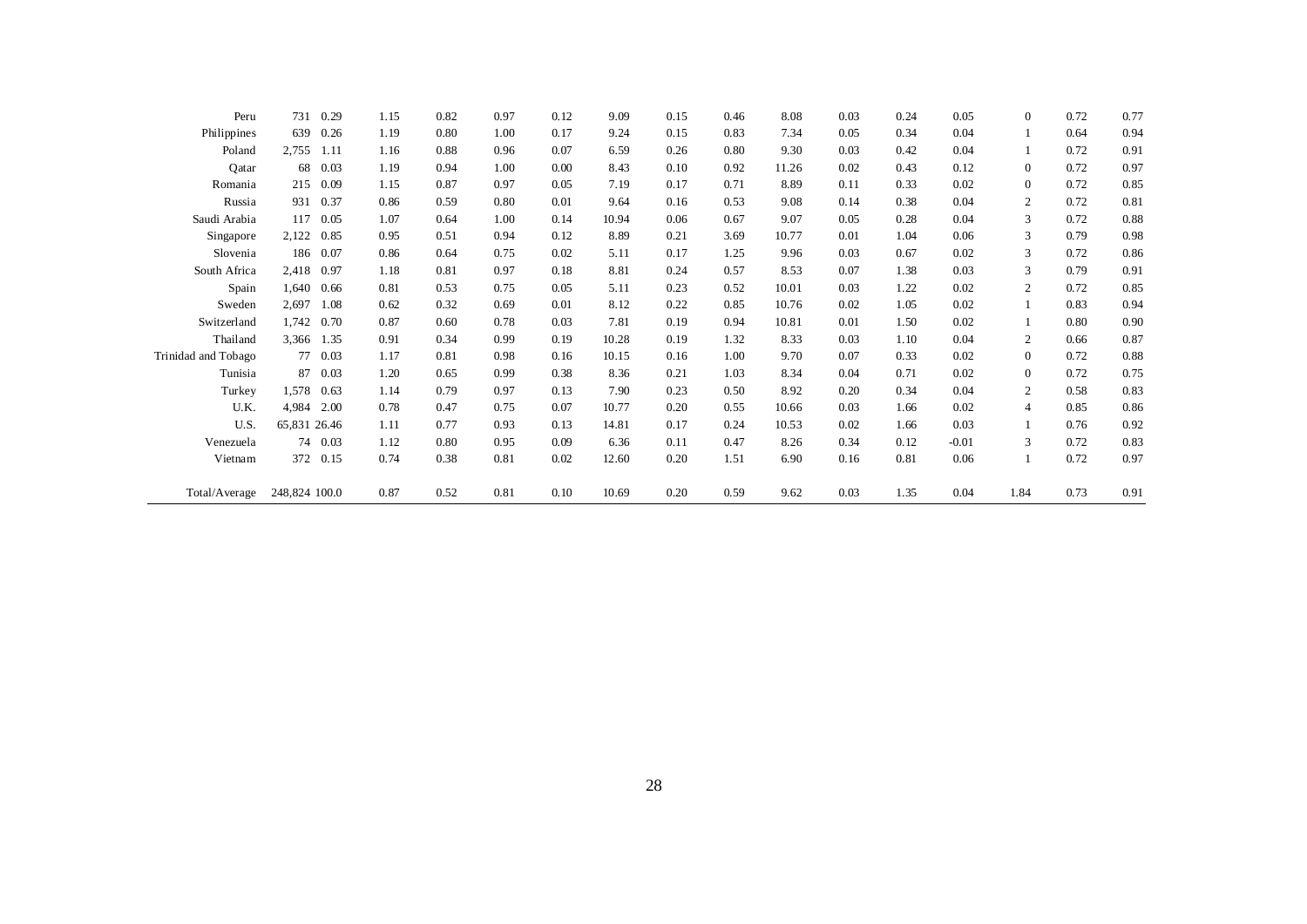# *Table II***. Descriptive Statistics of the Variables for the Full Sample**

This table presents the descriptive statistics for the variables used in the main tests. For each variable, we report the mean, standard deviation,  $1<sup>st</sup>$  quantile, median, and  $3<sup>rd</sup>$  quantile. The variables are defined in the Appendix.

| Variable                             | Obs.    | Mean     | S.D.   | Q1       | Median | Q <sub>3</sub> |
|--------------------------------------|---------|----------|--------|----------|--------|----------------|
| Measures of trade credit use         |         |          |        |          |        |                |
| AR                                   | 248,512 | 0.196    | 0.137  | 0.094    | 0.175  | 0.271          |
| AR_Turnover                          | 247,644 | 10.691   | 19.510 | 3.647    | 5.564  | 8.791          |
| <b>Firm-level characteristics</b>    |         |          |        |          |        |                |
| Size                                 | 248,824 | 7.370    | 3.049  | 5.107    | 7.107  | 9.659          |
| <b>ROA</b>                           | 248,824 | $-0.005$ | 0.198  | $-0.002$ | 0.027  | 0.065          |
| <b>NSNFA</b>                         | 248,824 | 10.173   | 22.023 | 1.885    | 3.758  | 8.216          |
| <b>InvTurnover</b>                   | 248,824 | 11.247   | 34.623 | 1.485    | 2.667  | 5.849          |
| Lev                                  | 248,824 | 0.236    | 0.195  | 0.063    | 0.212  | 0.365          |
| Cash                                 | 248,824 | 0.120    | 0.134  | 0.027    | 0.076  | 0.162          |
| SalesGrowth                          | 248,824 | 0.192    | 0.697  | $-0.030$ | 0.074  | 0.226          |
| AP                                   | 248,824 | 0.120    | 0.103  | 0.046    | 0.092  | 0.164          |
| <b>HHI</b>                           | 248,824 | 0.157    | 0.201  | 0.035    | 0.077  | 0.187          |
| <b>Measure of religiosity</b>        |         |          |        |          |        |                |
| Religiosity                          | 248,824 | 0.866    | 0.288  | 0.564    | 0.949  | 1.133          |
| ReligiosityAvg                       | 248,824 | 0.477    | 0.162  | 0.307    | 0.526  | 0.626          |
| <b>Belief</b>                        | 248,824 | 0.521    | 0.262  | 0.218    | 0.556  | 0.754          |
| Important                            | 248,824 | 0.808    | 0.159  | 0.657    | 0.875  | 0.951          |
| Attend                               | 248,824 | 0.100    | 0.108  | 0.017    | 0.094  | 0.135          |
| <b>Country-level characteristics</b> |         |          |        |          |        |                |
| <b>Openness</b>                      | 248,824 | 0.586    | 0.746  | 0.232    | 0.329  | 0.579          |
| <b>LnGDP</b>                         | 248,824 | 9.621    | 1.410  | 8.732    | 10.360 | 10.554         |
| <b>Inflation</b>                     | 248,824 | 0.033    | 0.299  | 0.006    | 0.021  | 0.039          |
| PrivCredit                           | 248,824 | 1.346    | 0.561  | 1.028    | 1.395  | 1.824          |
| <b>GDPGrowth</b>                     | 248,824 | 0.038    | 0.035  | 0.018    | 0.033  | 0.053          |
| CreditorRights                       | 248,119 | 1.842    | 0.855  | 1.000    | 2.000  | 2.000          |
| <b>Disclosure</b>                    | 247,288 | 0.835    | 0.202  | 0.800    | 0.800  | 1.000          |
| Trust                                | 248,534 | 0.908    | 0.046  | 0.878    | 0.909  | 0.945          |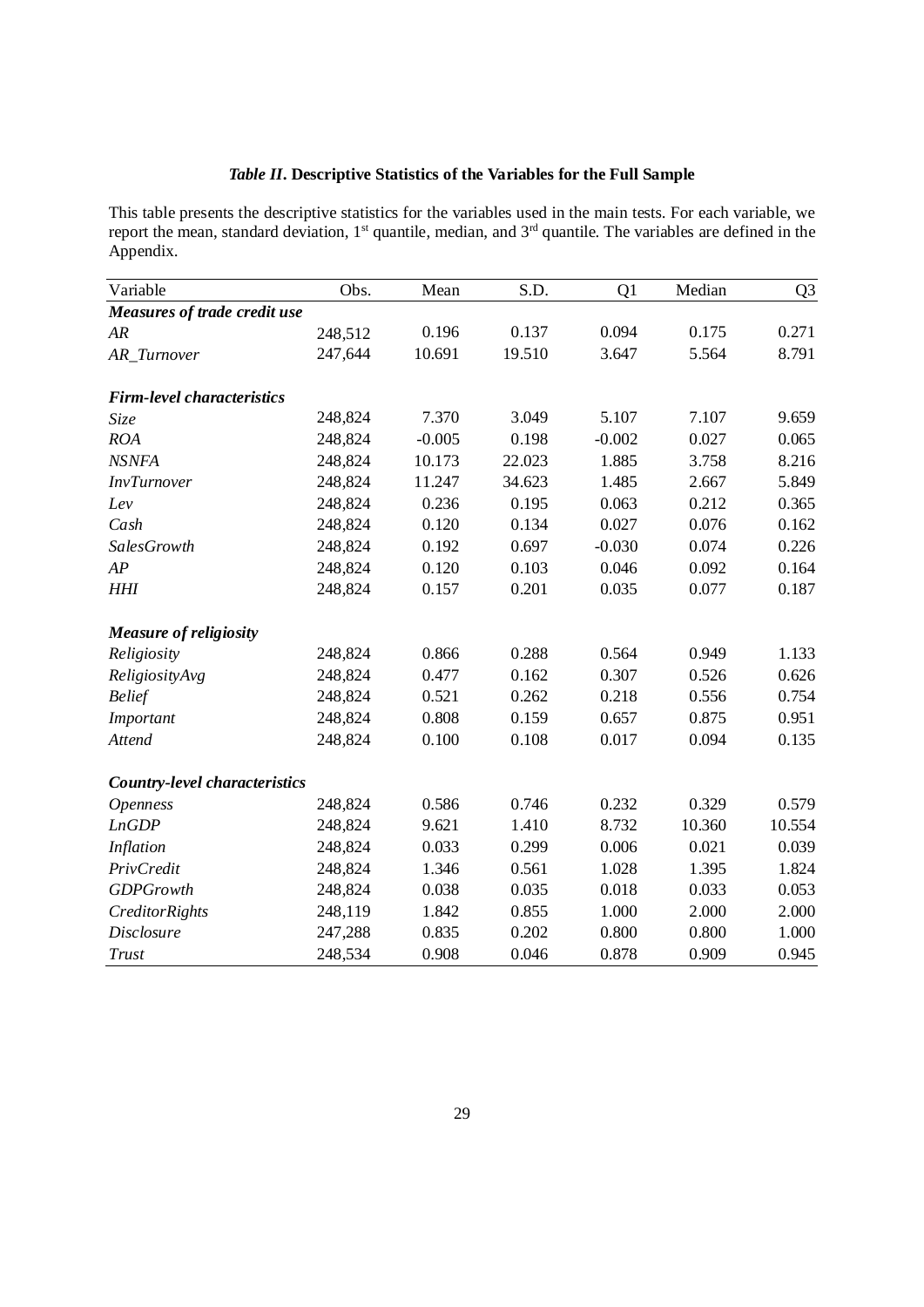### *Table III***. Pairwise Correlation of the Variables for the Full Sample**

This table presents the correlation matrices of the variables used in the main tests. Panel A presents the Pearson correlations among the religiosity measures. Panel B presents the Pearson correlations among the main test variables. The variables are defined in the Appendix. The correlation coefficients in **bold** are statistically significant at the 0.01 levels or better.

### **Panel A: Pairwise Correlation of Religiosity Measures**

|                | Religiosity | ReligiosityAvg | <b>Belief</b> | Important |
|----------------|-------------|----------------|---------------|-----------|
| Religiosity    |             |                |               |           |
| ReligiosityAvg | 0.99        |                |               |           |
| <b>Belief</b>  | 0.97        | 0.96           |               |           |
| Important      | 0.95        | 0.95           | 0.88          |           |
| Attend         | 0.76        | 0.77           | 0.61          | 0.67      |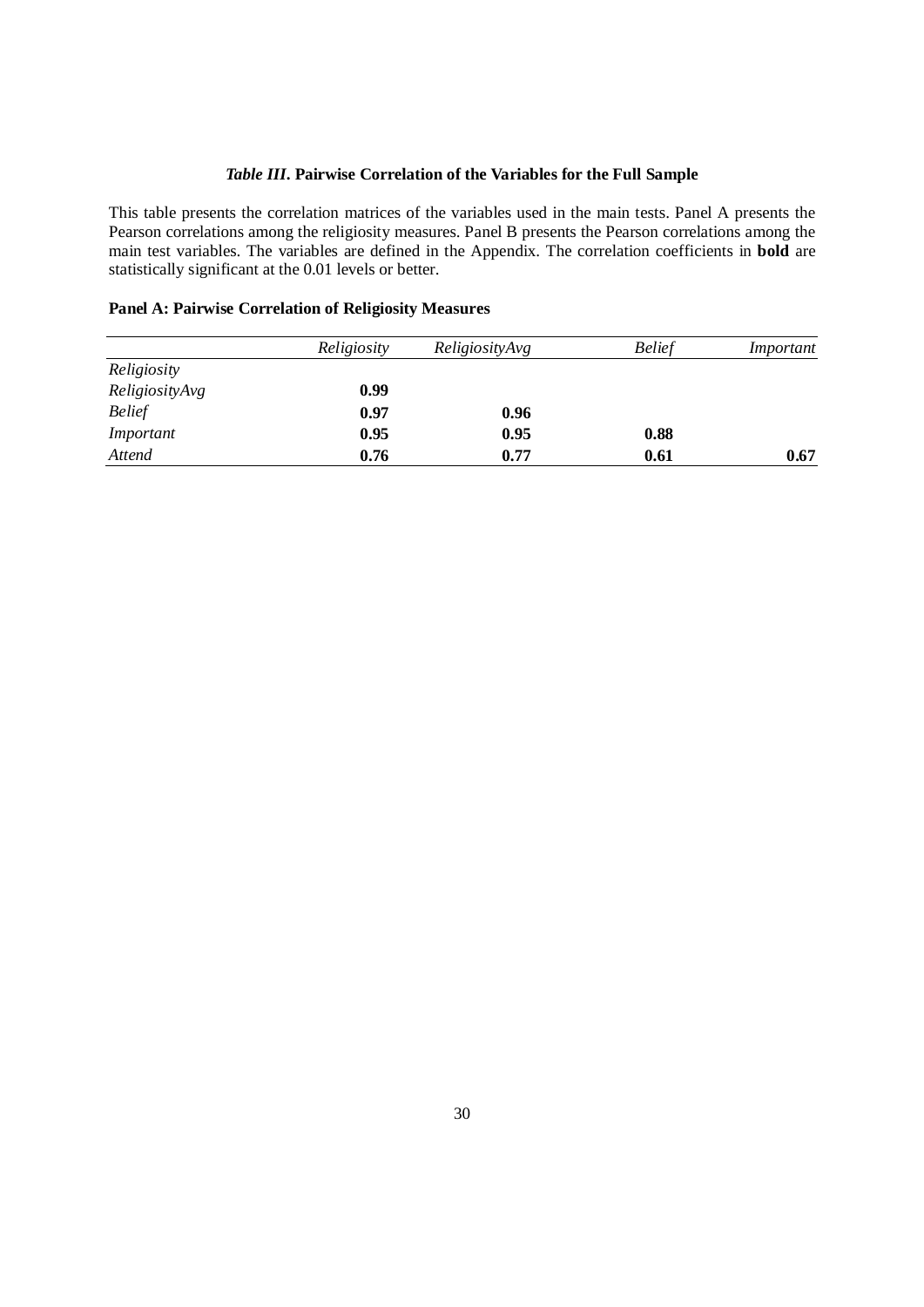|                   |         | 2       | 3       | 4       | 5       | 6       | 7       | 8       | 9       | 10      | 11      | 12      | 13      | 14      | 15      | 16      | 17      | 18      | 19   |
|-------------------|---------|---------|---------|---------|---------|---------|---------|---------|---------|---------|---------|---------|---------|---------|---------|---------|---------|---------|------|
| 1 ARTumover       | 1.00    |         |         |         |         |         |         |         |         |         |         |         |         |         |         |         |         |         |      |
| 2 AR              | $-0.37$ | 1.00    |         |         |         |         |         |         |         |         |         |         |         |         |         |         |         |         |      |
| 3 Religiosity     | $-0.05$ | 0.08    | 1.00    |         |         |         |         |         |         |         |         |         |         |         |         |         |         |         |      |
| 4 Size            | $-0.03$ | 0.00    | $-0.44$ | 1.00    |         |         |         |         |         |         |         |         |         |         |         |         |         |         |      |
| 5 ROA             | 0.04    | 0.07    | $-0.05$ | 0.24    | 1.00    |         |         |         |         |         |         |         |         |         |         |         |         |         |      |
| 6 NSNFA           | 0.01    | 0.27    | 0.01    | $-0.16$ | $-0.02$ | 1.00    |         |         |         |         |         |         |         |         |         |         |         |         |      |
| 7 InvTurnover     | 0.04    | 0.04    | $-0.03$ | $-0.03$ | $-0.01$ | 0.14    | 1.00    |         |         |         |         |         |         |         |         |         |         |         |      |
| 8 Lev             | 0.02    | $-0.08$ | 0.02    | 0.18    | $-0.08$ | $-0.13$ | $-0.04$ | 1.00    |         |         |         |         |         |         |         |         |         |         |      |
| 9 Cash            | 0.00    | $-0.11$ | $-0.22$ | $-0.11$ | $-0.10$ | 0.14    | 0.08    | $-0.36$ | 1.00    |         |         |         |         |         |         |         |         |         |      |
| 10 SalesGrowth    | 0.03    | $-0.02$ | 0.07    | $-0.10$ | $-0.02$ | 0.05    | 0.04    | $-0.03$ | 0.05    | 1.00    |         |         |         |         |         |         |         |         |      |
| 11 AP             | $-0.01$ | 0.48    | $-0.14$ | 0.09    | $-0.06$ | 0.22    | $-0.03$ | $-0.05$ | $-0.07$ | $-0.01$ | 1.00    |         |         |         |         |         |         |         |      |
| 12 HHI            | 0.01    | $-0.04$ | 0.06    | 0.01    | 0.04    | $-0.01$ | 0.05    | 0.01    | $-0.10$ | 0.00    | $-0.03$ | 1.00    |         |         |         |         |         |         |      |
| 13 Openness       | $-0.05$ | $-0.02$ | 0.00    | $-0.07$ | 0.02    | 0.02    | 0.01    | $-0.05$ | 0.05    | 0.02    | $-0.06$ | 0.17    | 1.00    |         |         |         |         |         |      |
| $14$ $LnGDP$      | 0.06    | 0.01    | $-0.15$ | $-0.04$ | $-0.13$ | 0.12    | 0.07    | $-0.12$ | 0.14    | $-0.06$ | 0.02    | $-0.04$ | 0.00    | 1.00    |         |         |         |         |      |
| 15 Inflation      | $-0.01$ | $-0.02$ | 0.07    | 0.02    | 0.01    | $-0.01$ | $-0.01$ | 0.00    | $-0.03$ | 0.04    | $-0.02$ | 0.07    | 0.00    | $-0.09$ | 1.00    |         |         |         |      |
| 16 PrivCredit     | 0.06    | 0.00    | $-0.38$ | 0.15    | $-0.09$ | 0.06    | 0.04    | $-0.08$ | 0.20    | $-0.07$ | 0.06    | $-0.29$ | $-0.11$ | 0.75    | $-0.09$ | 1.00    |         |         |      |
| 17 GDPGrowth      | $-0.03$ | $-0.04$ | 0.04    | $-0.11$ | 0.09    | $-0.08$ | $-0.06$ | 0.03    | $-0.01$ | 0.10    | $-0.03$ | $-0.03$ | 0.14    | $-0.62$ | 0.04    | $-0.48$ | 1.00    |         |      |
| 18 CreditorRights | $-0.07$ | 0.05    | $-0.35$ | 0.19    | 0.04    | 0.00    | 0.03    | 0.01    | 0.05    | $-0.01$ | 0.03    | 0.12    | 0.55    | $-0.10$ | $-0.02$ | $-0.04$ | 0.09    | 1.00    |      |
| 19 Disclosure     | 0.07    | $-0.08$ | 0.18    | $-0.14$ | $-0.09$ | 0.01    | $-0.01$ | $-0.02$ | 0.04    | 0.01    | $-0.07$ | $-0.36$ | 0.09    | 0.22    | $-0.09$ | 0.41    | $-0.01$ | $-0.02$ | 1.00 |
| 20 Trust          | 0.04    | $-0.05$ | $-0.15$ | 0.00    | $-0.02$ | $-0.02$ | $-0.03$ | $-0.05$ | 0.16    | 0.01    | 0.00    | $-0.26$ | 0.00    | 0.06    | $-0.05$ | 0.27    | 0.18    | $-0.09$ | 0.32 |

### **Panel B: Pairwise Correlation of the Main Test Variables**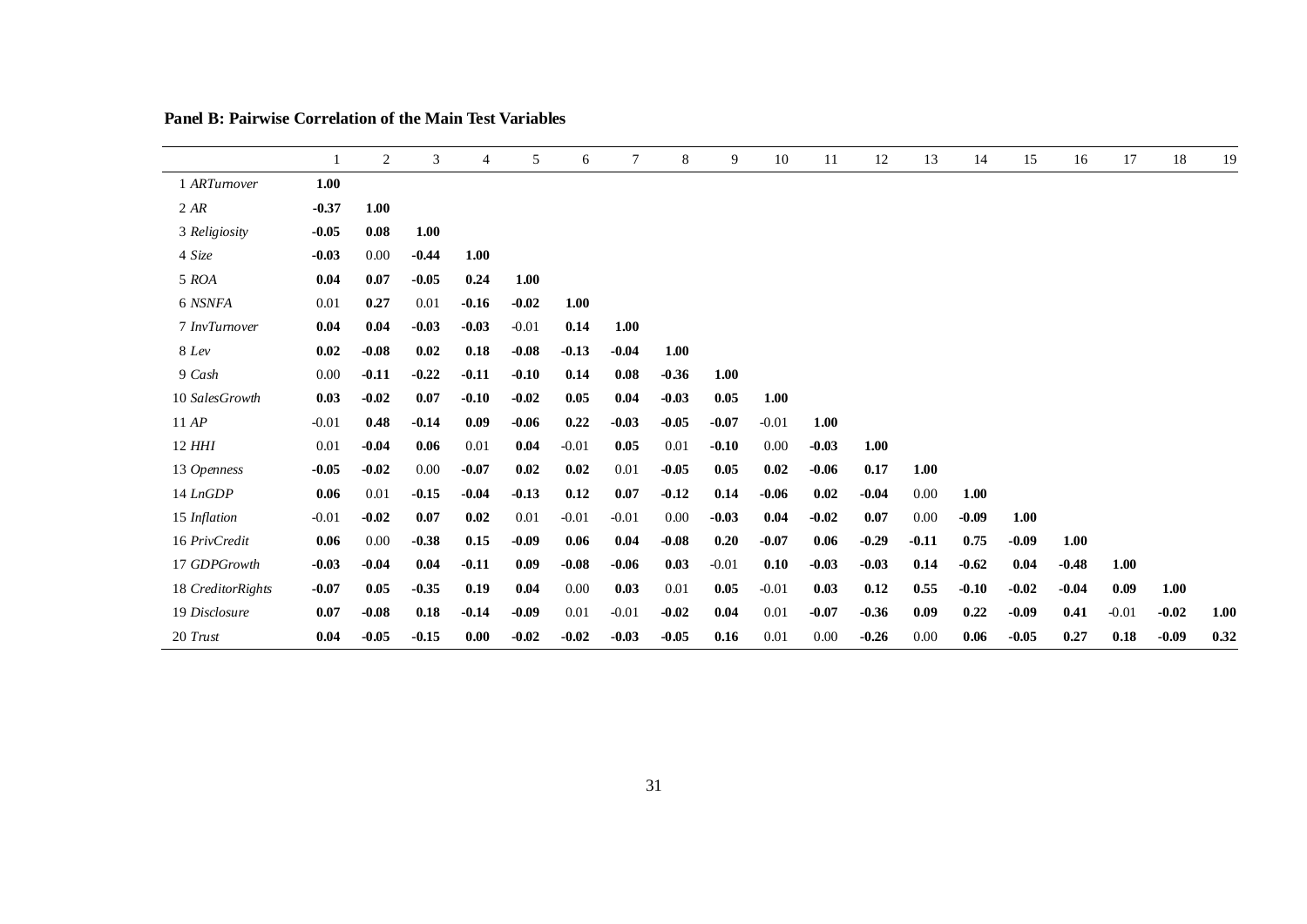### *Table IV***. The Effect of Religiosity on Trade Credit Use**

This table presents the regression results of religiosity on trade credit use. Columns (1) and (2) use *AR* as the dependent variables, and Columns (3) and (4) use *ARTurnover* as the dependent variables. All variables are defined in the Appendix. P-values based on robust t-statistics with standard errors adjusted for heteroskedasticity and clustering at country and year levels are reported in the parentheses below coefficient estimates. \*\*\*, \*\* and \* indicate that a coefficient is statistically significant at the 0.01, 0.05 and 0.10 levels, respectively.

| Dept. $Var =$<br>Dept. $Var =$<br>Variable<br>Dept. Var. = $AR$<br>Dept. Var. = $AR$<br>ARTurnover<br>ARTurnover<br>Religiosity<br>$-2.409***$<br>$-1.381*$<br>$0.017***$<br>$0.012*$<br>(0.088)<br>(0.002)<br>(0.006)<br>(0.069)<br>Size<br>$-0.283***$<br>$-0.286***$<br>$-0.006***$<br>$-0.007$ ***<br>(0.000)<br>(0.000)<br>(0.000)<br>(0.000)<br><b>ROA</b><br>$0.081***$<br>4.131***<br>4.143***<br>$0.081***$<br>(0.000)<br>(0.000)<br>(0.000)<br>(0.000)<br><b>NSNFA</b><br>$0.011*$<br>$0.001***$<br>$0.001***$<br>$0.011*$<br>(0.054)<br>(0.053)<br>(0.000)<br>(0.000)<br>$0.013***$<br>$0.013***$<br>$0.000***$<br>$0.000***$<br><b>InvTunrover</b><br>(0.000)<br>(0.000)<br>(0.000)<br>(0.000)<br>Lev<br>1.136**<br>1.153**<br>$-0.025***$<br>$-0.025***$<br>(0.040)<br>(0.038)<br>(0.000)<br>(0.000)<br>5.217***<br>$-0.162***$<br>$-0.161***$<br>5.204***<br>Cash<br>(0.000)<br>(0.000)<br>(0.000)<br>(0.000)<br>$0.782***$<br>$0.781***$<br>$-0.003***$<br>$-0.003***$<br>SalesGrowth<br>(0.000)<br>(0.000)<br>(0.000)<br>(0.000)<br>AP<br>$2.104*$<br>2.079*<br>$0.517***$<br>$0.517***$<br>(0.066)<br>(0.069)<br>(0.000)<br>(0.000)<br><b>HHI</b><br>$-5.456***$<br>$0.014***$<br>$0.014***$<br>$-5.425***$<br>(0.000)<br>(0.001)<br>(0.000)<br>(0.002)<br>0.327<br>0.004<br><b>Openness</b><br>(0.517)<br>(0.277)<br><b>LnGDP</b><br>$0.883***$<br>$-0.008$ ***<br>(0.001)<br>(0.000)<br>Inflation<br>$0.733***$<br>$-0.000$<br>(0.000)<br>(0.864)<br>$-0.744*$<br>$-0.005**$<br>PrivCredit<br>(0.071)<br>(0.022)<br><b>GDPGrowth</b><br>$-2.526$<br>0.007<br>(0.127)<br>(0.559)<br>$0.188***$<br>14.138***<br>7.014**<br>$0.108***$<br>Constant<br>(0.000)<br>(0.000)<br>(0.025)<br>(0.000) | (1) | (2) | (3) | (4) |
|----------------------------------------------------------------------------------------------------------------------------------------------------------------------------------------------------------------------------------------------------------------------------------------------------------------------------------------------------------------------------------------------------------------------------------------------------------------------------------------------------------------------------------------------------------------------------------------------------------------------------------------------------------------------------------------------------------------------------------------------------------------------------------------------------------------------------------------------------------------------------------------------------------------------------------------------------------------------------------------------------------------------------------------------------------------------------------------------------------------------------------------------------------------------------------------------------------------------------------------------------------------------------------------------------------------------------------------------------------------------------------------------------------------------------------------------------------------------------------------------------------------------------------------------------------------------------------------------------------------------------------------------------------------------------------------------------------------|-----|-----|-----|-----|
|                                                                                                                                                                                                                                                                                                                                                                                                                                                                                                                                                                                                                                                                                                                                                                                                                                                                                                                                                                                                                                                                                                                                                                                                                                                                                                                                                                                                                                                                                                                                                                                                                                                                                                                |     |     |     |     |
|                                                                                                                                                                                                                                                                                                                                                                                                                                                                                                                                                                                                                                                                                                                                                                                                                                                                                                                                                                                                                                                                                                                                                                                                                                                                                                                                                                                                                                                                                                                                                                                                                                                                                                                |     |     |     |     |
|                                                                                                                                                                                                                                                                                                                                                                                                                                                                                                                                                                                                                                                                                                                                                                                                                                                                                                                                                                                                                                                                                                                                                                                                                                                                                                                                                                                                                                                                                                                                                                                                                                                                                                                |     |     |     |     |
|                                                                                                                                                                                                                                                                                                                                                                                                                                                                                                                                                                                                                                                                                                                                                                                                                                                                                                                                                                                                                                                                                                                                                                                                                                                                                                                                                                                                                                                                                                                                                                                                                                                                                                                |     |     |     |     |
|                                                                                                                                                                                                                                                                                                                                                                                                                                                                                                                                                                                                                                                                                                                                                                                                                                                                                                                                                                                                                                                                                                                                                                                                                                                                                                                                                                                                                                                                                                                                                                                                                                                                                                                |     |     |     |     |
|                                                                                                                                                                                                                                                                                                                                                                                                                                                                                                                                                                                                                                                                                                                                                                                                                                                                                                                                                                                                                                                                                                                                                                                                                                                                                                                                                                                                                                                                                                                                                                                                                                                                                                                |     |     |     |     |
|                                                                                                                                                                                                                                                                                                                                                                                                                                                                                                                                                                                                                                                                                                                                                                                                                                                                                                                                                                                                                                                                                                                                                                                                                                                                                                                                                                                                                                                                                                                                                                                                                                                                                                                |     |     |     |     |
|                                                                                                                                                                                                                                                                                                                                                                                                                                                                                                                                                                                                                                                                                                                                                                                                                                                                                                                                                                                                                                                                                                                                                                                                                                                                                                                                                                                                                                                                                                                                                                                                                                                                                                                |     |     |     |     |
|                                                                                                                                                                                                                                                                                                                                                                                                                                                                                                                                                                                                                                                                                                                                                                                                                                                                                                                                                                                                                                                                                                                                                                                                                                                                                                                                                                                                                                                                                                                                                                                                                                                                                                                |     |     |     |     |
|                                                                                                                                                                                                                                                                                                                                                                                                                                                                                                                                                                                                                                                                                                                                                                                                                                                                                                                                                                                                                                                                                                                                                                                                                                                                                                                                                                                                                                                                                                                                                                                                                                                                                                                |     |     |     |     |
|                                                                                                                                                                                                                                                                                                                                                                                                                                                                                                                                                                                                                                                                                                                                                                                                                                                                                                                                                                                                                                                                                                                                                                                                                                                                                                                                                                                                                                                                                                                                                                                                                                                                                                                |     |     |     |     |
|                                                                                                                                                                                                                                                                                                                                                                                                                                                                                                                                                                                                                                                                                                                                                                                                                                                                                                                                                                                                                                                                                                                                                                                                                                                                                                                                                                                                                                                                                                                                                                                                                                                                                                                |     |     |     |     |
|                                                                                                                                                                                                                                                                                                                                                                                                                                                                                                                                                                                                                                                                                                                                                                                                                                                                                                                                                                                                                                                                                                                                                                                                                                                                                                                                                                                                                                                                                                                                                                                                                                                                                                                |     |     |     |     |
|                                                                                                                                                                                                                                                                                                                                                                                                                                                                                                                                                                                                                                                                                                                                                                                                                                                                                                                                                                                                                                                                                                                                                                                                                                                                                                                                                                                                                                                                                                                                                                                                                                                                                                                |     |     |     |     |
|                                                                                                                                                                                                                                                                                                                                                                                                                                                                                                                                                                                                                                                                                                                                                                                                                                                                                                                                                                                                                                                                                                                                                                                                                                                                                                                                                                                                                                                                                                                                                                                                                                                                                                                |     |     |     |     |
|                                                                                                                                                                                                                                                                                                                                                                                                                                                                                                                                                                                                                                                                                                                                                                                                                                                                                                                                                                                                                                                                                                                                                                                                                                                                                                                                                                                                                                                                                                                                                                                                                                                                                                                |     |     |     |     |
|                                                                                                                                                                                                                                                                                                                                                                                                                                                                                                                                                                                                                                                                                                                                                                                                                                                                                                                                                                                                                                                                                                                                                                                                                                                                                                                                                                                                                                                                                                                                                                                                                                                                                                                |     |     |     |     |
|                                                                                                                                                                                                                                                                                                                                                                                                                                                                                                                                                                                                                                                                                                                                                                                                                                                                                                                                                                                                                                                                                                                                                                                                                                                                                                                                                                                                                                                                                                                                                                                                                                                                                                                |     |     |     |     |
|                                                                                                                                                                                                                                                                                                                                                                                                                                                                                                                                                                                                                                                                                                                                                                                                                                                                                                                                                                                                                                                                                                                                                                                                                                                                                                                                                                                                                                                                                                                                                                                                                                                                                                                |     |     |     |     |
|                                                                                                                                                                                                                                                                                                                                                                                                                                                                                                                                                                                                                                                                                                                                                                                                                                                                                                                                                                                                                                                                                                                                                                                                                                                                                                                                                                                                                                                                                                                                                                                                                                                                                                                |     |     |     |     |
|                                                                                                                                                                                                                                                                                                                                                                                                                                                                                                                                                                                                                                                                                                                                                                                                                                                                                                                                                                                                                                                                                                                                                                                                                                                                                                                                                                                                                                                                                                                                                                                                                                                                                                                |     |     |     |     |
|                                                                                                                                                                                                                                                                                                                                                                                                                                                                                                                                                                                                                                                                                                                                                                                                                                                                                                                                                                                                                                                                                                                                                                                                                                                                                                                                                                                                                                                                                                                                                                                                                                                                                                                |     |     |     |     |
|                                                                                                                                                                                                                                                                                                                                                                                                                                                                                                                                                                                                                                                                                                                                                                                                                                                                                                                                                                                                                                                                                                                                                                                                                                                                                                                                                                                                                                                                                                                                                                                                                                                                                                                |     |     |     |     |
|                                                                                                                                                                                                                                                                                                                                                                                                                                                                                                                                                                                                                                                                                                                                                                                                                                                                                                                                                                                                                                                                                                                                                                                                                                                                                                                                                                                                                                                                                                                                                                                                                                                                                                                |     |     |     |     |
|                                                                                                                                                                                                                                                                                                                                                                                                                                                                                                                                                                                                                                                                                                                                                                                                                                                                                                                                                                                                                                                                                                                                                                                                                                                                                                                                                                                                                                                                                                                                                                                                                                                                                                                |     |     |     |     |
|                                                                                                                                                                                                                                                                                                                                                                                                                                                                                                                                                                                                                                                                                                                                                                                                                                                                                                                                                                                                                                                                                                                                                                                                                                                                                                                                                                                                                                                                                                                                                                                                                                                                                                                |     |     |     |     |
|                                                                                                                                                                                                                                                                                                                                                                                                                                                                                                                                                                                                                                                                                                                                                                                                                                                                                                                                                                                                                                                                                                                                                                                                                                                                                                                                                                                                                                                                                                                                                                                                                                                                                                                |     |     |     |     |
|                                                                                                                                                                                                                                                                                                                                                                                                                                                                                                                                                                                                                                                                                                                                                                                                                                                                                                                                                                                                                                                                                                                                                                                                                                                                                                                                                                                                                                                                                                                                                                                                                                                                                                                |     |     |     |     |
|                                                                                                                                                                                                                                                                                                                                                                                                                                                                                                                                                                                                                                                                                                                                                                                                                                                                                                                                                                                                                                                                                                                                                                                                                                                                                                                                                                                                                                                                                                                                                                                                                                                                                                                |     |     |     |     |
|                                                                                                                                                                                                                                                                                                                                                                                                                                                                                                                                                                                                                                                                                                                                                                                                                                                                                                                                                                                                                                                                                                                                                                                                                                                                                                                                                                                                                                                                                                                                                                                                                                                                                                                |     |     |     |     |
|                                                                                                                                                                                                                                                                                                                                                                                                                                                                                                                                                                                                                                                                                                                                                                                                                                                                                                                                                                                                                                                                                                                                                                                                                                                                                                                                                                                                                                                                                                                                                                                                                                                                                                                |     |     |     |     |
|                                                                                                                                                                                                                                                                                                                                                                                                                                                                                                                                                                                                                                                                                                                                                                                                                                                                                                                                                                                                                                                                                                                                                                                                                                                                                                                                                                                                                                                                                                                                                                                                                                                                                                                |     |     |     |     |
|                                                                                                                                                                                                                                                                                                                                                                                                                                                                                                                                                                                                                                                                                                                                                                                                                                                                                                                                                                                                                                                                                                                                                                                                                                                                                                                                                                                                                                                                                                                                                                                                                                                                                                                |     |     |     |     |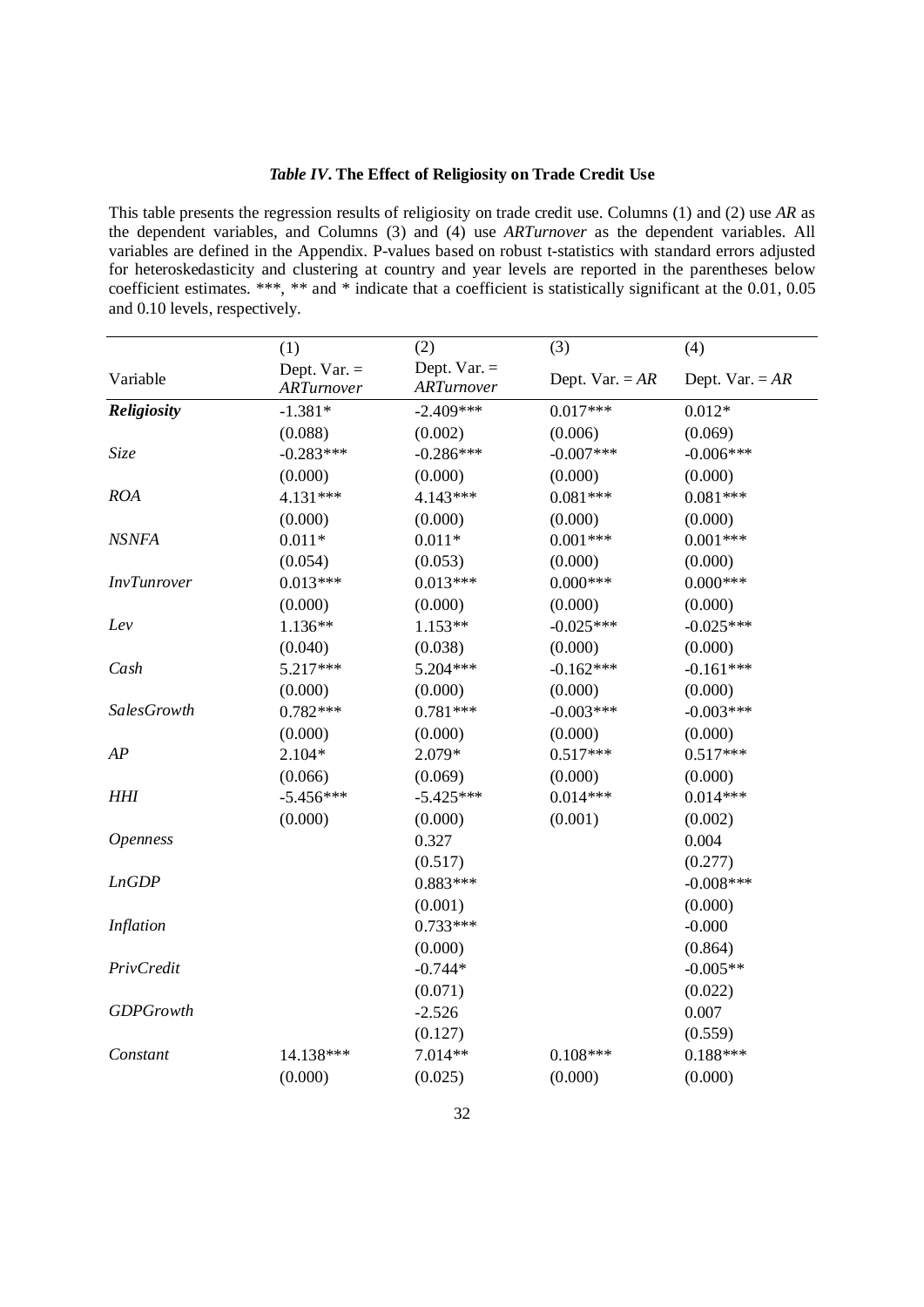| Year fixed effects      | Yes     | Yes     | Yes     | Yes     |
|-------------------------|---------|---------|---------|---------|
| Industry fixed effects  | Yes     | Yes     | Yes     | Yes     |
| Country fixed effects   | Yes     | Yes     | Yes     | Yes     |
| <b>Observations</b>     | 242,485 | 242,485 | 243,326 | 243,326 |
| Adjusted $\mathbb{R}^2$ | 0.396   | 0.396   | 0.442   | 0.442   |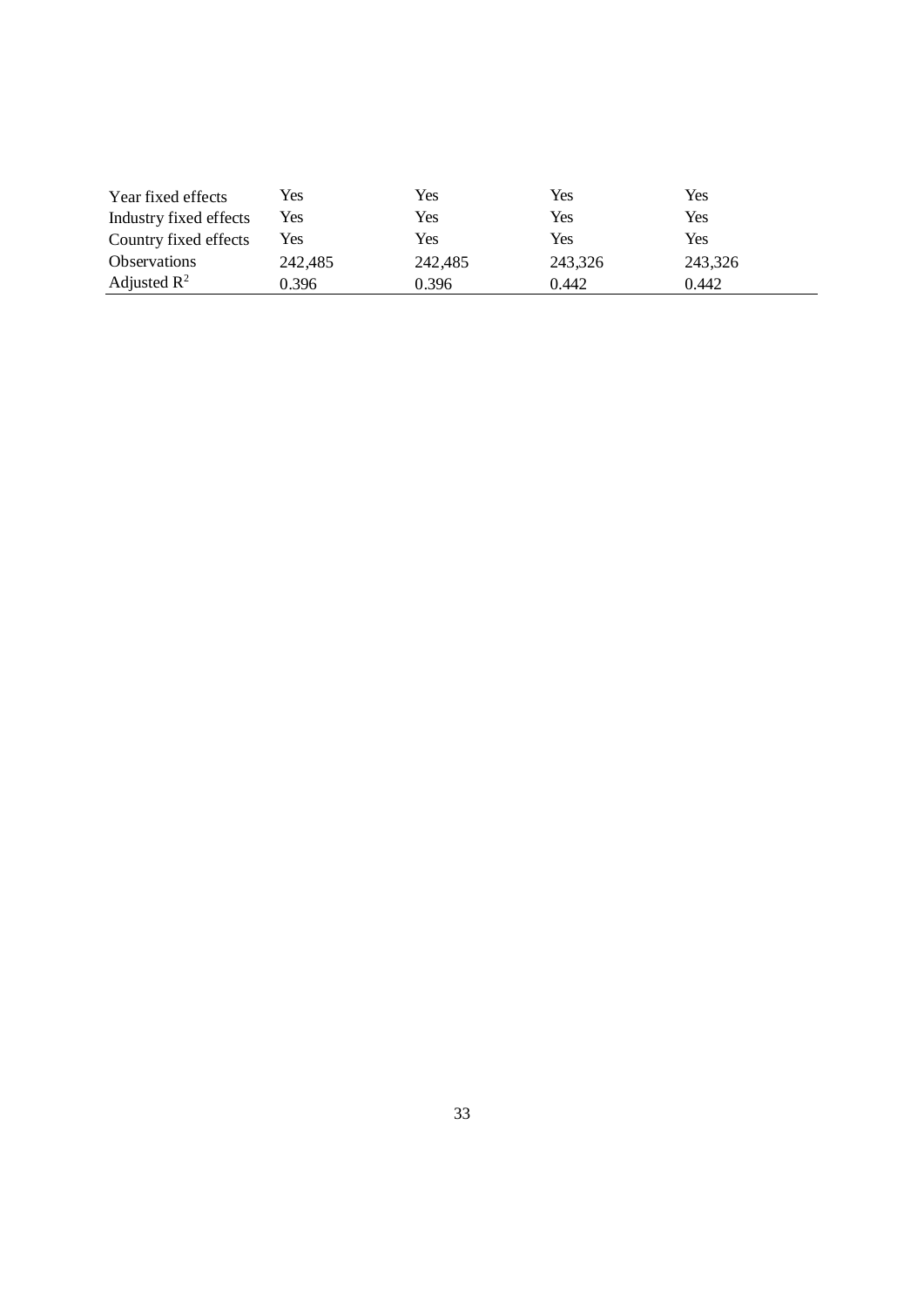#### *Table V***. The Moderating Effect of Country-Level Characteristics on the Relation between Religiosity and Trade Credit Use**

This table presents the regression results of the moderating effects of country-level characteristics, including disclosure quality, creditor rights, and social trust on the relation between religiosity and trade credit use. In Panel A, the dependent variable is *ARTurnover*; in Panel B, the dependent variable is *AR*. Firm and country characteristics are included in the regressions as in Eq. (1). All variables are defined in the Appendix. P-values based on robust t-statistics with standard errors adjusted for heteroskedasticity and clustering at country and year levels are reported in the parentheses below coefficient estimates. \*\*\*, \*\* and \* indicate that a coefficient is statistically significant at the 0.01, 0.05 and 0.10 levels, respectively.

|                                                     | (1)            | (2)                 | (3)            |
|-----------------------------------------------------|----------------|---------------------|----------------|
|                                                     | Country        | Country             | Country        |
| Variable                                            | Characteristic | Characteristic      | Characteristic |
|                                                     | $= Disclosure$ | $= Creditor Rights$ | $=$ Trust      |
| Country Characteristic $\times$ Religiosity 2.835** |                | $-0.317*$           | $-4.694*$      |
|                                                     | (0.017)        | (0.075)             | (0.070)        |
| Country Characteristic                              | $-5.823$       | $3.596***$          | 0.807          |
|                                                     | (0.274)        | (0.000)             | (0.647)        |
| Religiosity                                         | $-2.283**$     | $-2.518***$         | $-2.541***$    |
|                                                     | (0.011)        | (0.008)             | (0.006)        |
| Firm characteristics                                | Yes            | Yes                 | Yes            |
| Country characteristics                             | Yes            | Yes                 | Yes            |
| Year fixed effects                                  | Yes            | Yes                 | Yes            |
| Industry fixed effects                              | Yes            | Yes                 | Yes            |
| Country fixed effects                               | Yes            | Yes                 | Yes            |
| <b>Observations</b>                                 | 241,008        | 241,780             | 242,195        |
| Adjusted $\mathbb{R}^2$                             | 0.397          | 0.396               | 0.397          |

#### **Panel A: Dept. Var. =** *ARTurnover*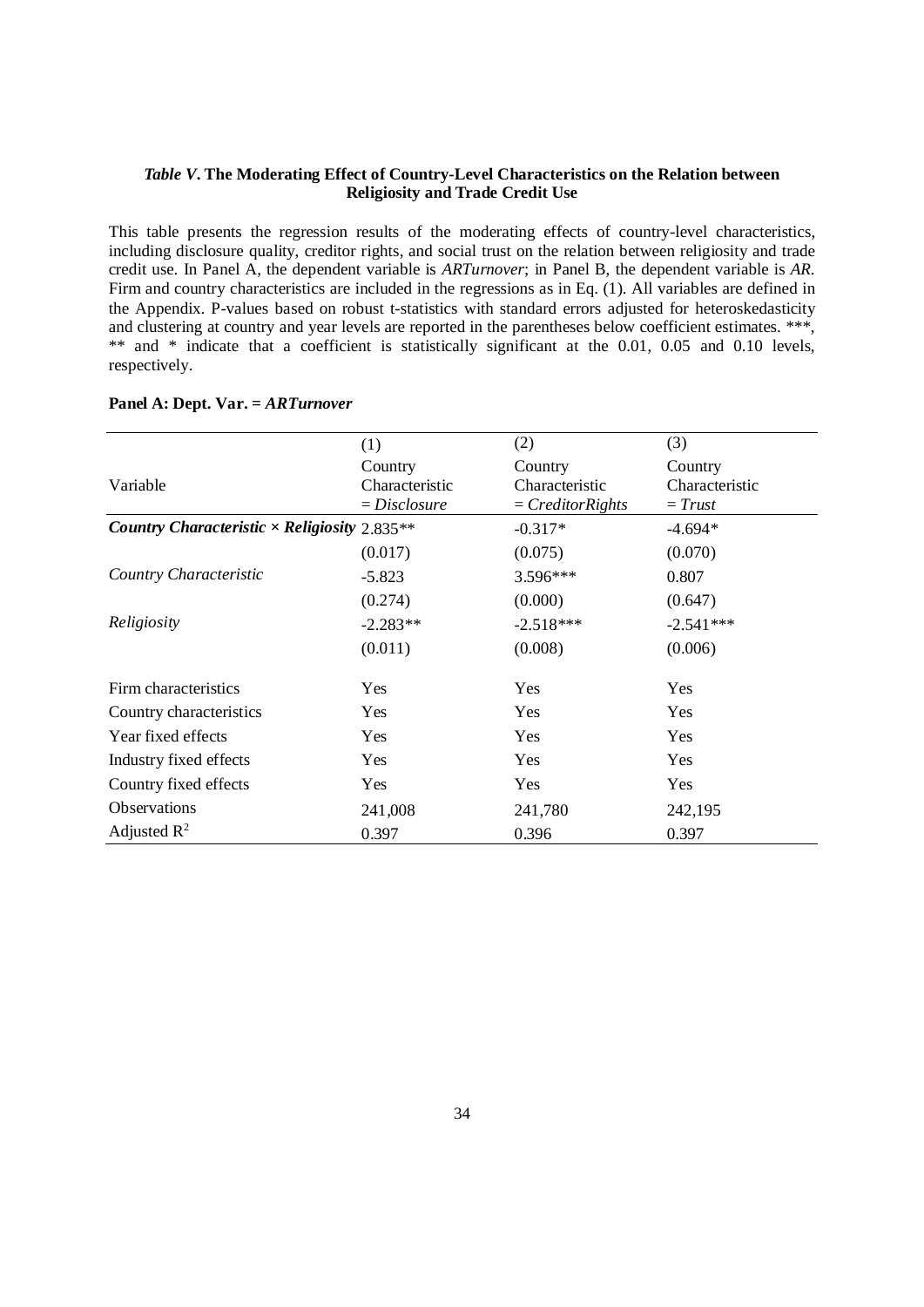# **Panel B: Dept. Var. =** *AR*

|                                             | (1)            | (2)                 | (3)            |
|---------------------------------------------|----------------|---------------------|----------------|
|                                             | Country        | Country             | Country        |
| Variable                                    | Characteristic | Characteristic      | Characteristic |
|                                             | $= Disclosure$ | $= Creditor Rights$ | $=$ Trust      |
| Country Characteristic $\times$ Religiosity | $-0.078***$    | $0.020***$          | $0.098***$     |
|                                             | (0.000)        | (0.000)             | (0.000)        |
| Country Characteristic                      | 0.030          | $0.010*$            | 0.002          |
|                                             | (0.355)        | (0.080)             | (0.727)        |
| Religiosity                                 | $0.015***$     | 0.003               | 0.001          |
|                                             | (0.006)        | (0.550)             | (0.985)        |
| Firm characteristics                        | Yes            | Yes                 | Yes            |
| Country characteristics                     | Yes            | Yes                 | Yes            |
| Year fixed effects                          | Yes            | Yes                 | Yes            |
| Industry fixed effects                      | Yes            | Yes                 | Yes            |
| Country fixed effects                       | Yes            | Yes                 | Yes            |
| <b>Observations</b>                         | 241,790        | 242,621             | 242,389        |
| Adjusted $\mathbb{R}^2$                     | 0.443          | 0.442               | 0.443          |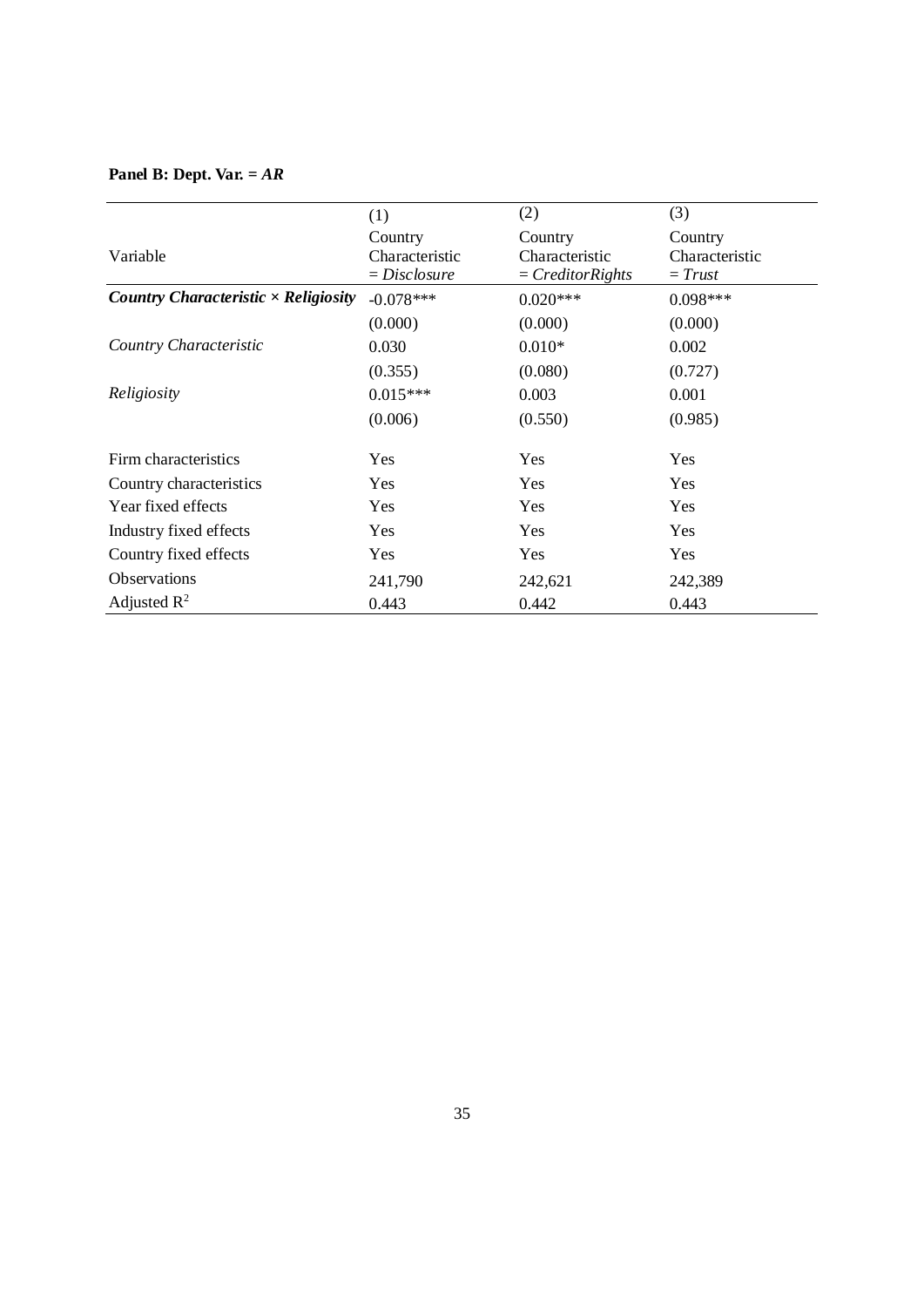#### *Table VI***. The Effect of Religiosity on Trade Credit Use – Addressing the Endogeneity Concern**

This table presents the regression results that address the endogeneity concern. Panel A presents the 2-Stage Least Squares regression of religiosity on trade credit use. Column (1) reports the results for the 1<sup>st</sup> stage country-level regression. Columns (2) and (3) report the results for the 2<sup>nd</sup> stage regression using *ARTurnover* and *AR* as the dependent variables, respectively. Panel B reports the regression results based on a country-specific exogenous shock setting. All variables are defined in the Appendix. P-values based on robust t-statistics with standard errors adjusted for heteroskedasticity and clustering at country and year levels are reported in the parentheses below coefficient estimates. \*\*\*, \*\* and \* indicate that a coefficient is statistically significant at the 0.01, 0.05 and 0.10 levels, respectively.

| Stage 1 Model        |                               | Stage 2 Model         |                              |                   |  |
|----------------------|-------------------------------|-----------------------|------------------------------|-------------------|--|
|                      | (1)                           |                       | (2)                          | (3)               |  |
| Variable             | Dept. Var. $=$<br>Religiosity | Variable              | Dept. Var. $=$<br>ARTurnover | Dept. Var. $= AR$ |  |
| <b>LnGDP</b>         | $0.020*$                      | Religiosity           | $-5.805***$                  | $0.048***$        |  |
|                      | (0.074)                       |                       | (0.010)                      | (0.002)           |  |
| Pluralism            | $0.660***$                    | Size                  | $-0.299***$                  | $-0.006***$       |  |
|                      | (0.000)                       |                       | (0.000)                      | (0.000)           |  |
| <b>StateReligion</b> | $-0.281***$                   | <b>ROA</b>            | 4.207***                     | $0.082***$        |  |
|                      | (0.000)                       |                       | (0.000)                      | (0.000)           |  |
| RegulationReligion   | $0.104***$                    | <b>NSNFA</b>          | $0.011*$                     | $0.001***$        |  |
|                      | (0.002)                       |                       | (0.069)                      | (0.000)           |  |
| Catholic             | $0.167**$                     | InvTurnover 0.013***  |                              | $0.000***$        |  |
|                      | (0.049)                       |                       | (0.000)                      | (0.000)           |  |
| Jewish               | 2.775**                       | Lev                   | 1.218**                      | $-0.025***$       |  |
|                      | (0.020)                       |                       | (0.034)                      | (0.000)           |  |
| Hindu                | $0.879***$                    | Cash                  | 5.433***                     | $-0.163***$       |  |
|                      | (0.000)                       |                       | (0.000)                      | (0.000)           |  |
| <b>Buddhist</b>      | $0.599**$                     | SalesGrowth 0.768 *** |                              | $-0.003***$       |  |
|                      | (0.018)                       |                       | (0.000)                      | (0.000)           |  |
|                      |                               | AP                    | $2.123*$                     | $0.517***$        |  |
|                      |                               |                       | (0.074)                      | (0.000)           |  |
|                      |                               | <b>HHI</b>            | $-5.593***$                  | $0.015***$        |  |
|                      |                               |                       | (0.000)                      | (0.001)           |  |
|                      |                               | <b>Openness</b>       | $-1.027**$                   | $0.021***$        |  |
|                      |                               |                       | (0.048)                      | (0.000)           |  |
|                      |                               | <b>LnGDP</b>          | 0.432                        | $-0.004*$         |  |
|                      |                               |                       | (0.135)                      | (0.058)           |  |
|                      |                               | Inflation             | $0.711***$                   | 0.000             |  |
|                      |                               |                       | (0.000)                      | (0.925)           |  |
|                      |                               | PrivCredit            | $-0.569$                     | $-0.010***$       |  |

### **Panel A: 2-Stage Least Squares Regressions**

36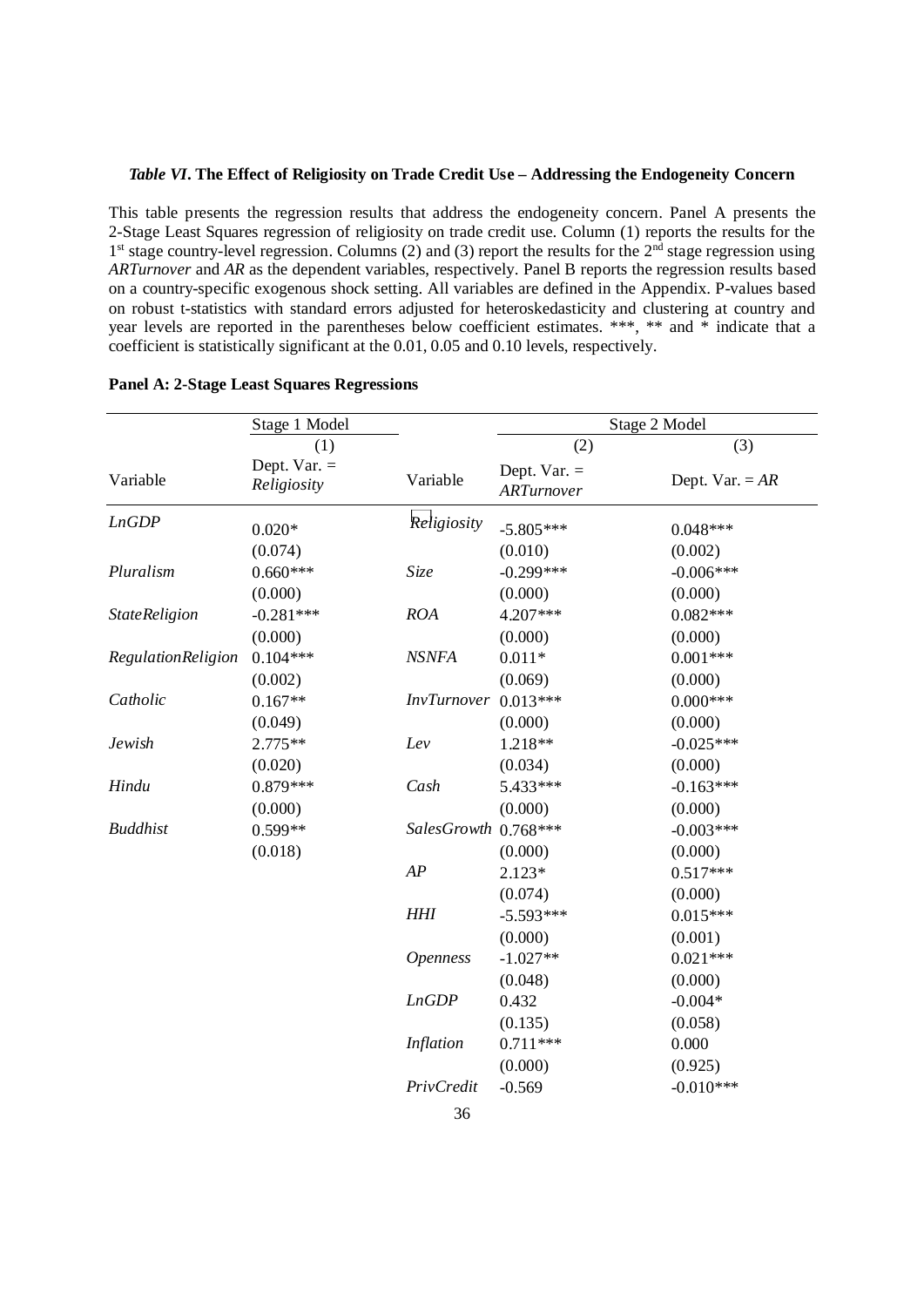|                         |                |                  | (0.173) | (0.000)    |
|-------------------------|----------------|------------------|---------|------------|
|                         |                | GDPGrowth -2.000 |         | $-0.007$   |
|                         |                |                  | (0.260) | (0.599)    |
| Constant                | $0.744***$     | Constant         | 3.579   | $0.200***$ |
|                         | (0.000)        |                  | (0.287) | (0.000)    |
| Year FE                 | Yes            |                  | Yes     | Yes        |
| <b>Industry FE</b>      | N <sub>0</sub> |                  | Yes     | Yes        |
| Country FE              | Yes            |                  | Yes     | Yes        |
| <b>Observations</b>     | 481            |                  | 228,611 | 229,447    |
| Adjusted $\mathbb{R}^2$ | 0.934          |                  | 0.401   | 0.446      |

# **Panel B: Tests utilizing an exogenous shock setting from Bulgaria and Romania**

|                         | (1)                       | (2)               |
|-------------------------|---------------------------|-------------------|
| Variable                | Dept. Var. $= ARTurnover$ | Dept. Var. $= AR$ |
| <b>Religiosity</b>      | $-4.005*$                 | $0.244*$          |
|                         | (0.089)                   | (0.060)           |
| Firm characteristics    | Yes                       | Yes               |
| Country characteristics | Yes                       | Yes               |
| Year fixed effects      | Yes                       | Yes               |
| Industry fixed effects  | Yes                       | Yes               |
| Observations            | 277                       | 277               |
| Adjusted $\mathbb{R}^2$ | 0.067                     | 0.383             |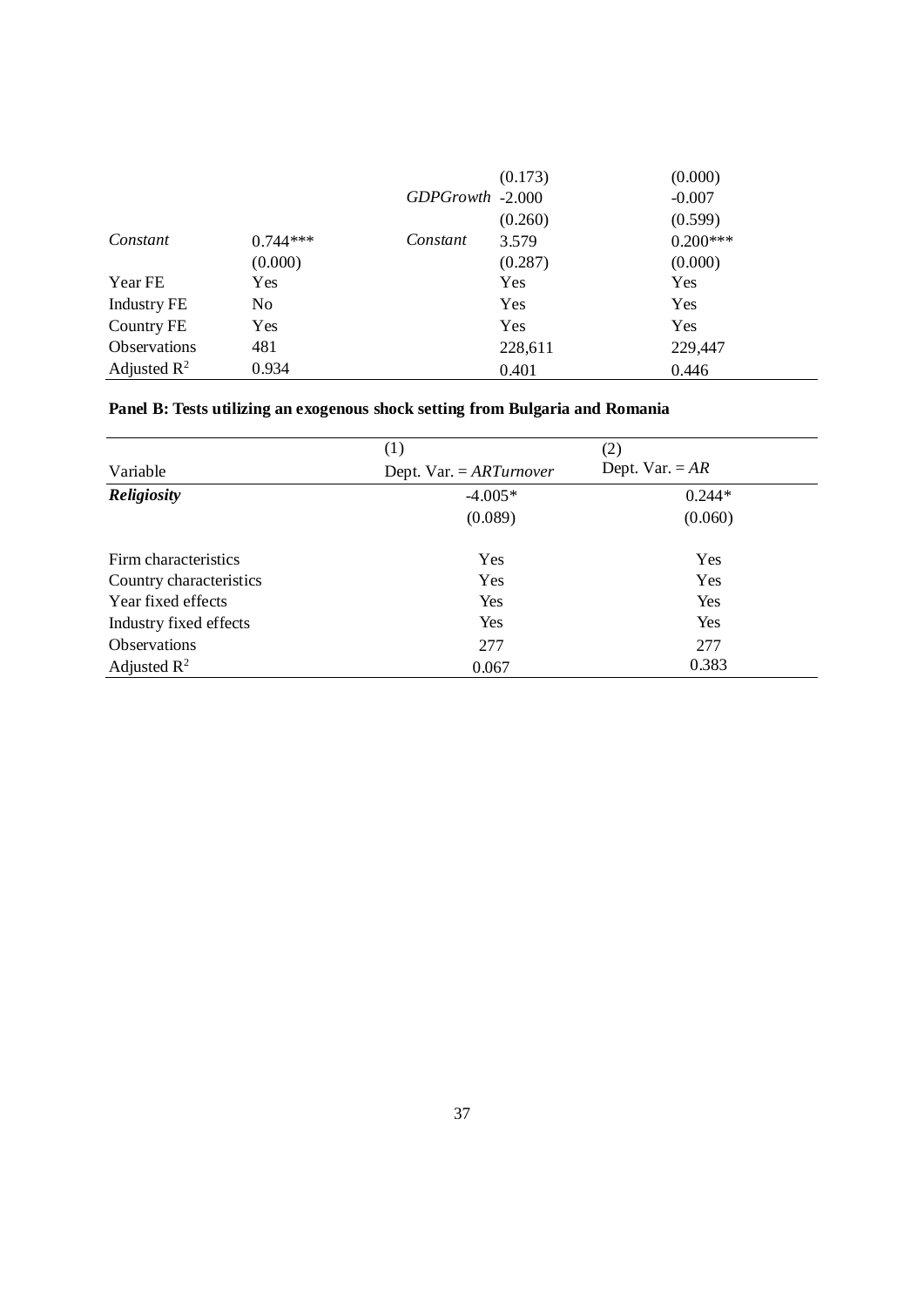### *Table VII***. The Effect of Religiosity on Trade Credit Use – Country-Level Regressions**

This table presents the country-level regression results of religiosity on trade credit use. Country-aggregate firm and country characteristics are included in the regressions as in Eq. (1). Both *ARTurnoverTotal* and *ARTotal* are the aggregate values of *ARTurnover* and *AR* in each country. All variables are defined in the Appendix. P-values based on robust t-statistics with standard errors adjusted for heteroskedasticity and clustering at the year level are reported in the parentheses below coefficient estimates. \*\*\*, \*\* and \* indicate that a coefficient is statistically significant at the 0.01, 0.05 and 0.10 levels, respectively.

|                                | (1)                                     | (2)                                     | (3)                      | (4)                      |
|--------------------------------|-----------------------------------------|-----------------------------------------|--------------------------|--------------------------|
| Variable                       | Dept. $Var =$<br><b>ARTurnoverTotal</b> | Dept. $Var =$<br><b>ARTurnoverTotal</b> | Dept. $Var =$<br>ARTotal | Dept. $Var =$<br>ARTotal |
| <b>Religiosity</b>             | $-15.350***$                            | $-5.001**$                              | $0.051**$                | $0.046**$                |
|                                | (0.000)                                 | (0.022)                                 | (0.028)                  | (0.033)                  |
| Aggregate firm characteristics | N <sub>0</sub>                          | Yes                                     | N <sub>0</sub>           | Yes                      |
| Country characteristics        | N <sub>0</sub>                          | <b>Yes</b>                              | N <sub>0</sub>           | Yes                      |
| Year fixed effects             | Yes                                     | <b>Yes</b>                              | Yes                      | <b>Yes</b>               |
| Country fixed effects          | Yes                                     | Yes                                     | Yes                      | Yes                      |
| <b>Observations</b>            | 631                                     | 631                                     | 631                      | 631                      |
| Adjusted $\mathbb{R}^2$        | 0.256                                   | 0.783                                   | 0.631                    | 0.827                    |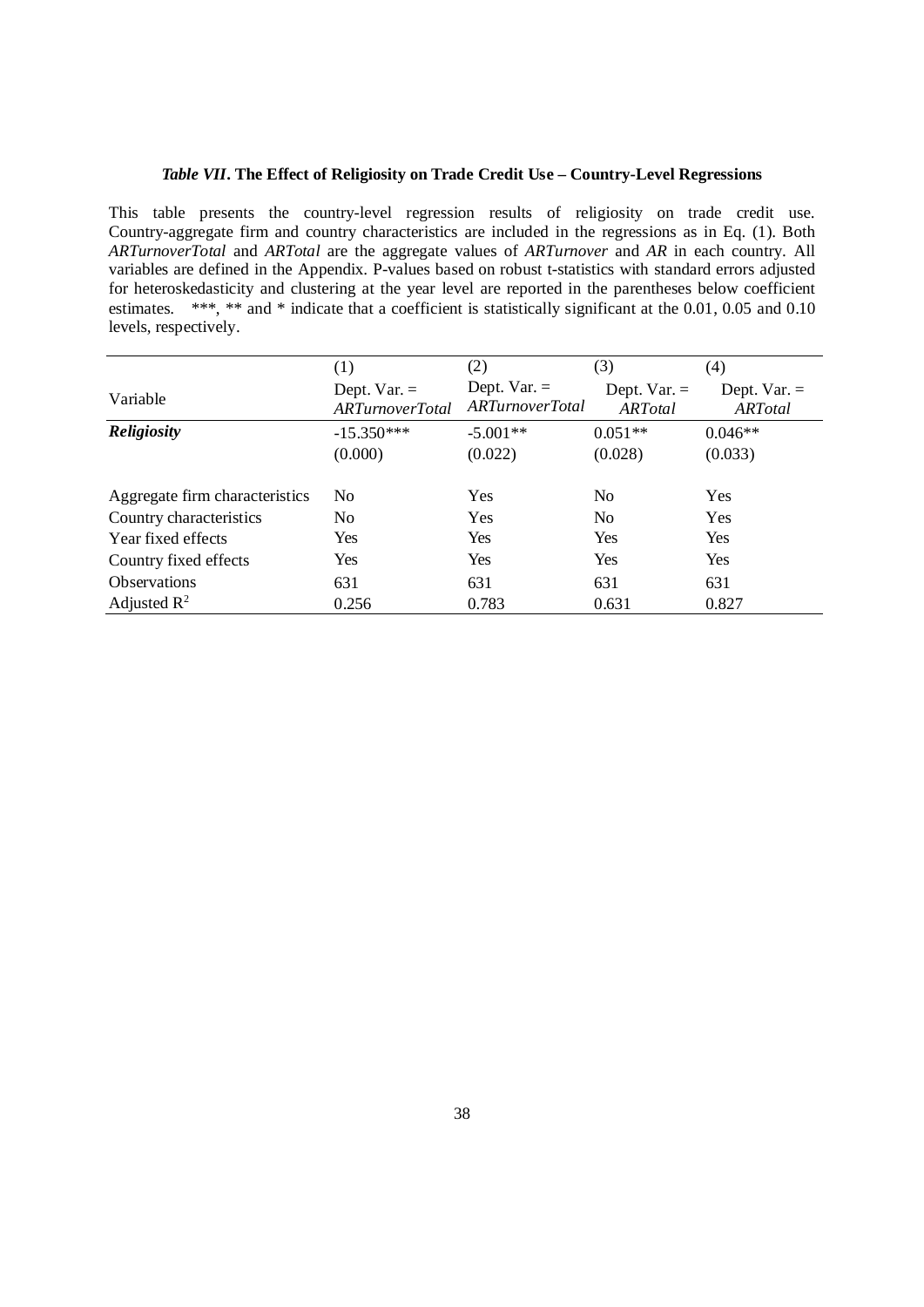### *Table VIII***. The Effect of Religiosity on Trade Credit – Subsample Analyses**

This table presents the regression results of religiosity on trade credit use in various subsamples. All variables are defined in the Appendix. P-values based on robust t-statistics with standard errors adjusted for heteroskedasticity and clustering at country and year levels are reported in the parentheses below coefficient estimates. \*\*\*, \*\* and \* indicate that a coefficient is statistically significant at the 0.01, 0.05 and 0.10 levels, respectively.

|                         | (1)                                | (2)                                                                              | (3)                          | (4)                                                                              |
|-------------------------|------------------------------------|----------------------------------------------------------------------------------|------------------------------|----------------------------------------------------------------------------------|
|                         | Dept. $Var =$<br><b>ARTurnover</b> | Dept. $Var =$<br><b>ARTurnover</b>                                               | Dept. Var. $= AR$            | Dept. Var. $= AR$                                                                |
| Variable                | Sample with U.S.<br>excluded       | Sample with<br>Countries having<br>less than $1,000$<br>observations<br>excluded | Sample with U.S.<br>excluded | Sample with<br>Countries having<br>less than $1,000$<br>observations<br>excluded |
| <b>Religiosity</b>      | $-2.827***$                        | $-2.359***$                                                                      | $0.017**$                    | $0.013*$                                                                         |
|                         | (0.000)                            | (0.004)                                                                          | (0.017)                      | (0.064)                                                                          |
| Firm characteristics    | Yes                                | Yes                                                                              | Yes                          | Yes                                                                              |
| Country characteristics | Yes                                | Yes                                                                              | Yes                          | Yes                                                                              |
| Year fixed effects      | Yes                                | Yes                                                                              | Yes                          | Yes                                                                              |
| Industry fixed effects  | Yes                                | Yes                                                                              | Yes                          | Yes                                                                              |
| Country fixed effects   | Yes                                | Yes                                                                              | Yes                          | Yes                                                                              |
| <b>Observations</b>     | 178,850                            | 233,195                                                                          | 178,982                      | 233,970                                                                          |
| Adjusted $\mathbb{R}^2$ | 0.301                              | 0.401                                                                            | 0.437                        | 0.443                                                                            |

### **Panel A: Subsamples that exclude either U.S. or countries having less than 1,000 observations**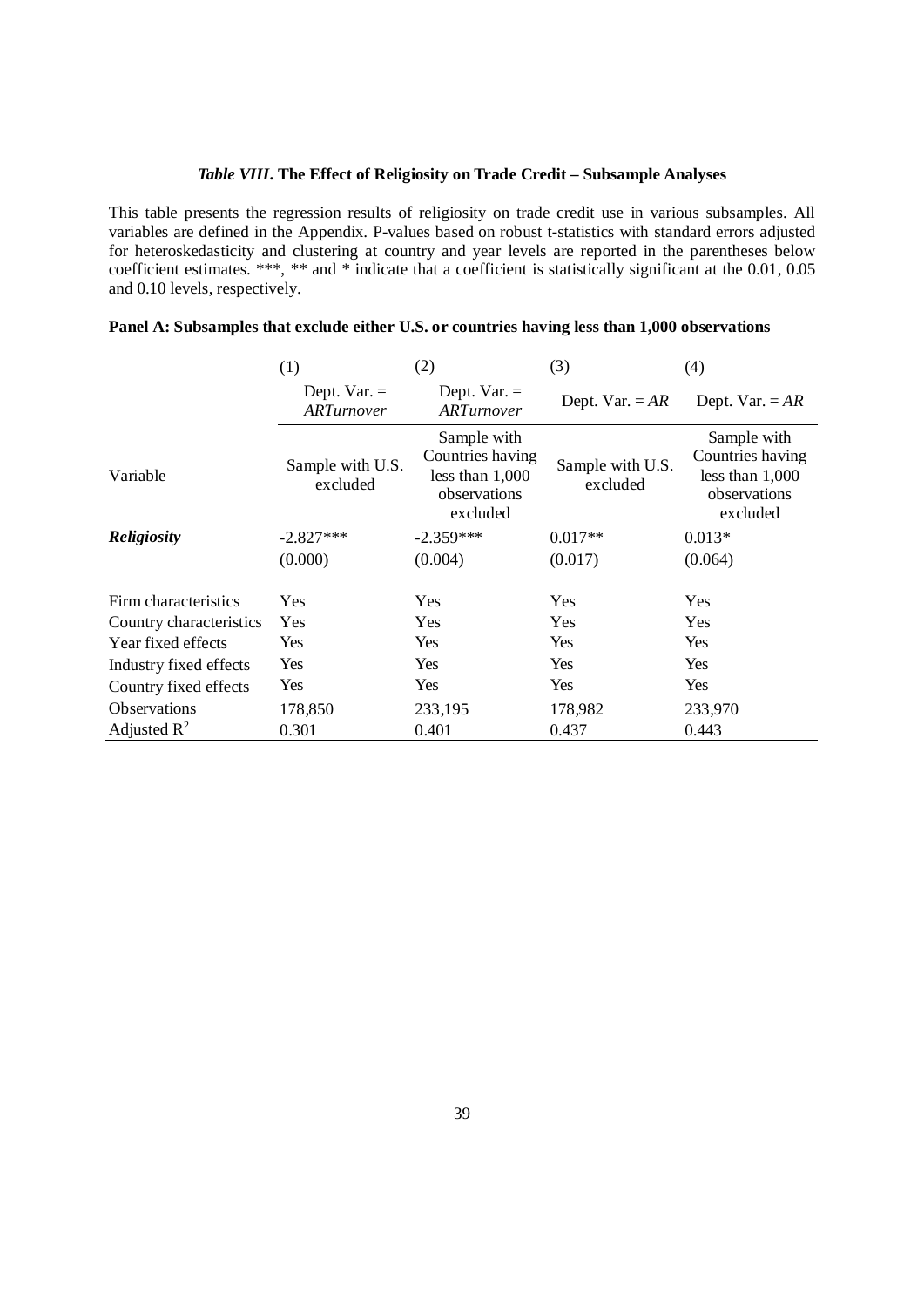|                         | (1)                                                 | (2)                                            | (3)                                                 | (4)                                            |
|-------------------------|-----------------------------------------------------|------------------------------------------------|-----------------------------------------------------|------------------------------------------------|
|                         | Dept. $Var =$<br>ARTurnover                         | Dept. $Var =$<br>ARTurnover                    | Dept. Var. $= AR$                                   | Dept. Var. $= AR$                              |
| Variable                | Sample with<br>countries surveyed<br>more than once | Sample with<br>countries surveyed<br>once only | Sample with<br>countries surveyed<br>more than once | Sample with<br>countries surveyed<br>once only |
| <b>Religiosity</b>      | $-2.611***$                                         | $-3.624***$                                    | $0.016**$                                           | $0.049***$                                     |
|                         | (0.001)                                             | (0.006)                                        | (0.012)                                             | (0.000)                                        |
| Firm characteristics    | Yes                                                 | Yes                                            | Yes                                                 | Yes                                            |
| Country characteristics | <b>Yes</b>                                          | <b>Yes</b>                                     | Yes                                                 | <b>Yes</b>                                     |
| Year fixed effects      | <b>Yes</b>                                          | Yes                                            | Yes                                                 | <b>Yes</b>                                     |
| Industry fixed effects  | Yes                                                 | Yes                                            | Yes                                                 | Yes                                            |
| Country fixed effects   | <b>Yes</b>                                          | N <sub>o</sub>                                 | Yes                                                 | N <sub>0</sub>                                 |
| <b>Observations</b>     | 231,280                                             | 11,205                                         | 232,061                                             | 11,265                                         |
| Adjusted $\mathbb{R}^2$ | 0.404                                               | 0.061                                          | 0.442                                               | 0.383                                          |

**Panel B: Subsamples based on countries that were surveyed multiple times or once only**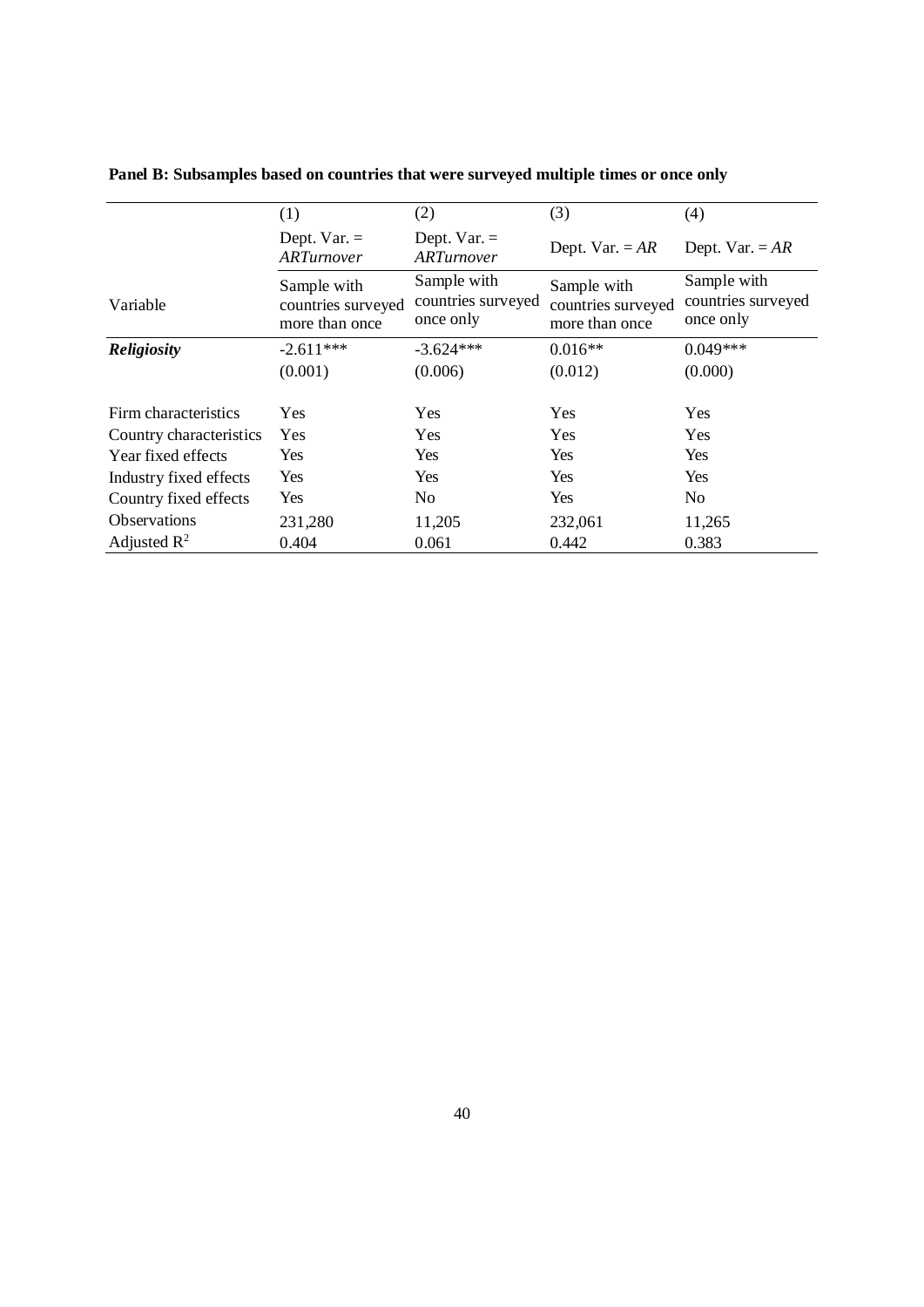### *Table IX***. The Effect of Religiosity on Trade Credit Use – Using Alternative Measures of Religiosity**

This table presents the regression results of religiosity on trade credit use using alternative measures of religiosity. The alternative measures include *ReligiosityAvg*, *Belief*, *Important,* and *Attend*. All variables are defined in the Appendix. P-values based on robust t-statistics with standard errors adjusted for heteroskedasticity and clustering at country and year levels are reported in the parentheses below coefficient estimates. \*\*\*, \*\* and \* indicate that a coefficient is statistically significant at the 0.01, 0.05 and 0.10 levels, respectively.

|                         | (1)                         | (2)                         | (3)                         | (4)                                 | (5)                  | (6)                 | (7)                 | (8)                  |
|-------------------------|-----------------------------|-----------------------------|-----------------------------|-------------------------------------|----------------------|---------------------|---------------------|----------------------|
| Variable                | Dept. $Var =$<br>ARTurnover | Dept. $Var =$<br>ARTurnover | Dept. $Var =$<br>ARTurnover | Dept. Var. $=$<br><b>ARTurnover</b> | Dept. Var. $=$<br>AR | Dept. $Var =$<br>AR | Dept. $Var =$<br>AR | Dept. Var. $=$<br>AR |
| ReligiosityAvg          | $-3.995***$                 |                             |                             |                                     | $0.021*$             |                     |                     |                      |
|                         | (0.006)                     |                             |                             |                                     | (0.079)              |                     |                     |                      |
| <b>Belief</b>           |                             | $-3.089**$                  |                             |                                     |                      | $0.022**$           |                     |                      |
|                         |                             | (0.015)                     |                             |                                     |                      | (0.030)             |                     |                      |
| <b>Important</b>        |                             |                             | $-4.652***$                 |                                     |                      |                     | $0.017*$            |                      |
|                         |                             |                             | (0.001)                     |                                     |                      |                     | (0.051)             |                      |
| <b>Attend</b>           |                             |                             |                             | $-0.115$                            |                      |                     |                     | $0.015**$            |
|                         |                             |                             |                             | (0.914)                             |                      |                     |                     | (0.036)              |
| Constant                | $7.615**$                   | $7.371**$                   | 8.438***                    | 7.183**                             | $0.253***$           | $0.254***$          | $0.260***$          | $0.255***$           |
|                         | (0.015)                     | (0.018)                     | (0.009)                     | (0.020)                             | (0.000)              | (0.000)             | (0.000)             | (0.000)              |
| Firm characteristics    | Yes                         | Yes                         | Yes                         | Yes                                 | Yes                  | Yes                 | Yes                 | Yes                  |
| Country characteristics | Yes                         | Yes                         | Yes                         | Yes                                 | Yes                  | Yes                 | Yes                 | Yes                  |
| Year fixed effects      | Yes                         | Yes                         | Yes                         | Yes                                 | Yes                  | Yes                 | Yes                 | Yes                  |
| Industry fixed effects  | Yes                         | Yes                         | Yes                         | Yes                                 | Yes                  | Yes                 | Yes                 | Yes                  |
| Country fixed effects   | Yes                         | Yes                         | Yes                         | Yes                                 | Yes                  | Yes                 | Yes                 | Yes                  |
| Observations            | 242,485                     | 242,485                     | 242,485                     | 242,485                             | 243,326              | 243,326             | 243,326             | 243,326              |
| Adjusted $\mathbb{R}^2$ | 0.134                       | 0.134                       | 0.134                       | 0.134                               | 0.360                | 0.360               | 0.360               | 0.360                |